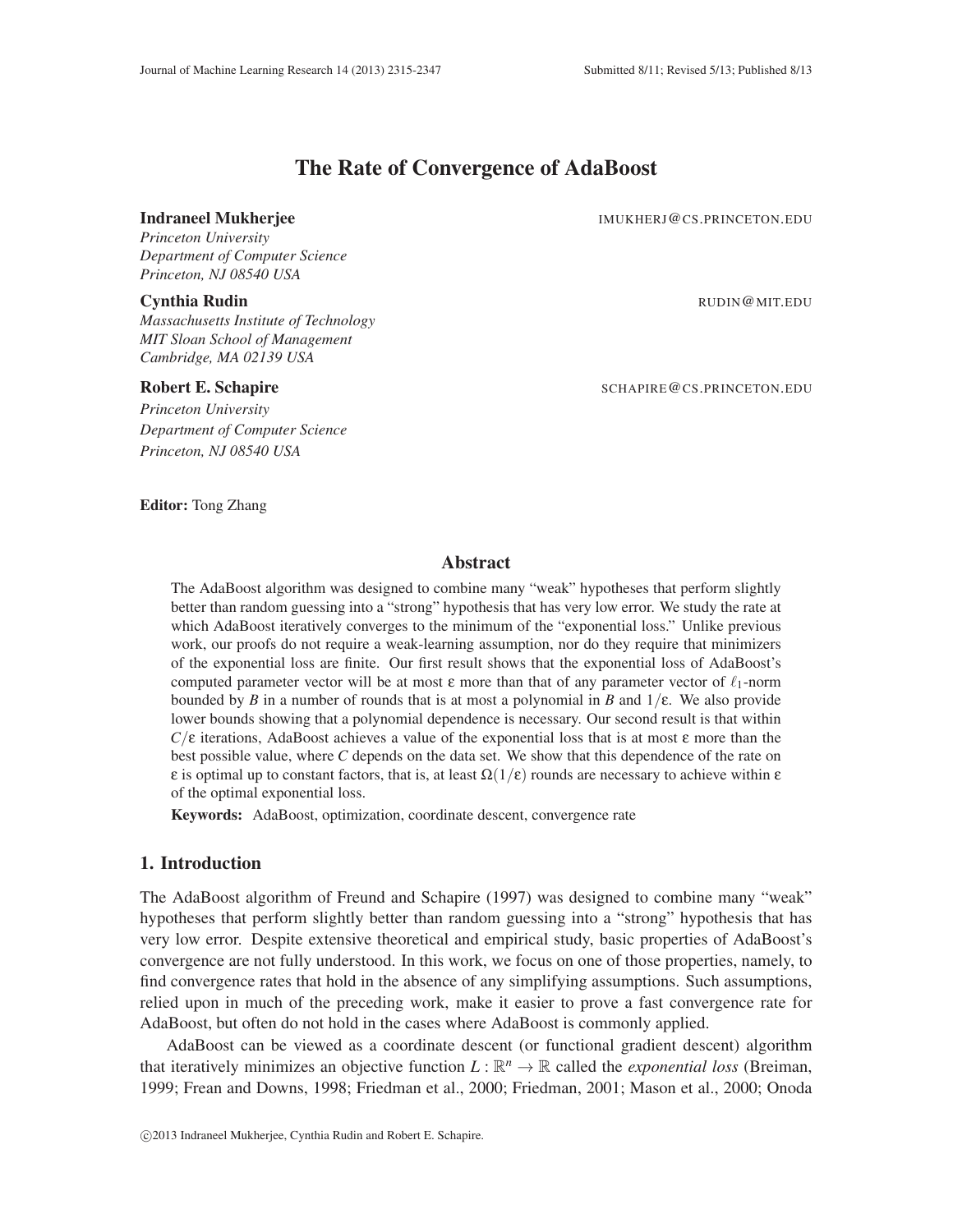et al., 1998; Rätsch et al., 2001; Schapire and Singer, 1999). Given m labeled training examples  $(x_1, y_1), \ldots, (x_m, y_m)$ , where the  $x_i$ 's are in some domain X and  $y_i \in \{-1, +1\}$ , and a finite (but typically very large) space of weak hypotheses  $H = \{\hbar_1, \ldots, \hbar_N\}$ , where each  $\hbar_j : X \to \{-1, +1\}$ , the exponential loss is defined as

$$
L(\lambda) \stackrel{\triangle}{=} \frac{1}{m} \sum_{i=1}^{m} \exp \left(-\sum_{j=1}^{N} \lambda_j y_i \hbar_j(x_i)\right)
$$

where  $\lambda = \langle \lambda_1, \ldots, \lambda_N \rangle$  is a vector of weights or parameters. This definition can also be extended to the setting where the weak hypotheses are confidence rated, that is, they output real numbers, with the sign denoting prediction and magnitude indicating the confidence in that prediction. In each iteration, a coordinate descent algorithm moves some distance along some coordinate direction λ*<sup>j</sup>* . For AdaBoost, the coordinate directions correspond to the individual weak hypotheses. Thus, on each round, AdaBoost chooses some weak hypothesis and step length, and adds these to the current weighted combination of weak hypotheses, which is equivalent to updating a single weight. The direction and step length are so chosen that the resulting vector  $\lambda^t$  in iteration *t* yields a lower value of the exponential loss than in the previous iteration,  $L(\lambda^t) < L(\lambda^{t-1})$ . This repeats until it reaches a minimizer if one exists. It was shown by Collins et al. (2002), and later by Zhang and Yu (2005), that AdaBoost asymptotically converges to the minimum possible exponential loss. That is,

$$
\lim_{t\to\infty}L(\boldsymbol{\lambda}^t)=\inf_{\boldsymbol{\lambda}\in\mathbb{R}^N}L(\boldsymbol{\lambda}).
$$

However, the work by Collins et al. (2002) did not address a rate of convergence to the minimum exponential loss.

Our work specifically addresses a recent conjecture of Schapire (2010) stating that there exists a positive constant  $c$  and a polynomial poly() such that for all training sets and all finite sets of weak hypotheses, and for all  $B > 0$ ,

$$
L(\lambda^t) \le \min_{\lambda: \|\lambda\|_1 \le B} L(\lambda) + \frac{\text{poly}(\log N, m, B)}{t^c}.
$$
 (1)

In other words, the exponential loss of AdaBoost will be at most  $\varepsilon$  more than that of any other parameter vector  $\lambda$  of  $\ell_1$ -norm bounded by *B* in a number of rounds that is bounded by a polynomial in  $\log N$ , *m*, *B* and  $1/\epsilon$ . (We require  $\log N$  rather than *N* since the number of weak hypotheses will typically be extremely large.) Along with an upper bound that is polynomial in these parameters, we also provide lower bound constructions showing some polynomial dependence on *B* and  $1/\varepsilon$ is necessary. Without any additional assumptions on the exponential loss *L*, and without altering AdaBoost's minimization algorithm for *L*, the best known convergence rate of AdaBoost prior to this work that we are aware of is that of Bickel et al. (2006) who prove a bound on the rate of the form  $O(1/\sqrt{\log t})$ .

We provide also a convergence rate of AdaBoost to the minimum value of the exponential loss. Namely, within  $C/\varepsilon$  iterations, AdaBoost achieves a value of the exponential loss that is at most ε more than the best possible value, where *C* depends on the data set. This convergence rate is different from the one discussed above in that it has better dependence on  $\epsilon$  (in fact the dependence is optimal, as we show), and does not depend on the best solution within a ball of size *B*. However, this second convergence rate cannot be used to prove (1) since in certain worst case situations, we show the constant *C* may be larger than  $2<sup>m</sup>$  (although usually it will be much smaller).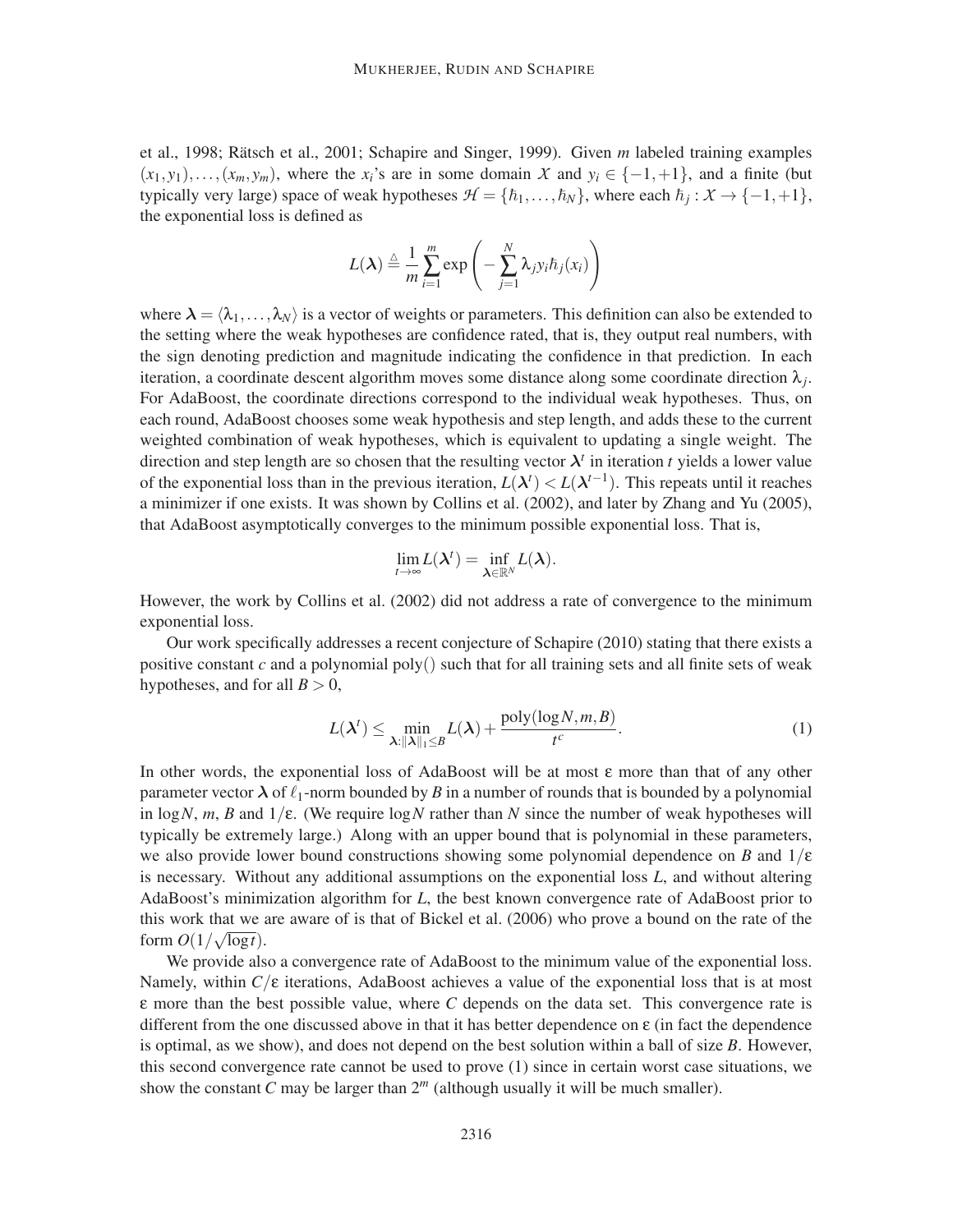Within the proof of the second convergence rate, we provide a lemma (called the *decomposition lemma*) that shows that the training set can be split into two sets of examples: the "finite margin set," and the "zero loss set." Examples in the finite margin set always make a positive contribution to the exponential loss, and they never lie too far from the decision boundary. Examples in the zero loss set do not have these properties. If we consider the exponential loss where the sum is only over the finite margin set (rather than over all training examples), it is minimized by a finite  $\lambda$ . The fact that the training set can be decomposed into these two classes is the key step in proving the second convergence rate.

This problem of determining the rate of convergence is relevant in the proof of the consistency of AdaBoost given by Bartlett and Traskin (2007), where it has a direct impact on the rate at which AdaBoost converges to the Bayes optimal classifier (under suitable assumptions).

There have been several works that make additional assumptions on the exponential loss in order to attain a better bound on the rate, but those assumptions are not true in general, and cases are known where each of these assumptions are violated. For instance, better bounds are proved by Rätsch et al. (2002) using results from Luo and Tseng (1992), but these require that the exponential loss be minimized by a finite  $\lambda$ , and also depend on quantities that are not easily measured. There are many cases where *L* does not have a finite minimizer; in fact, one such case is provided by Schapire (2010). Shalev-Shwartz and Singer (2008) have proved bounds for a variant of AdaBoost. Zhang and Yu (2005) also have given rates of convergence, but their technique requires a bound on the change in the size of  $\lambda^t$  at each iteration that does not necessarily hold for AdaBoost. Many classic results are known on the convergence of iterative algorithms generally (see, for instance, Luenberger and Ye, 2008; Boyd and Vandenberghe, 2004); however, these typically start by assuming that the minimum is attained at some finite point in the (usually compact) space of interest, assumptions that do not generally hold in our setting. When the weak learning assumption holds, there is a parameter  $\gamma$  > 0 that governs the improvement of the exponential loss at each iteration. Freund and Schapire (1997) and Schapire and Singer (1999) showed that the exponential loss is at most  $e^{-2t\gamma^2}$  after *t* rounds, so AdaBoost rapidly converges to the minimum possible loss under this assumption.

In Section 2 we summarize the coordinate descent view of AdaBoost. Section 3 contains the proof of the conjecture of Schapire (2010), with associated lower bounds proved in Section 3.3. Section 4 provides the  $C/\varepsilon$  convergence rate. The proof of the decomposition lemma is given in Section 4.2.

### 2. Coordinate Descent View of AdaBoost

From the examples  $(x_1, y_1), \ldots, (x_m, y_m)$  and hypotheses  $\mathcal{H} = \{\hbar_1, \ldots, \hbar_N\}$ , AdaBoost iteratively computes the function  $F: \mathcal{X} \to \mathbb{R}$ , where  $sign(F(x))$  can be used as a classifier for a new instance *x*. The function *F* is a linear combination of the hypotheses. At each iteration *t*, AdaBoost chooses one of the weak hypotheses  $h_t$  from the set  $H$ , and adjusts its coefficient by a specified value  $\alpha_t$ . Then *F* is constructed after *T* iterations as:  $F(x) = \sum_{t=1}^{T} \alpha_t h_t(x)$ . Figure 1 shows the AdaBoost algorithm (Freund and Schapire, 1997).

Since each  $h_t$  is equal to  $\bar{h}_{j_t}$  for some  $j_t$ , *F* can also be written  $F(x) = \sum_{j=1}^{N} \lambda_j \bar{h}_j(x)$  for a vector of values  $\lambda = \langle \lambda_1, \ldots \lambda_N \rangle$  (such vectors will sometimes also be referred to as *combinations*, since they represent combinations of weak hypotheses). In different notation, we can write AdaBoost as a coordinate descent algorithm on vector  $\lambda$ . We define the *feature matrix* **M** elementwise by  $M_{ij} = y_i \hbar_i(x_i)$ , so that this matrix contains all of the inputs to AdaBoost (the training examples and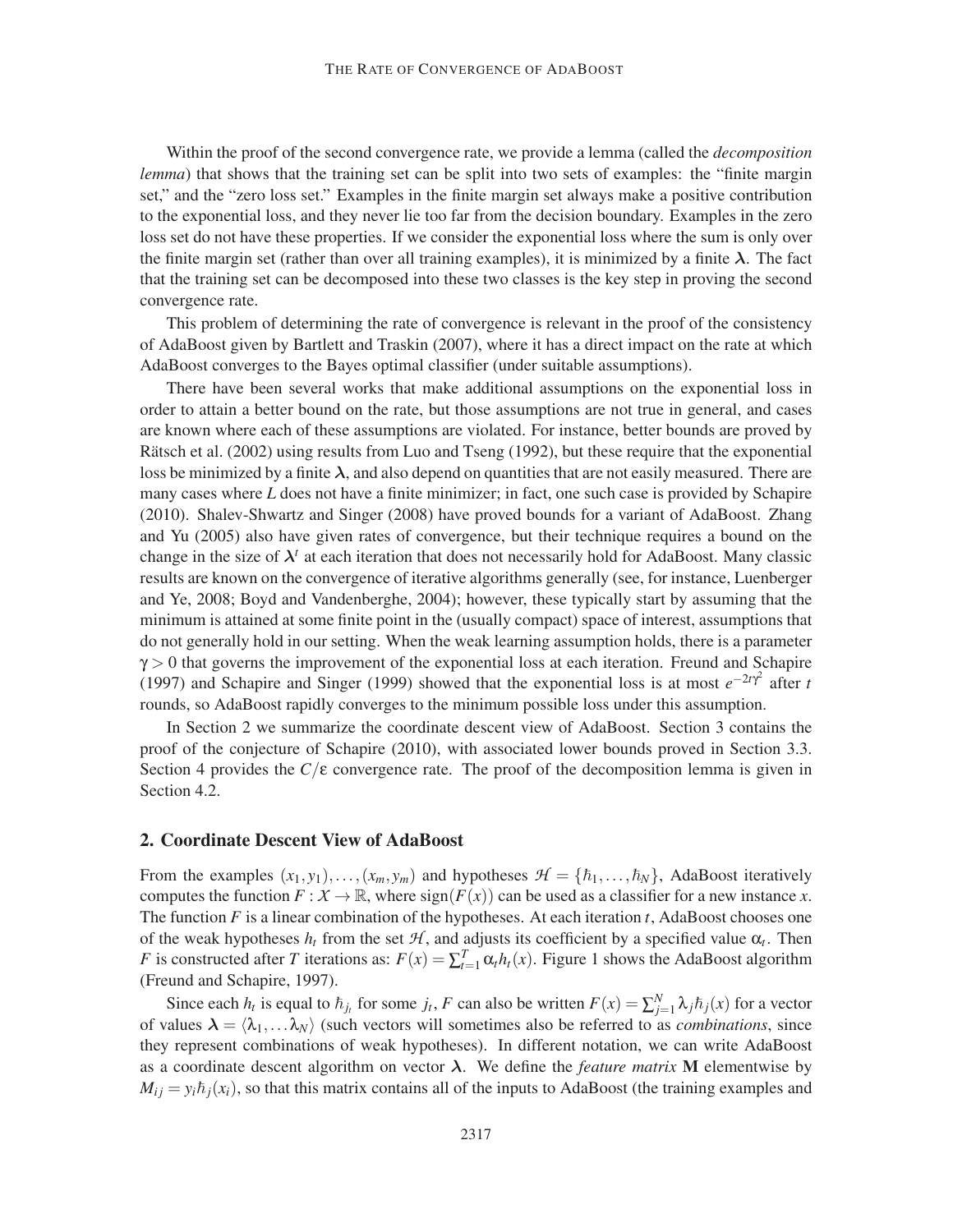Given:  $(x_1, y_1), \ldots, (x_m, y_m)$  where  $x_i \in \mathcal{X}, y_i \in \{-1, +1\}$ 

set  $H = \{\hbar_1, ..., \hbar_N\}$  of weak hypotheses  $\hbar_j : X \to \{-1, +1\}.$ Initialize:  $D_1(i) = 1/m$  for  $i = 1, \ldots, m$ . For  $t = 1, ..., T$ :

- Train weak learner using distribution  $D_t$ ; that is, find weak hypothesis  $h_t \in \mathcal{H}$  whose correlation  $r_t \triangleq \mathbb{E}_{i \sim D_t} [y_i h_t(x_i)]$  has maximum magnitude  $|r_t|$ .
- Choose  $\alpha_t = \frac{1}{2}$  $\frac{1}{2} \ln \{(1+r_t)/(1-r_t)\}.$

 $\mathbf{r}$ 

 $\overline{1}$ 

 $\bullet$  Update, for *i* = 1,...,*m*: *D*<sub>*t*+1</sub>(*i*) = *D*<sub>*t*</sub>(*i*) exp(−α<sub>*t*</sub>*y*<sub>*i*</sub>*h*<sub>*t*</sub>(*x*<sub>*i*</sub>))/*Z*<sub>*t*</sub> where  $Z_t$  is a normalization factor (chosen so that  $D_{t+1}$  will be a distribution). Output the final hypothesis:  $F(x) = sign\left(\sum_{t=1}^{T} \alpha_t h_t(x)\right)$ .

Figure 1: The boosting algorithm AdaBoost.

hypotheses). Then the exponential loss can be written more compactly as:

$$
L(\lambda) = \frac{1}{m} \sum_{i=1}^{m} e^{-(\mathbf{M}\lambda)i}
$$

where  $(M\lambda)_i$ , the *i*<sup>th</sup> coordinate of the vector  $M\lambda$ , is the (unnormalized) *margin* achieved by vector λ on training example *i*.

Coordinate descent algorithms choose a coordinate at each iteration where the directional derivative is the steepest, and choose a step that maximally decreases the objective along that coordinate. To perform coordinate descent on the exponential loss, we determine the coordinate  $j_t$  at iteration  $t$ as follows, where  $e_j$  is a vector that is 1 in the  $j<sup>th</sup>$  position and 0 elsewhere:

$$
j_t \in \operatorname{argmax}_j \left| \left( -\frac{dL(\lambda^{t-1} + \alpha \mathbf{e}_j)}{d\alpha} \Big|_{\alpha=0} \right) \right| = \operatorname{argmax}_j \frac{1}{m} \left| \sum_{i=1}^m e^{-(\mathbf{M}\lambda^{t-1})_i} M_{ij} \right|.
$$
 (2)

We can show that this is equivalent to the weak learning step of AdaBoost. Unraveling the recursion in Figure 1 for AdaBoost's weight vector  $D_t$ , we can see that  $D_t(i)$  is proportional to

$$
\exp\left(-\sum_{t'
$$

The term in the exponent can also be rewritten in terms of the vector  $\lambda^t$ , where  $\lambda^t_j$  is the sum of  $\alpha_t$ 's where hypothesis  $\hbar_j$  was chosen:  $\sum_{t' < t} \alpha_{t'} \mathbf{1}_{[\hbar_j = \hbar_{t'}]} = \lambda_{t-1,j}$ . The term in the exponent is:

$$
\sum_{t' < t} \alpha_{t'} y_i h_{t'}(x_i) = \sum_j \sum_{t' < t} \alpha_{t'} \mathbf{1}_{[\hbar_j = \hbar_{t'}]} y_i \hbar_j(x_i) = \sum_j \lambda_j^{t-1} M_{ij} = (\mathbf{M} \lambda^{t-1})_i,
$$

where  $(\cdot)_i$  denotes the *i*th component of a vector. This means  $D_t(i)$  is proportional to  $e^{-(\mathbf{M}\lambda^{t-1})_i}$ . Equation (2) can now be rewritten as

$$
j_t \in \underset{j}{\text{argmax}} \left| \sum_i D_i(i) M_{ij} \right| = \underset{j}{\text{argmax}} \left| \mathbb{E}_{i \sim D_t} \left[ M_{ij} \right] \right| = \underset{j}{\text{argmax}} \left| \mathbb{E}_{i \sim D_t} \left[ y_i h_j(x_i) \right] \right|,
$$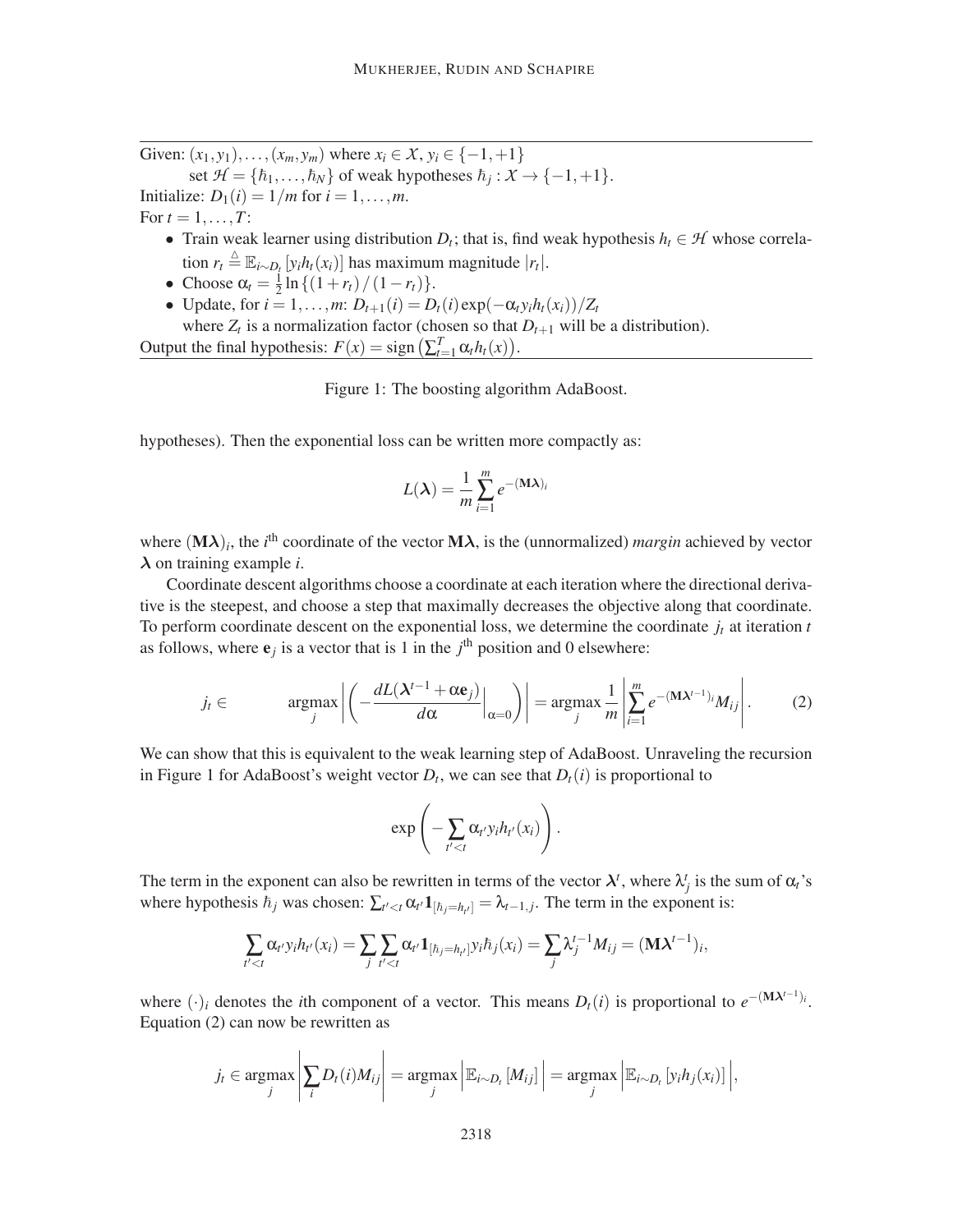which is exactly the way AdaBoost chooses a weak hypothesis in each round (see Figure 1). The correlation  $\sum_i D_i(i)M_{ij}$  will be denoted by  $r_t$  and its absolute value  $|r_t|$  denoted by  $\delta_t$ . The quantity  $\delta_t$  is commonly called the *edge* for round *t*. The distance  $\alpha_t$  to travel along direction  $j_t$  is found for coordinate descent via a linesearch (see for instance Mason et al., 2000):

$$
0 = -\frac{dL(\lambda^t + \alpha_t \mathbf{e}_{j_t})}{d\alpha_t} = \sum_i e^{-\left(M(\lambda^t + \alpha_t \mathbf{e}_{j_t})\right)_{i}} M_{i j_t}
$$

and dividing both sides by the normalization factor,

$$
0 = \sum_{i:M_{ij}=1} D_t(i)e^{-\alpha_t} - \sum_{i:M_{ij}=-1} D_t(i)e^{\alpha_t} = \frac{(1+r_t)}{2}e^{-\alpha_t} - \frac{(1-r_t)}{2}e^{\alpha_t},
$$

that is

$$
\alpha_t = \frac{1}{2} \ln \left( \frac{1 + r_t}{1 - r_t} \right),
$$

just as in Figure 1. Thus, AdaBoost is equivalent to coordinate descent on  $L(\lambda)$ . With this choice of step length, it can be shown (Freund and Schapire, 1997) that the exponential loss drops by an amount depending on the edge. First notice that for any value of  $\alpha_t$  we have:

$$
L(\lambda^{t}) = L(\lambda^{t-1} + \alpha_{t} \mathbf{e}_{\mathbf{j}_{t}})
$$
  
= 
$$
\left(\sum_{i:M_{ij_{t}}=1} D_{t}(i)e^{-\alpha_{t}} + \sum_{i:M_{ij_{t}}=-1} D_{t}(i)e^{\alpha_{t}}\right) L(\lambda^{t-1})
$$
  
= 
$$
\left(\frac{(1+r_{t})}{2}e^{-\alpha_{t}} + \frac{(1-r_{t})}{2}e^{\alpha_{t}}\right) L(\lambda^{t-1}).
$$
 (3)

Plugging in the choice of  $\alpha_t$  calculated before, we have

$$
L(\boldsymbol{\lambda}^t)=\left(\sqrt{(1+r_t)(1-r_t)}\right)L(\boldsymbol{\lambda}^{t-1})=\left(\sqrt{1-r_t^2}\right)L(\boldsymbol{\lambda}^{t-1})=\left(\sqrt{1-\delta_t^2}\right)L(\boldsymbol{\lambda}^{t-1}).
$$

Our rate bounds also hold when the weak-hypotheses are confidence-rated, that is, giving realvalued predictions in  $[-1, +1]$ , so that  $h : X \rightarrow [-1, +1]$ . In that case, the criterion for picking a weak hypothesis in each round remains the same, that is, at round *t*, an  $\bar{h}_{j_t}$  maximizing the absolute correlation  $j_t \in \text{argmax}_j \left| \sum_{i=1}^m e^{-(\mathbf{M} \lambda^{t-1})_i} M_{ij} \right|$ , is chosen, where  $M_{ij}$  may now be non-integral. An exact englished line according is a longer negatible, but if the star size is above in the same way. exact analytical line search is no longer possible, but if the step size is chosen in the same way,

$$
\alpha_t = \frac{1}{2} \ln \left( \frac{1 + r_t}{1 - r_t} \right),\tag{4}
$$

then Freund and Schapire (1997) and Schapire and Singer (1999) show that a similar drop in the loss is still guaranteed:

$$
L(\lambda^t) \le L(\lambda^{t-1})\sqrt{1-\delta_t^2}.
$$
 (5)

With confidence rated hypotheses, other implementations may choose the step size in a different way. However, in this paper, by "AdaBoost" we will always mean the version in Freund and Schapire (1997) and Schapire and Singer (1999) which chooses step sizes as in (4), and enjoys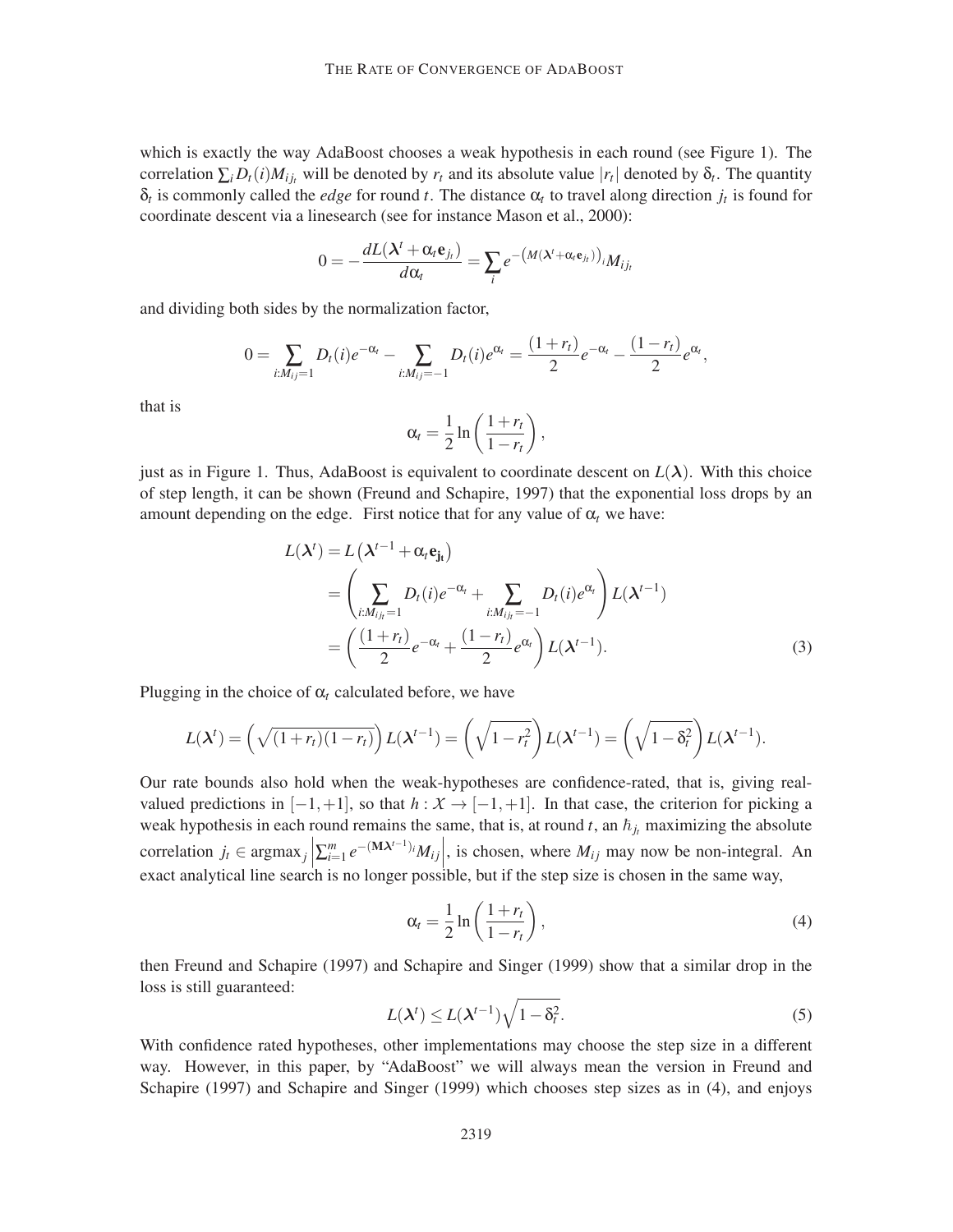the loss guarantee as in (5). That said, all our proofs work more generally, and are robust to numerical inaccuracies in the implementation. In other words, even if the previous conditions are violated by a small amount, similar bounds continue to hold, although we leave out explicit proofs of this fact to simplify the presentation.

Before proceeding to the statements and proofs of convergence we make a few technical observations that will simplify all the proofs considerably. All the convergence statements in this paper are of the following form. Within a specific number of rounds *T*, AdaBoost will achieve loss at most  $L_0$  for some non-negative  $L_0$ : that is,  $L(\lambda^T) \le L_0$ . The non-negativity is necessary since the exponential-loss *L* only takes non-negative values, and hence the minimum attainable value is 0. Since the loss is non-decreasing through various rounds of AdaBoost, we may assume, for the sake of proving the kind of bound mentioned above, that the losses  $L(\lambda^1), \ldots, L(\lambda^T)$  are all strictly greater than zero. Otherwise, within *T* rounds the minimum possible loss of zero has already been attained and there is nothing to prove. By virtue of (5), the positivity assumption on the losses in turn implies that we may assume that the edges  $\delta_1, \ldots, \delta_T$  are all strictly less than 1. Finally, note that  $\delta_t = 0$  implies that the optimal solution has been attained. To have a nontrivial convergence problem, we may assume that all the edges are positive. Thus, we assume throughout that  $0 < \delta_t < 1$  to ensure that the statements and proofs are non-trivial.

## 3. First Convergence Rate: Convergence To Any Target Loss

In this section, we bound the number of rounds of AdaBoost required to get within ε of the loss attained by a parameter vector  $\lambda^*$  as a function of  $\varepsilon$  and the  $\ell_1$ -norm  $\|\lambda^*\|_1$ . The vector  $\lambda^*$  serves as a reference based on which we define the target loss  $L(\lambda^*)$ , and we will show that its  $\ell_1$ -norm measures the difficulty of attaining the target loss in a specific sense. We prove a bound polynomial in  $1/\varepsilon$ ,  $\|\lambda^*\|_1$  and the number of examples *m*, showing (1) holds, thereby resolving affirmatively the open problem posed in Schapire (2010). Later in the section we provide lower bounds showing how a polynomial dependence on both parameters is necessary.

#### 3.1 Upper Bound

The main result of this section is the following rate upper bound.

**Theorem 1** For any  $\lambda^* \in \mathbb{R}^N$ , AdaBoost achieves loss at most  $L(\lambda^*) + \varepsilon$  in at most  $13 \|\lambda^*\|_1^6 \varepsilon^{-5}$ *rounds.*

The high level idea behind the proof of the theorem is as follows. To show a fast rate, we require a large edge in each round, as indicated by (5). A large edge is guaranteed if the size of the current solution  $\|\lambda^t\|_1$  of AdaBoost is small. Therefore AdaBoost makes good progress if the size of its solution does not grow too fast. On the other hand, the increase in size of its solution is given by the step length, which in turn is proportional to the edge achieved in that round. Therefore, if the solution size grows fast, the loss also drops fast. Either way the algorithm makes good progress. In the rest of the section we make these ideas concrete through a sequence of lemmas.

We provide some more notation. Throughout,  $\lambda^*$  is fixed, and its  $\ell_1$ -norm is denoted by *B* (matching the notation in Schapire, 2010). One key parameter is the *suboptimality R<sup>t</sup>* of AdaBoost's solution measured via the logarithm of the exponential loss:

$$
R_t \stackrel{\triangle}{=} \ln L(\boldsymbol{\lambda}^t) - \ln L(\boldsymbol{\lambda}^*).
$$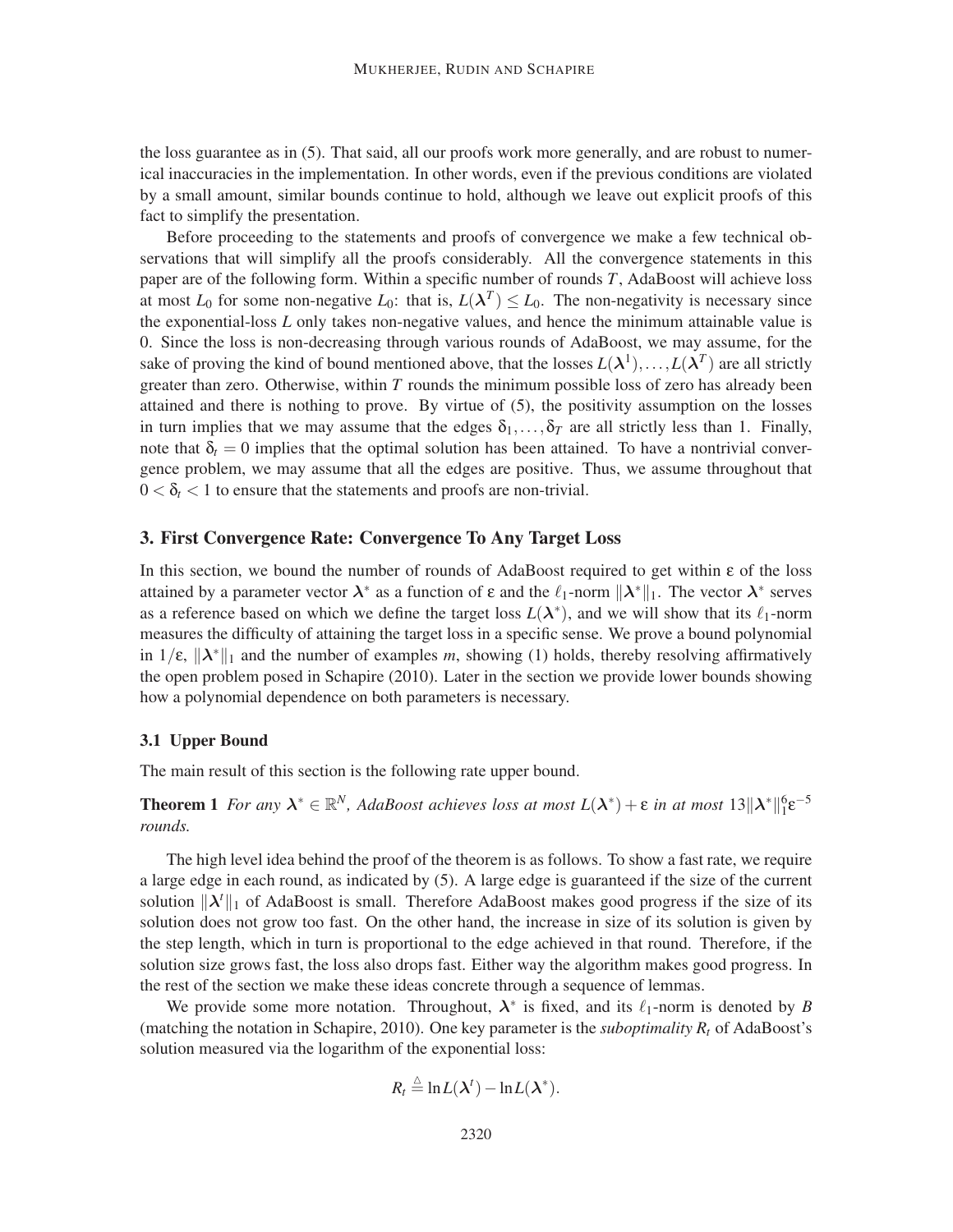Another key parameter is the  $\ell_1$ -distance  $S_t$  of AdaBoost's solution from the closest combination that achieves the target loss:

$$
S_t \stackrel{\triangle}{=} \inf_{\lambda} \left\{ \|\lambda - \lambda^t\|_1 : L(\lambda) \leq L(\lambda^*) \right\}.
$$

We will also be interested in how they change as captured by

$$
\Delta R_t \stackrel{\triangle}{=} R_{t-1} - R_t, \qquad \qquad \Delta S_t \stackrel{\triangle}{=} S_t - S_{t-1}.
$$

Notice that Δ*R*<sup>*t*</sup> is always non-negative since AdaBoost's loss is always decreasing, thus the suboptimality also decreases in each round. We assume without loss of generality that  $R_0, \ldots, R_t$  and  $S_0, \ldots, S_t$  are all strictly positive up to at least  $t = 13||\lambda^*||_1^6 e^{-5}$ , since otherwise the theorem holds trivially. In the rest of the section, we restrict our attention entirely to rounds of boosting when these positivity conditions hold. We first show that a poly $(B, \varepsilon^{-1})$  rate of convergence follows if the edge is always polynomially large compared to the suboptimality.

**Lemma 2** *If for some constants*  $c_1$ ,  $c_2$ , where  $c_2 \geq 1$ , the edge satisfies  $\delta_t \geq B^{-c_1} R_t^{c_2}$ *t*−1 *in each round t, then AdaBoost achieves at most*  $L(\lambda^*) + \varepsilon$  *loss after*  $2B^{2c_1}(\varepsilon \ln 2)^{1-2c_2}$  *rounds.* 

We will need the following expression within the proofs. From the definition of  $R_t$  and (5) we have

$$
\Delta R_t = \ln L(\lambda^{t-1}) - \ln L(\lambda^t) \ge -\frac{1}{2}\ln(1-\delta_t^2). \tag{6}
$$

 $\blacksquare$ 

**Proof** Combining (6) with the inequality  $e^x \ge 1 + x$ , and the assumption on the edge,

$$
\Delta R_t \geq -\frac{1}{2}\ln(1-\delta_t^2) \geq \frac{1}{2}\delta_t^2 \geq \frac{1}{2}B^{-2c_1}R_{t-1}^{2c_2}.
$$

Let  $T = \lceil 2B^{2c_1}(\varepsilon \ln 2)^{1-2c_2} \rceil$  be the bound on the number of rounds in the lemma. If any of  $R_0, \ldots, R_T$ are negative, then by monotonicity  $R_T < 0$  and we are done. Otherwise, they are all non-negative. Then, applying Lemma 32 from the Appendix to the sequence  $R_0, \ldots, R_T$ , and using  $c_2 \geq 1$  we get

$$
R_T^{1-2c_2} \ge R_0^{1-2c_2} + \left(c_2 - \frac{1}{2}\right)B^{-2c_1}T \ge (1/2)B^{-2c_1}T \ge (\epsilon \ln 2)^{1-2c_2} \implies R_T \le \epsilon \ln 2.
$$

If either ε or  $L(\lambda^*)$  is greater than 1, then the lemma follows since  $L(\lambda^T) \le L(\lambda^0) = 1 < L(\lambda^*) + \varepsilon$ . Otherwise,

$$
L(\boldsymbol{\lambda}^T) \leq L(\boldsymbol{\lambda}^*)e^{\epsilon \ln 2} \leq L(\boldsymbol{\lambda}^*)(1+\epsilon) \leq L(\boldsymbol{\lambda}^*)+\epsilon,
$$

where the second inequality uses  $e^x \leq 1 + (1/\ln 2)x$  for  $x \in [0, \ln 2]$ .

We next show that large edges are achieved provided  $S_t$  is small compared to  $R_t$ .

**Lemma 3** *In each round t, the edge satisfies*  $\delta_t S_{t-1} \geq R_{t-1}$ *.* 

**Proof** For any combination  $\lambda$ , define  $D_{\lambda}$  as the distribution on examples  $\{1,\ldots,m\}$  that puts weight proportional to the loss  $D_{\lambda}(i) = e^{-(\mathbf{M}\lambda)_i}/(mL(\lambda))$ . Choose any  $\lambda$  suffering at most the target loss  $L(\lambda) \le L(\lambda^*)$ . By non-negativity of relative entropy we get

$$
0 \leq \text{RE}(D_{\lambda^{t-1}} \parallel D_{\lambda}) = \sum_{i=1}^{m} D_{\lambda^{t-1}}(i) \ln \left( \frac{e^{-(\mathbf{M}\lambda^{t-1})i} / mL(\lambda^{t-1})}{e^{-(\mathbf{M}\lambda)_i} / mL(\lambda)} \right)
$$
  
 
$$
\leq -R_{t-1} + \sum_{i=1}^{m} D_{\lambda^{t-1}}(i) \left( \mathbf{M}\lambda - \mathbf{M}\lambda^{t-1} \right)_i.
$$
 (7)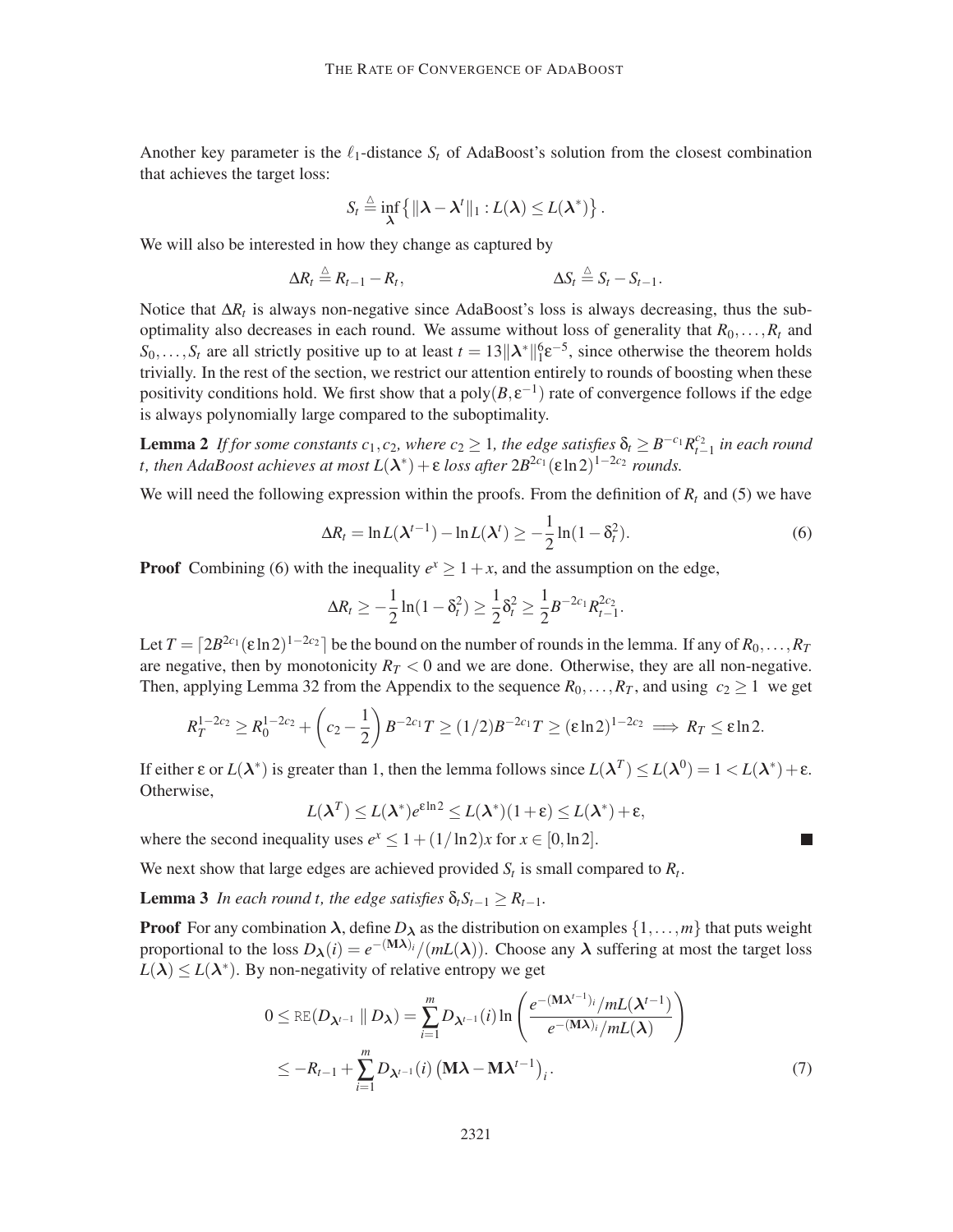Note that  $D_{\lambda^{t-1}}$  is the distribution  $D_t$  that AdaBoost creates in round *t*. The above summation can be rewritten as

$$
\sum_{i=1}^{m} D_{\lambda^{t-1}}(i) \sum_{j=1}^{N} \left(\lambda_j - \lambda_j^{t-1}\right) M_{ij} = \sum_{j=1}^{N} \left(\lambda_j - \lambda_j^{t-1}\right) \sum_{i=1}^{m} D_t(i) M_{ij}
$$
\n
$$
\leq \left(\sum_{j=1}^{N} \left|\lambda_j - \lambda_j^{t-1}\right|\right) \max_{j} \left|\sum_{i=1}^{m} D_t(i) M_{ij}\right|
$$
\n
$$
= \delta_t \|\lambda - \lambda^{t-1}\|_1. \tag{8}
$$

Since the previous holds for any  $\lambda$  suffering less than the target loss, we can choose in particular a  $λ$  so that  $\|λ – λ<sup>t-1</sup>\|_1$  is arbitrarily close to *S*<sub>*t*−1</sub> showing that the last expression is at most δ<sub>*t*</sub>*S*<sub>*t*−1</sub>. Combining this with (7) completes the proof.

To complete the proof of Theorem 1, we will need that  $S_t$  is small compared to  $R_t$ . In fact we prove:

**Lemma 4** *Whenever*  $R_0, \ldots, R_t$  *and*  $S_0, \ldots, S_t$  *are all strictly positive,*  $S_t \leq B^3 R_t^{-2}$ *.* 

Before we prove Lemma 4, we show how to prove Theorem 1.

**Proof** [Of Theorem 1] Again if the positivity conditions on  $R_0, \ldots, R_t$  and  $S_0, \ldots, S_t$  do not hold, then the result is trivial. Thus, assume these quantities are positive at least for  $t \leq 13||\lambda^*||_1^6 e^{-5}$ . Combining Lemma 3 and Lemma 4 yields

$$
\delta_t \geq B^{-3} R_{t-1}^3
$$

.

Notice this matches the condition of Lemma 2 for  $c_1 = c_2 = 3$ . Lemma 2 provides the desired bound on the number of rounds:

$$
2(\varepsilon \ln 2)^{1-2\cdot 3} B^{2\cdot 3} < 13 B^6 \varepsilon^{-5}.
$$

 $\Box$ 

We still need to prove Lemma 4. The bound on  $S_t$  in Lemma 4 can be proved if we can first show  $S_t$  grows slowly compared to the rate at which the suboptimality  $R_t$  falls. Intuitively, when the edge  $\delta_t$  is large, it leads to a large step size, causing growth in  $S_t$ , and a proportionately larger improvement in the suboptimality. To be precise, we prove the following about the relationship between  $S_t$  and  $R_t$ .

**Lemma 5** *Whenever*  $R_0, \ldots, R_t$  *and*  $S_0, \ldots, S_t$  *are all strictly positive, we have* 

$$
\frac{2\Delta R_t}{R_{t-1}} \geq \frac{\Delta S_t}{S_{t-1}}.
$$

**Proof** Firstly, it follows from the definition of *S<sub>t</sub>* that  $\Delta S_t \le ||\lambda^t - \lambda^{t-1}||_1 = |\alpha_t|$ . Next, using (6) and (4) we may write  $\Delta R_t \ge \Upsilon(\delta_t) |\alpha_t|$ , where the function  $\Upsilon$  has been defined in Rätsch and Warmuth (2005) as

$$
\Upsilon(x) = \frac{-\ln(1-x^2)}{\ln\left(\frac{1+x}{1-x}\right)}.
$$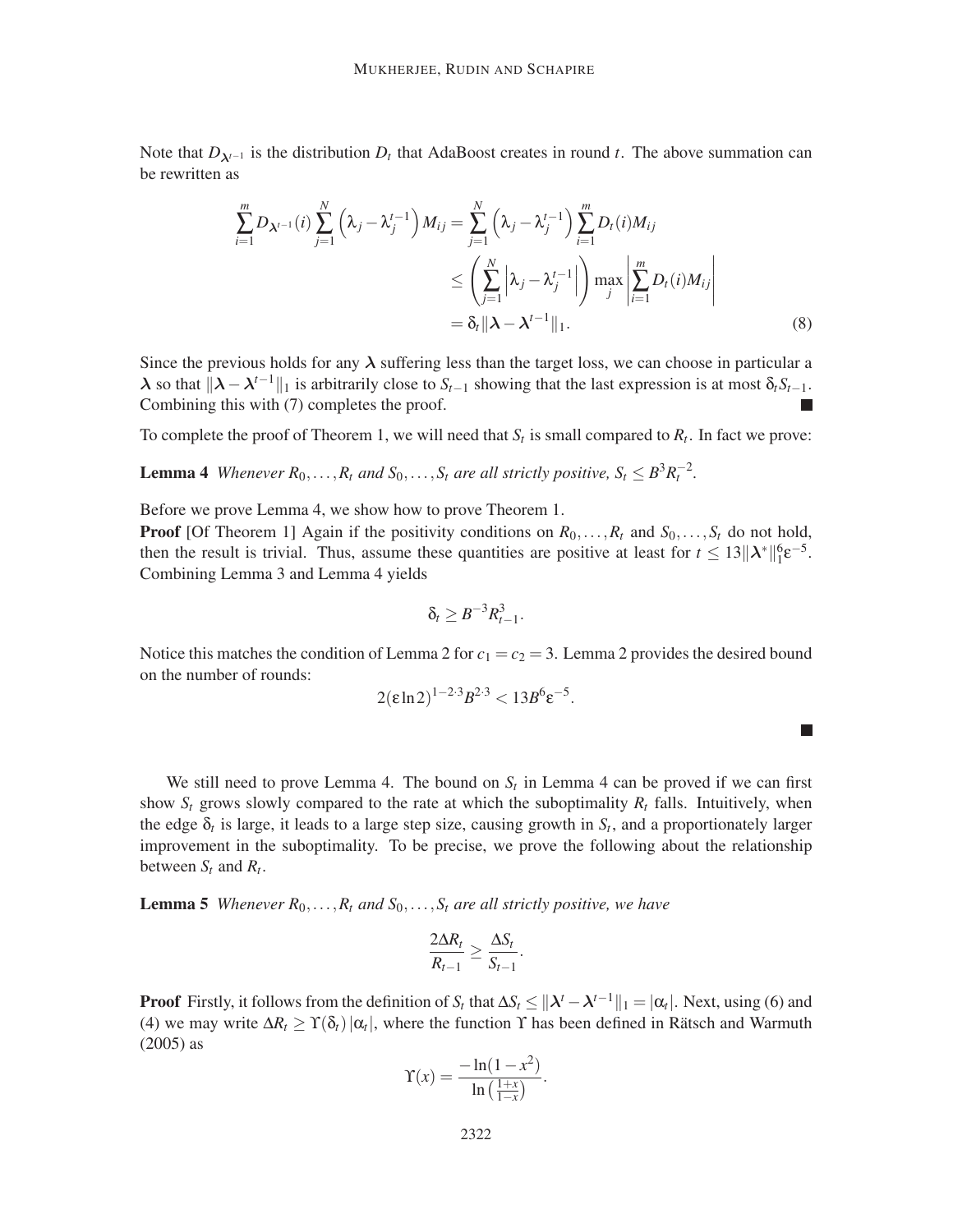It is known (Rätsch and Warmuth, 2005; Rudin et al., 2007) that  $\Upsilon(x) \ge x/2$  for  $x \in [0,1]$ . Combining and using Lemma 3,

$$
\Delta R_t \geq |\alpha_t| \, \delta_t/2 \geq \delta_t \Delta S_t/2 \geq R_{t-1} \Delta S_t/2S_{t-1}.
$$

П

ш

Rearranging completes the proof.

Using this we prove Lemma 4.

**Proof** [Of Lemma 4] We first show  $S_0 \n\t\leq B^3 R_0^{-2}$ . Note,  $S_0 \leq ||\lambda^* - \lambda^0||_1 = B$ , so that it suffices to show  $R_0 \leq B$ . By definition the quantity  $R_0 = -\ln\left(\frac{1}{m}\sum_i e^{-(\mathbf{M}\lambda^*)_i}\right)$ . The quantity  $(\mathbf{M}\lambda^*)_i$  is the inner product of row *i* of matrix **M** with the vector  $\lambda^*$ . Since the entries of **M** lie in  $[-1, +1]$ , this is at most  $\|\lambda^*\|_1 = B$ . Therefore  $R_0 \le -\ln\left(\frac{1}{m}\sum_i e^{-B}\right) = B$ , which is what we needed.

To complete the proof, we show that  $R_t^2 S_t$  is non-increasing. It suffices to show for any *t* the inequality  $R_t^2 S_t \leq R_{t-1}^2 S_{t-1}$ . This holds by the following chain:

$$
R_{t}^{2}S_{t} = (R_{t-1} - \Delta R_{t})^{2} (S_{t-1} + \Delta S_{t}) = R_{t-1}^{2} S_{t-1} \left( 1 - \frac{\Delta R_{t}}{R_{t-1}} \right)^{2} \left( 1 + \frac{\Delta S_{t}}{S_{t-1}} \right)
$$
  

$$
\leq R_{t-1}^{2} S_{t-1} \exp \left( -\frac{2\Delta R_{t}}{R_{t-1}} + \frac{\Delta S_{t}}{S_{t-1}} \right) \leq R_{t-1}^{2} S_{t-1},
$$

where the first inequality follows from  $e^x \ge 1 + x$ , and the second one from Lemma 5.

This completes the proof of Theorem 1. Although our bound provides a rate polynomial in  $B, \varepsilon^{-1}$ as desired by the conjecture in Schapire (2010), the exponents are rather large, and (we believe) not tight. One possible source of slack is the bound on  $S_t$  in Lemma 4. Qualitatively, the distance  $S_t$  to some solution having target loss should decrease with rounds, whereas Lemma 4 only says it does not increase too fast. Improving this will directly lead to a faster convergence rate. In particular, showing that *S<sup>t</sup>* never increases would imply a *B* <sup>2</sup>/ε rate of convergence. Whether or not the monotonicity of  $S_t$  holds, we believe that the obtained rate bound is probably true, and state it as a conjecture.

**Conjecture 6** For any  $\lambda^*$  and  $\epsilon > 0$ , AdaBoost converges to within  $L(\lambda^*) + \epsilon$  loss in  $O(B^2/\epsilon)$ *rounds, where the order notation hides only absolute constants.*

As evidence supporting the conjecture, we show in the next section how a minor modification to AdaBoost can achieve the above rate.

#### 3.2 Faster Rates For A Variant

In this section we introduce a new algorithm, AdaBoost.*S* , which will enjoy the much faster rate of convergence mentioned in Conjecture 6. AdaBoost.*S* is the same as AdaBoost, except that at the end of each round, the current combination of weak hypotheses is *scaled back*, that is, multiplied by a scalar in [0,1] if doing so will reduce the exponential loss further. The code is largely the same as in Section 2, maintaining a combination  $\lambda^{t-1}$  of weak hypotheses, and greedily choosing  $\alpha_t$  and  $\hbar_{j_t}$  on each round to form a new combination  $\tilde{\lambda}^t = \lambda^{t-1} + \alpha_t \hbar_{j_t}$ . However, after creating the new combination  $\tilde{\lambda}^t$ , the result is multiplied by the value  $s_t$  in [0,1] that causes the greatest decrease in the exponential loss:  $s_t = \text{argmin}_s L(s\tilde{\lambda}^t)$ , and then we assign  $\lambda^t = s_t \tilde{\lambda}^t$ . Since  $L(s\tilde{\lambda}^t)$ , as a function of *s*, is convex, its minimum on [0,1] can be found easily, for instance, using a simple binary search. The new distribution  $D_{t+1}$  on the examples is constructed using  $\lambda^t$  as before; the weight  $D_{t+1}(i)$  on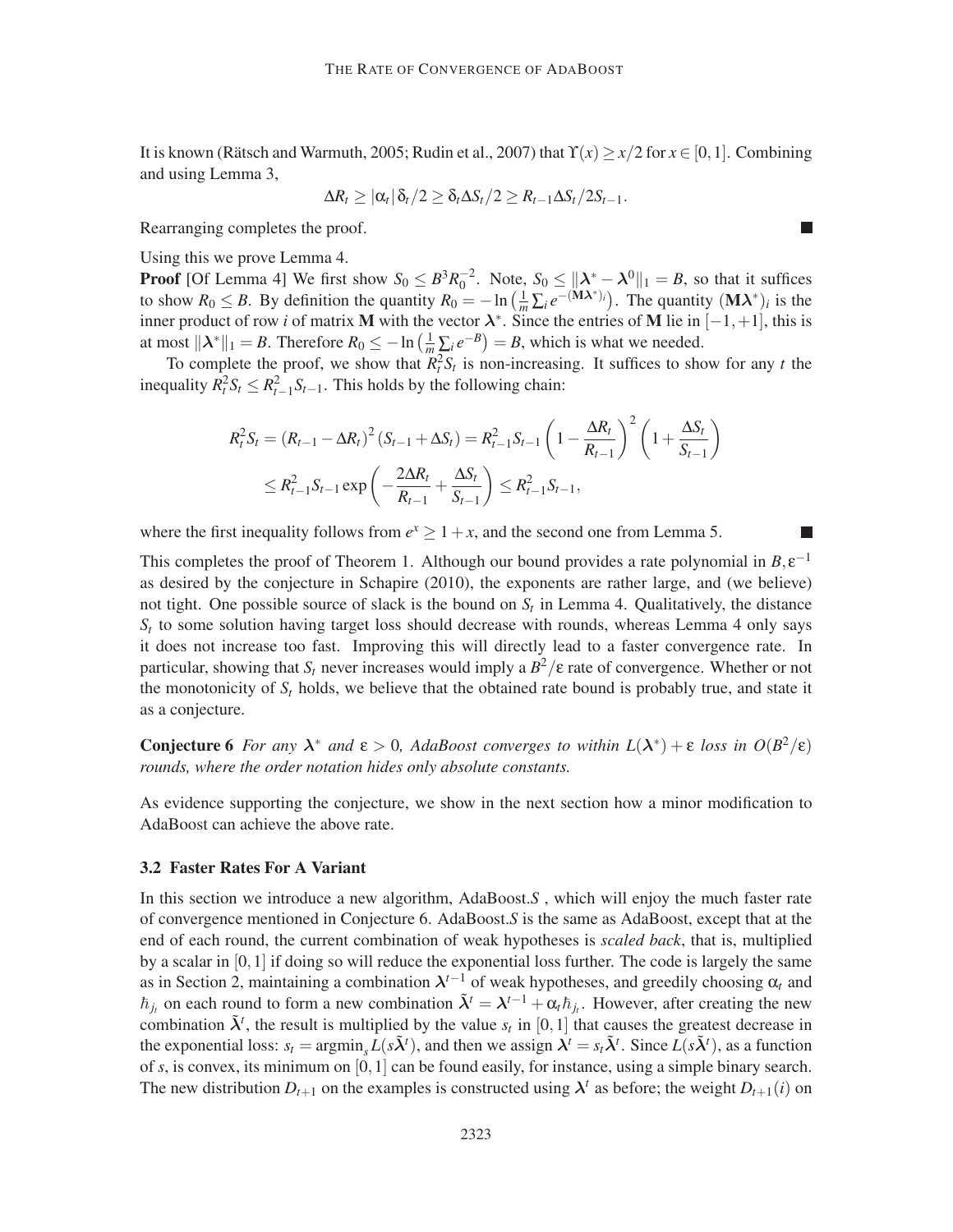example *i* is proportional to its exponential loss  $D_{t+1}(i) \propto e^{-(\mathbf{M}\lambda^t)i}$ . With this modification we prove the following:

**Theorem 7** *For any*  $\lambda^*, \varepsilon > 0$ , AdaBoost.S achieves at most  $L(\lambda^*) + \varepsilon$  loss within  $3||\lambda^*||_1^2/\varepsilon$  *rounds.* 

The proof is similar to that in the previous section. Reusing the same notation, note that the proof of Lemma 2 continues to hold (with very minor modifications to that are straightforward). Next we can exploit the changes in AdaBoost.*S* to show an improved version of Lemma 3. Intuitively, scaling back has the effect of preventing the weights on the weak hypotheses from becoming "too large", and we may show

**Lemma 8** *In each round t, the edge satisfies*  $\delta_t \geq R_{t-1}/B$ .

**Proof** We will reuse parts of the proof of Lemma 3. Setting  $\lambda = \lambda^*$  in (7) we may write

$$
R_{t-1} \leq \sum_{i=1}^{m} D_{\lambda^{t-1}}(i) (\mathbf{M} \lambda^*)_i + \sum_{i=1}^{m} -D_{\lambda^{t-1}}(i) (\mathbf{M} \lambda^{t-1})_i.
$$

The first summation can be upper bounded as in (8) by  $\delta_t ||\lambda^*|| = \delta_t B$ . We will next show that the second summation is non-positive, which will complete the proof. The scaling step was added just so that this last fact would be true.

If we define  $G : [0,1] \to \mathbb{R}$  to be  $G(s) = L(s\tilde{\lambda}^t) = (1/m) \sum_i e^{-s({\bf M}\tilde{\lambda}^t)i}$ , then observe that the scaled derivative  $G'(s)/G(s)$  is exactly equal to the second summation. Since  $G(s) \geq 0$ , it suffices to show the derivative  $G'(s) \leq 0$  at the optimum value of *s*, denoted by *s*<sup>\*</sup>. Since *G* is a strictly convex function ( $\forall s : G''(s) > 0$ ), it is either strictly increasing or strictly decreasing throughout [0,1], or it has a local minimum. In the case when it is strictly decreasing throughout, then  $G'(s) \leq 0$ everywhere. Otherwise, if *G* has a local minimum, then  $G'(s) = 0$  at  $s^*$ . We finish the proof by showing that *G* cannot be strictly increasing throughout [0,1]. If it were, we would have  $L(\tilde{\lambda}^t)$  $G(1) > G(0) = 1$ , an impossibility since the loss decreases through rounds.

The above lemma implies the conditions in Lemma 2 hold if we set  $c_1 = c_2 = 1$ . The result of Lemma 2 now implies Theorem 7, where we used that  $2\ln 2 < 3$ .

In experiments we ran, the scaling back never occurs. For such data sets, AdaBoost and AdaBoost.*S* are identical. We believe that even for contrived examples, the rescaling could happen only a few times, implying that both AdaBoost and AdaBoost.*S* would enjoy the convergence rates of Theorem 7. In the next section, we construct rate lower bound examples to show that this is nearly the best rate one can hope to show.

#### 3.3 Lower Bounds

Here we show that the dependence of the rate in Theorem 1 on the norm  $\|\lambda^*\|_1$  of the solution achieving target accuracy is necessary for a wide class of data sets. The arguments in this section are not tailored to AdaBoost, but hold more generally for any coordinate descent algorithm, and can be readily generalized to any loss function  $\tilde{L}$  of the form  $\tilde{L}(\lambda) = (1/m)\sum_i \phi(-M\lambda)$ , where  $\phi : \mathbb{R} \to \mathbb{R}$  is any non-decreasing function. For instance, with the exponential loss,  $\phi$  is the exponential For instance, with the exponential loss,  $\phi$  is the exponential function, and the lower-bound results have a logarithmic term in them. For general non-decreasing functions φ, similar arguments yield bounds which are identical to the ones in this section, except the logarithmic terms are replaced by the inverse function  $\phi^{-1}$ .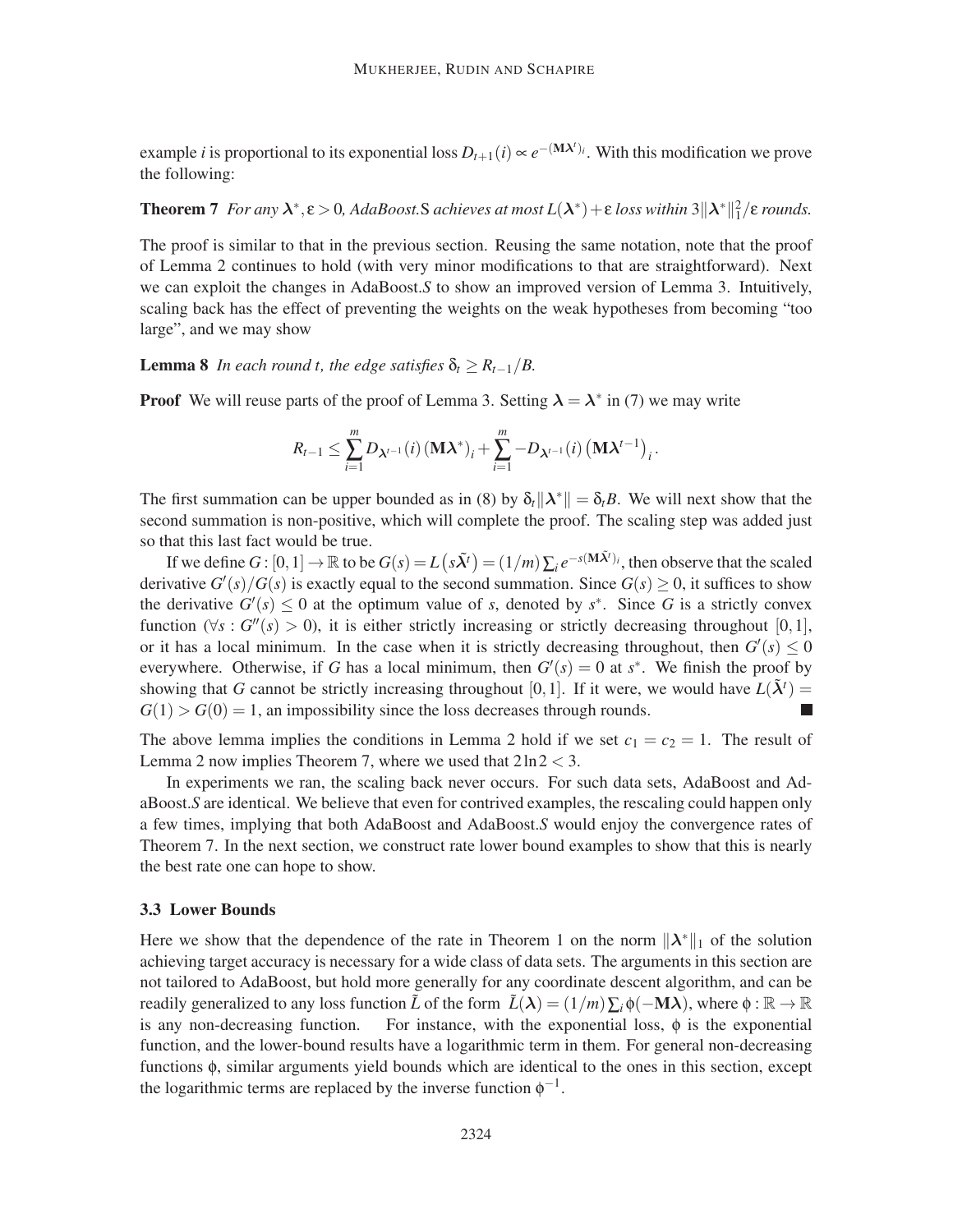The first lemma connects the size of a reference solution to the required number of rounds of boosting, and shows that for a wide variety of data sets the convergence rate to a target loss can be lower bounded by the  $\ell_1$ -norm of the smallest solution achieving that loss.

**Lemma 9** *Suppose the feature matrix* **M** *corresponding to a data set has two rows with*  $\{-1, +1\}$ *entries which are complements of each other, that is, there are two examples on which any hypothesis gets one wrong and one correct prediction. Then the number of rounds required to achieve a target loss*  $L^*$  *is at least*  $\inf \{ ||\boldsymbol{\lambda}||_1 : L(\boldsymbol{\lambda}) \leq L^* \} / (2 \ln m)$ .

**Proof** We first show that the two examples corresponding to the complementary rows in M both satisfy a certain margin boundedness property. Since each hypothesis predicts oppositely on these, in any round *t* their margins will be of equal magnitude and opposite sign. Unless both margins lie in  $[-\ln m, \ln m]$ , one of them will be smaller than  $-\ln m$ . But then the exponential loss  $L(\lambda^t)$  =  $(1/m)\sum_j e^{-(\mathbf{M}\mathbf{\lambda}^t)_j}$  in that round will exceed 1, a contradiction since the losses are non-increasing through rounds, and the loss at the start was 1. Thus, assigning one of these examples the index *i*, we have the absolute margin  $|(M\lambda^t)_i|$  is bounded by  $\ln m$  in any round *t*. Letting  $M(i)$  denote the *i*th row of **M**, the step length  $\alpha_t$  in round *t* therefore satisfies

$$
|\alpha_i| = |M_{ij_i}\alpha_i| = |\langle \mathbf{M}(i), \alpha_i \vec{e}_{j_i} \rangle| = |(\mathbf{M}\lambda^t)_i - (\mathbf{M}\lambda^{t-1})_i| \le |(\mathbf{M}\lambda^t)_i| + |(\mathbf{M}\lambda^{t-1})_i| \le 2\ln m,
$$

and the statement of the lemma directly follows.

When the weak hypotheses are *abstaining* (Schapire and Singer, 1999), a hypothesis can make a definitive prediction that the label is  $-1$  or  $+1$ , or it can "abstain" by predicting zero. No other levels of confidence are allowed, and the resulting feature matrix has entries in  $\{-1,0,+1\}$ . The next theorem constructs a feature matrix satisfying the properties of Lemma 9 and where additionally the smallest size of a solution achieving  $L^* + \varepsilon/m$  loss is at least  $\Omega(2^m) \ln(1/\varepsilon)$ , for some fixed  $L^*$ and every  $\epsilon > 0$ .

Theorem 10 *Consider the following matrix* M *with m rows (or examples) (for m* ≥ 2*) labeled* 0,...,*m* − 1 *and m* − 1 *columns labeled* 1,...,*m* − 1*. The square sub-matrix ignoring row zero is an upper triangular matrix, with* 1*'s on the diagonal,* −1*'s above the diagonal, and* 0 *below the diagonal. Therefore row 1 is* (+1,−1,−1,...,−1)*. Row 0 is defined to be just the complement of row 1. Then, for any*  $\varepsilon > 0$ , a loss of  $2/m + \varepsilon/m$  is achievable on this data set, but with large norms

$$
\inf\{\|\boldsymbol{\lambda}\|_1: L(\boldsymbol{\lambda}) \leq 2/m + \varepsilon/m\} \geq (2^{m-2}-1)\ln(1/\varepsilon).
$$

*Therefore, by Lemma 9, the minimum number of rounds required for reaching loss at most*  $2/m + \varepsilon$ *is at least*  $\left(\frac{2^{m-2}-1}{2\ln m}\right) \ln(1/\epsilon)$ *.* 

A picture of the matrix constructed in the above lemma for  $m = 6$  is shown in Figure 2. Theorem 10 shows that when  $\varepsilon$  is a small constant (say  $\varepsilon = 0.01$ ), and  $\lambda^*$  is some vector with loss  $L^* + \varepsilon/(2m)$ , AdaBoost takes at least  $\Omega(2^m/\ln m)$  steps to get within  $\epsilon/(2m)$  of the loss achieved by  $\lambda^*$ . Since m and ε are independent quantities, this shows that worst case bounds can be exponential in *m*. Thus, a polynomial dependence on the norm of the reference solution is unavoidable, and this norm might be exponential in the number of training examples in the worst case.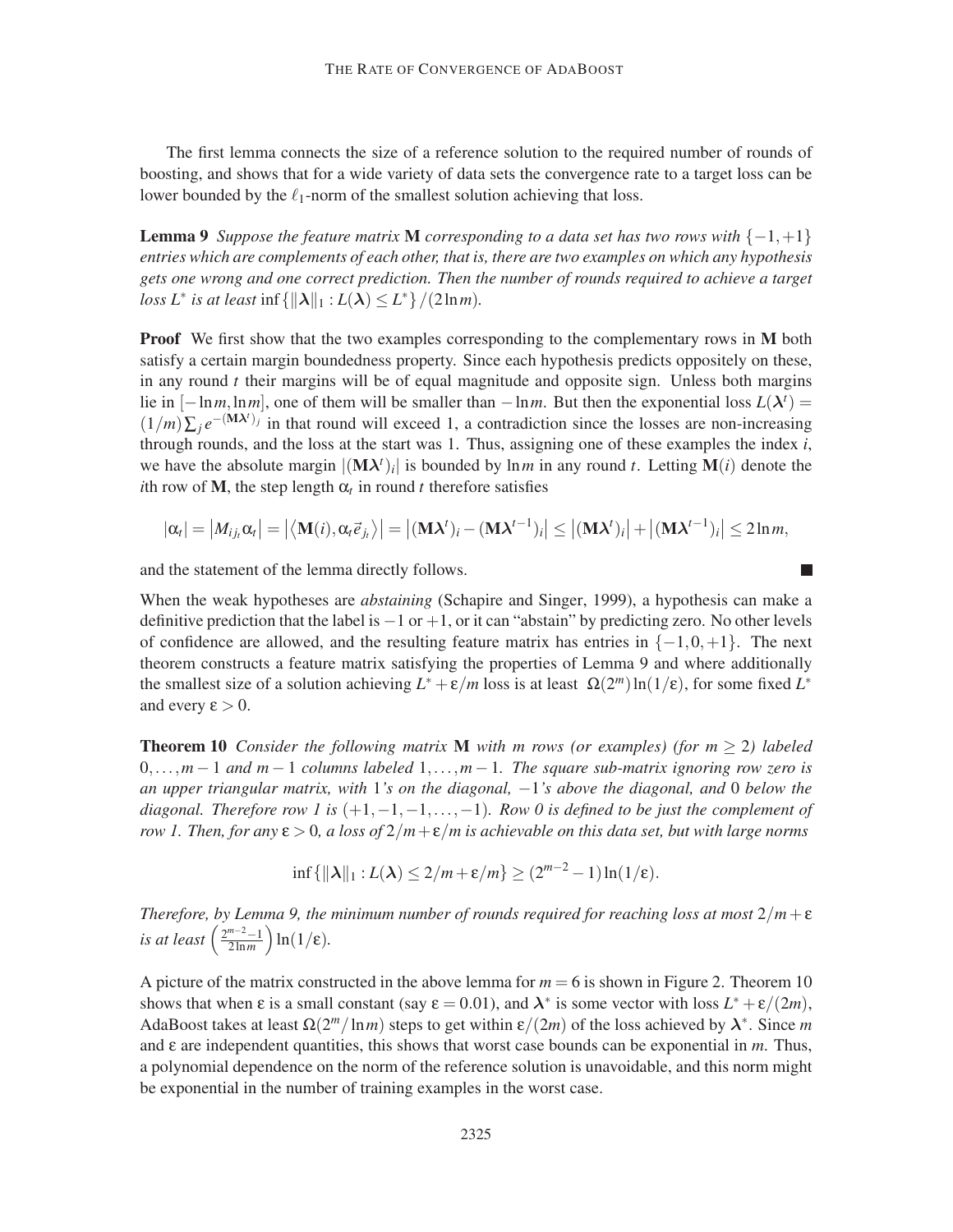1 2 3 4 5 = *m*−1 0 1 2 3 4 *m*−1 = 5 − + + + + + − − − − 0 + − − − 0 0 + − − 0 0 0 + − 0 0 0 0 + 

Figure 2: The matrix used in Theorem 10 when  $m = 6$ . Note that  $+$  is the same as  $+1$ , referring to a correct prediction, and − the same as −1, referring to an incorrect prediction.

Corollary 11 *Consider feature matrices containing only* {−1,0,+1} *entries. If, for some constants c* and β, the bound in Theorem 1 can be replaced by  $O(||λ^*||_1^c ε^{-β})$  for all such matrices, then  $c \geq 1$ *. Further, for such matrices, the bound*  $poly(1/\varepsilon, \| \lambda^* \|_1)$  *in Theorem 1 cannot be replaced by a uniform* poly(1/ε,*m*,*N*) *bound that holds for all values of m*, ε *and N.*

We now prove Theorem 10.

*Proof of Theorem 10.* We first lower bound the norm of solutions achieving loss at most  $2/m + \varepsilon$ . Observe that since rows 0 and 1 are complementary, then  $-(M\lambda)_0 = (M\lambda)_1$ , and any solution's loss on just examples 0 and 1 will add up to  $1/m[\exp(-(M\lambda)_1) + \exp(-(M\lambda)_2)]$  which is at least 2/*m*. Therefore, to get within  $2/m + \varepsilon/m$ , the margins on examples 2,...,*m* − 1 should be at least  $ln(1/\epsilon)$ . Now, the feature matrix is designed so that the margins due to a combination  $\lambda$  satisfy the following recursive relationships:

$$
(\mathbf{M}\boldsymbol{\lambda})_{m-1} = \lambda_{m-1},
$$
  
\n
$$
(\mathbf{M}\boldsymbol{\lambda})_i = \lambda_i - (\lambda_{i+1} + \ldots + \lambda_{m-1}), \text{ for } 1 \le i \le m-2.
$$

Therefore, the margin of example  $m-1$  is at least  $\ln(1/\epsilon)$ , then by the first equation above,  $\lambda_{m-1} \ge$ ln(1/ε). Similarly,  $\lambda_{m-2} \geq \ln(1/\epsilon) + \lambda_{m-1} \geq 2\ln(1/\epsilon)$ . Continuing this way, if the margin of example *i* is at least  $ln(1/\epsilon)$ , then

$$
\lambda_i \geq \ln\left(\frac{1}{\epsilon}\right) + \lambda_{i+1} + \ldots + \lambda_{m-1} \geq \ln\left(\frac{1}{\epsilon}\right) \left\{1 + 2^{(m-1)-(i+1)} + \ldots + 2^0\right\} = \ln\left(\frac{1}{\epsilon}\right) 2^{m-1-i},
$$

for  $i = m-1, ..., 2$ . Hence  $\|\lambda\|_1 \ge \ln(1/\epsilon)(1+2+...+2^{m-3}) = (2^{m-2}-1)\ln(1/\epsilon)$ .

We end by showing that a loss of at most  $2/m + \varepsilon/m$  is achievable. The above argument implies that if  $\lambda_i = 2^{m-1-i}$  for  $i = 2, ..., m-1$ , then examples  $2, ..., m-1$  attain margin exactly 1. If we choose  $\lambda_1 = \lambda_2 + ... + \lambda_{m-1} = 2^{m-3} + ... + 1 = 2^{m-2} - 1$ , then the recursive relationship implies a zero margin on example 1 (and hence example 0). Therefore the combination  $(2^{m-2} - 1, 2^{m-3}, 2^{m-4}, \ldots, 1)$  achieves margins  $(0, 0, 1, 1, 1, \ldots, 1)$ . Hence when scaled by a factor of ln( $(m-2)/\varepsilon$ ), this combination achieves a loss  $\left(2 + (m-2)\frac{\varepsilon}{m-1}\right)$  $\left(\frac{\varepsilon}{m-2}\right)/m = 2/m + \varepsilon/m$ , for any  $\varepsilon > 0$ .  $\blacksquare$ 

We finally show that if the weak hypotheses are confidence-rated with arbitrary levels of confidence, so that the feature matrix is allowed to have non-integral entries in  $[-1, +1]$ , then the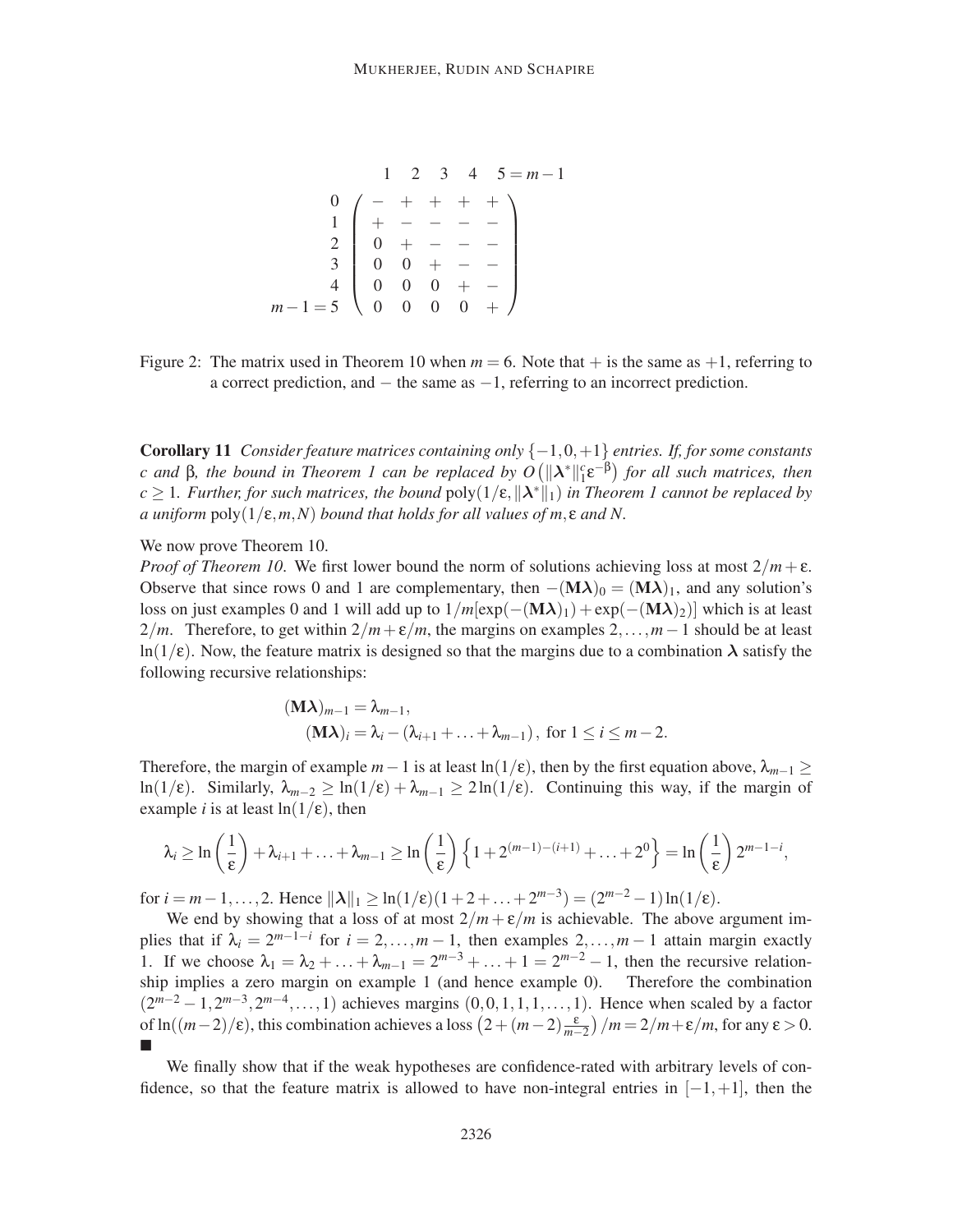$$
\left(\begin{array}{ccc} -1 & +1 \\ +1 & -1 \\ -1+\nu & +1 \\ +1 & -1+\nu \end{array}\right)
$$

Figure 3: A picture of the matrix used in Theorem 12.

minimum norm of a solution achieving a fixed accuracy can be arbitrarily large. Our constructions will satisfy the requirements of Lemma 9, so that the norm lower bound translates into a rate lower bound.

**Theorem 12** Let  $v > 0$  be an arbitrary number, and let **M** be the (possibly) non-integral matrix *with 4 examples and 2 weak hypotheses shown in Figure 3. Then for any*  $\epsilon > 0$ , a loss of  $1/2 + \epsilon$  *is achievable on this data set, but with large norms*

$$
\inf\{\|\boldsymbol{\lambda}\|_1: L(\boldsymbol{\lambda}) \leq 1/2 + \epsilon\} \geq 2\ln(1/(4\epsilon))\nu^{-1}.
$$

*Therefore, by Lemma 9, the number of rounds required to achieve loss at most*  $1/2 + \varepsilon$  *is at least*  $\ln(1/(4\epsilon))v^{-1}/\ln(m)$ .

**Proof** We first show a loss of  $1/2 + \varepsilon$  is achievable. Observe that the vector  $\lambda = (c, c)$ , with  $c = v^{-1} \ln(1/(2\varepsilon))$ , achieves margins 0,0,  $\ln(1/(2\varepsilon))$ ,  $\ln(1/(2\varepsilon))$  on examples 1, 2, 3, 4, respectively. Therefore  $\lambda$  achieves loss  $1/2 + \varepsilon$ . We next show a lower bound on the norm of a solution achieving this loss. Observe that since the first two rows are complementary, the loss due to just the first two examples is at least 1/2. Therefore, any solution  $\lambda = (\lambda_1, \lambda_2)$  achieving at most  $1/2 + \epsilon$  loss overall must achieve a margin of at least  $ln(1/(4\epsilon))$  on both the third and fourth examples. By inspecting these two rows, this implies

$$
\lambda_2 - \lambda_1 + \lambda_1 v \ge \ln(1/(4\epsilon)),
$$
  

$$
\lambda_1 - \lambda_2 + \lambda_2 v \ge \ln(1/(4\epsilon)).
$$

Adding the two equations we find

$$
\mathsf{v}(\lambda_1+\lambda_2)\geq 2\ln\left(1/(4\epsilon)\right)\implies \lambda_1+\lambda_2\geq 2\mathsf{v}^{-1}\ln\left(1/(4\epsilon)\right).
$$

By the triangle inequality,  $\|\lambda\|_1 \geq \lambda_1 + \lambda_2$ , and the lemma follows.

Note that if  $v = 0$ , then an optimal solution is found in zero rounds of boosting and has optimal loss 1. However, even the tiniest perturbation  $v > 0$  causes the optimal loss to fall to 1/2, and causes the rate of convergence to increase drastically. In fact, by Theorem 12, the number of rounds required to achieve any fixed loss below 1 grows as  $\Omega(1/v)$ , which is arbitrarily large when v is infinitesimal. We may conclude that with non-integral feature matrices, the dependence of the rate on the norm of a reference solution is absolutely necessary.

Corollary 13 *When using confidence rated weak-hypotheses with arbitrary confidence levels, the* bound  $poly(1/\varepsilon, \| \lambda^* \|_1)$  in Theorem 1 cannot be replaced by any function of purely m, N and  $\varepsilon$ *alone.*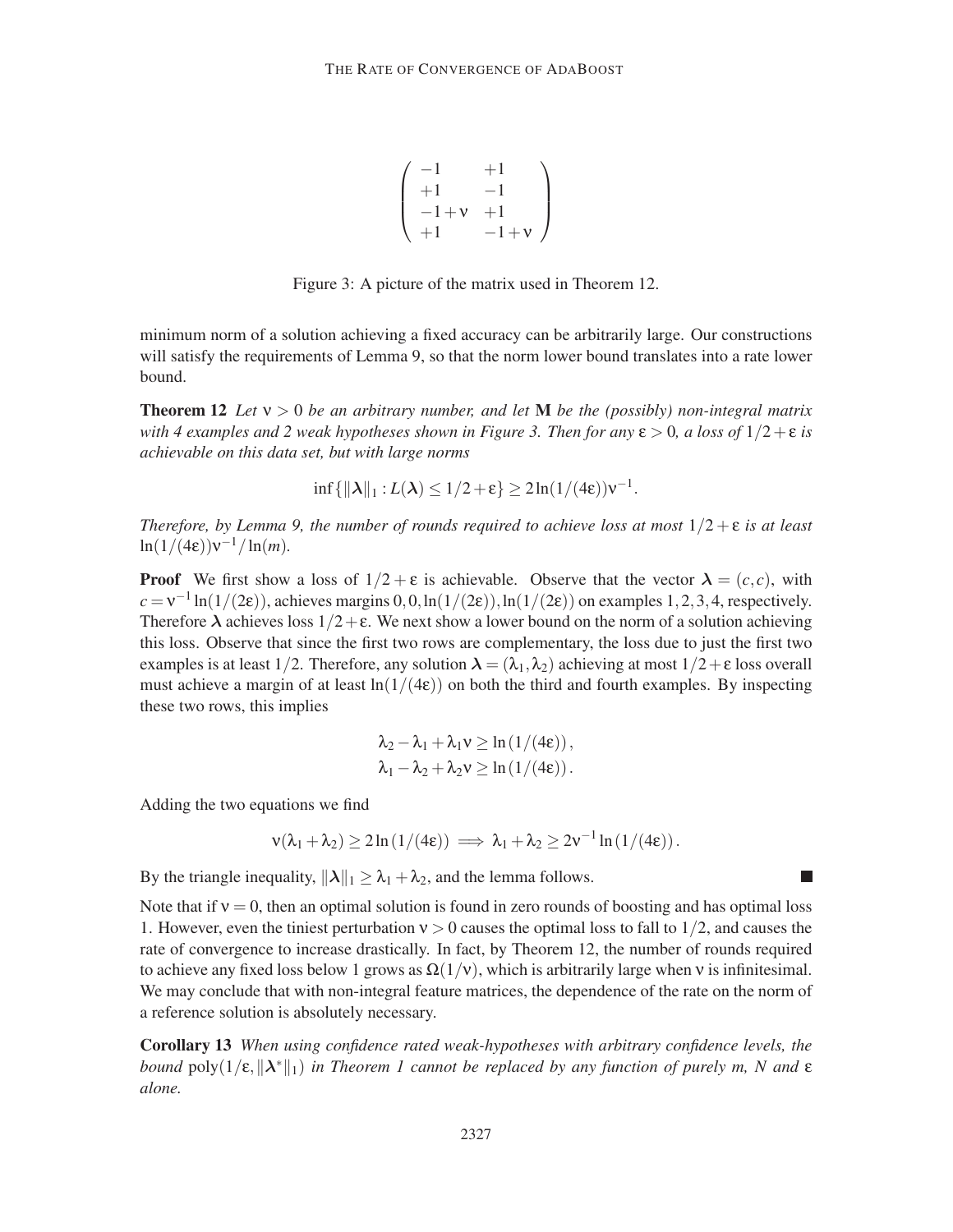The construction in Figure 3 can be generalized to produce data sets with any number of examples that suffer the same poor rate of convergence as the one in Theorem 12. We discussed the smallest such construction, since we feel that it best highlights the drastic effect non-integrality can have on the rate.

In this section we saw how the norm of the reference solution is an important parameter for bounding the convergence rate. In the next section we investigate the optimal dependence of the rate on the parameter  $\varepsilon$  and show that  $\Omega(1/\varepsilon)$  rounds are necessary in the worst case.

#### 4. Second Convergence Rate: Convergence to Optimal Loss

In the previous section, our rate bound depended on both the approximation parameter ε, as well as the size of the smallest solution achieving the target loss. For many data sets, the optimal target loss inf<sub> $\lambda$ </sub> $L(\lambda)$  cannot be realized by any finite solution. In such cases, if we want to bound the number of rounds needed to achieve within  $\varepsilon$  of the optimal loss, the only way to use Theorem 1 is to first decompose the accuracy parameter  $\varepsilon$  into two parts  $\varepsilon = \varepsilon_1 + \varepsilon_2$ , find some finite solution  $\lambda^*$  achieving within  $\varepsilon_1$  of the optimal loss, and then use the bound poly $(1/\varepsilon_2, ||\lambda^*||_1)$  to achieve at most  $L(\lambda^*) + \varepsilon_2 = \inf_{\lambda} L(\lambda) + \varepsilon$  loss. However, this introduces implicit dependence on  $\varepsilon$  through  $\|\lambda^*\|_1$  which may not be immediately clear. In this section, we show bounds of the form  $C/\varepsilon$ , where the constant *C* depends only on the feature matrix **M**, and not on  $\varepsilon$ . Additionally, we show that this dependence on  $\varepsilon$  is optimal in Lemma 31 of the Appendix, where  $\Omega(1/\varepsilon)$  rounds are shown to be necessary for converging to within ε of the optimal loss on a certain data set. Finally, we note that the lower bounds in the previous section indicate that  $C$  can be  $\Omega(2^m)$  in the worst case for integer matrices (although it will typically be much smaller), and hence this bound, though stronger than that of Theorem 1 with respect to  $\varepsilon$ , cannot be used to prove the conjecture in Schapire (2010), since the constant is not polynomial in the number of examples *m*.

#### 4.1 Upper Bound

The main result of this section is the following rate upper bound. A similar approach to solving this problem was taken independently by Telgarsky (2011).

Theorem 14 *AdaBoost reaches within* ε *of the optimal loss in at most C*/ε *rounds, where C only depends on the feature matrix.*

Our techniques build upon earlier work on the rate of convergence of AdaBoost, which have mainly considered two particular cases. In the first case, the *weak learning assumption* holds, that is, the edge in each round is at least some fixed constant. In this situation, Freund and Schapire (1997) and Schapire and Singer (1999) show that the optimal loss is zero, that no solution with finite size can achieve this loss, but AdaBoost achieves at most  $\varepsilon$  loss within  $O(\ln(1/\varepsilon))$  rounds. In the second case some finite combination of the weak classifiers achieves the optimal loss, and Rätsch et al. (2002), using results from Luo and Tseng (1992), show that AdaBoost achieves within  $\varepsilon$  of the optimal loss again within  $O(\ln(1/\epsilon))$  rounds.

Here we consider the most general situation, where the weak learning assumption may fail to hold, and yet no finite solution may achieve the optimal loss. The data set used in Lemma 31 and shown in Figure 4 exemplifies this situation. Our main technical contribution shows that the examples in any data set can be partitioned into a *zero-loss set* and *finite-margin set*, such that a certain form of the weak learning assumption holds within the zero-loss set, while the optimal loss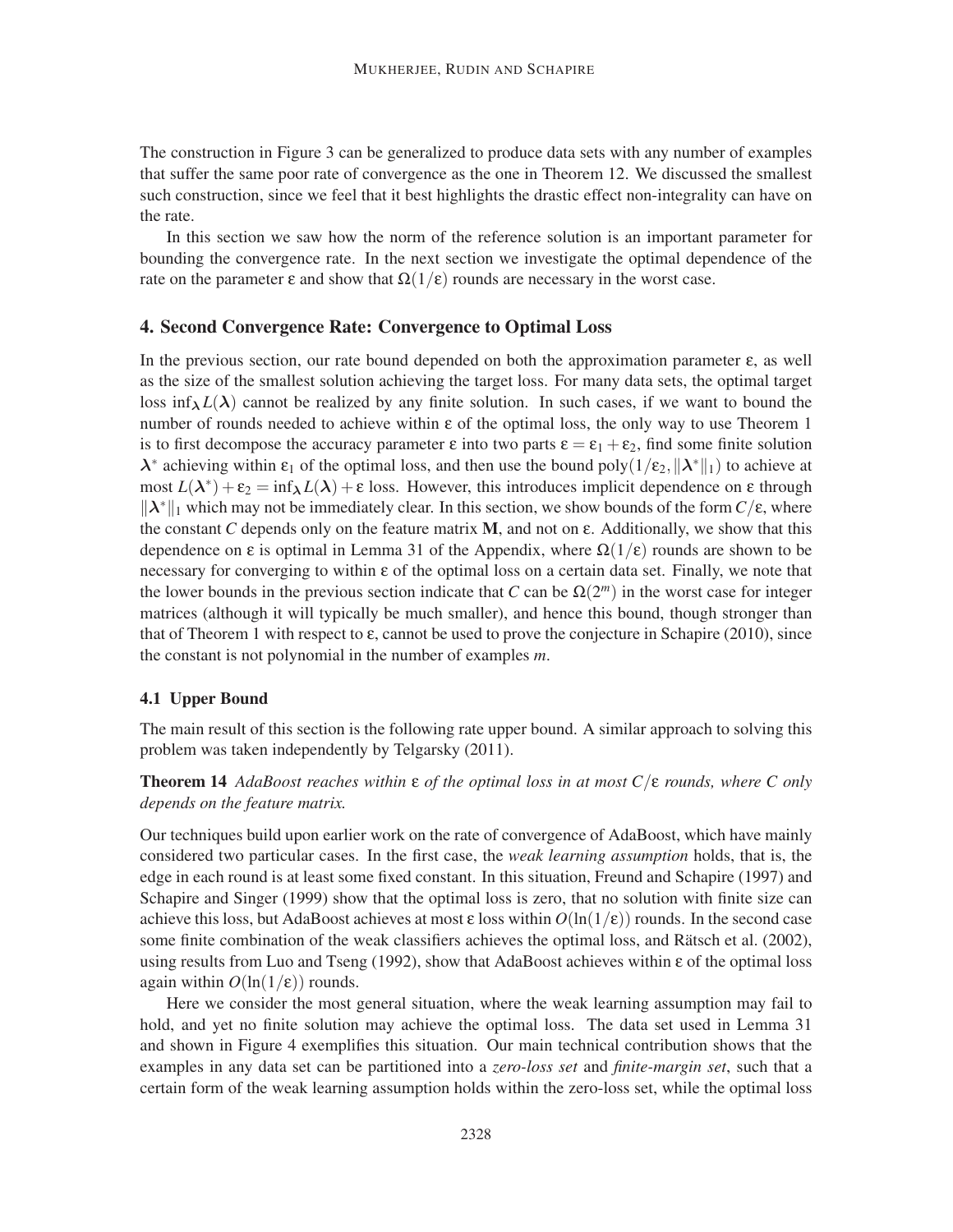considering only the finite-margin set can be obtained by some finite solution. The two partitions provide different ways of making progress in every round, and one of the two kinds of progress will always be sufficient for us to prove Theorem 14.

We next state our decomposition result, illustrate it with an example, and then state several lemmas quantifying the nature of the progress we can make in each round. Using these lemmas, we prove Theorem 14.

Lemma 15 *(Decomposition Lemma) For any data set, there exists a partition of the set of training examples X into a (possibly empty)* zero-loss set *Z and a (possibly empty)* finite-margin set  $F \triangleq$  $Z^c = X \setminus Z$  such that the following hold simultaneously :

*1. There exists some positive constant*  $\gamma > 0$ , and some vector  $\eta^{\dagger}$  with unit  $\ell_1$ -norm  $\|\eta^{\dagger}\|_1 = 1$ *that attains at least* γ *margin on each example in Z, and exactly zero margin on each example in F*

$$
\forall i \in Z : (\mathbf{M}\boldsymbol{\eta}^{\dagger})_i \geq \gamma, \qquad \forall i \in F : (\mathbf{M}\boldsymbol{\eta}^{\dagger})_i = 0.
$$

- *2. The optimal loss considering only examples within F is achieved by some finite combination*  $\eta^*$ . (Note that  $\eta^*$  may not be unique. There may be a whole subspace of vectors like  $\eta^*$  that *achieve the optimal loss on F.)*
- *3. There is a constant µ*max < ∞*, such that for any combination* η *with bounded loss on the finitemargin set, specifically obeying*  $\sum_{i \in F} e^{-(M\eta)i} \leq m$ , the margin  $(M\eta)_i$  for any example i in F *lies in the bounded interval*  $[-\ln m, \mu_{\text{max}}]$ *.*

A proof is deferred to the next section. The decomposition lemma immediately implies that the vector  $\eta^* + \infty \cdot \eta^{\dagger}$ , which denotes  $(\eta^* + c\eta^{\dagger})$  in the limit  $c \to \infty$ , is an optimal solution, achieving zero loss on the zero-loss set, but only finite margins (and hence positive losses) on the finite-margin set (thereby justifying the names).

$$
\begin{array}{c|c|c}\n & h_1 & h_2 \\
\hline\na & + & - \\
b & - & + \\
c & + & + \n\end{array}
$$

Figure 4: Matrix M for a data set requiring  $\Omega(1/\epsilon)$  rounds for convergence.

Before proceeding, we give an example data set and indicate the zero-loss set, finite-margin set,  $\eta^*$  and  $\eta^{\dagger}$  to illustrate our definitions. Consider a data set with three examples  $\{a, b, c\}$  and two hypotheses  $\{\hbar_1,\hbar_2\}$  and the feature matrix **M** in Figure 4. Here + means correct ( $M_{ij} = +1$ ) and − means wrong ( $M_{ij} = -1$ ). The optimal solution is  $\infty \cdot (\hbar_1 + \hbar_2)$  with a loss of 2/3. The finitemargin set is  $\{a,b\}$ , the zero-loss set is  $\{c\}$ ,  $\eta^{\dagger} = (1/2,1/2)$  and  $\eta^* = (0,0)$ ; for this data set these are unique. This data set also serves as a lower-bound example in Lemma 31, where we show that  $2/(9\epsilon)$  rounds are necessary for AdaBoost to achieve loss at most  $(2/3) + \epsilon$ , where the infimum of the loss is 2/3. Observe that this data set is similar to the data set in Theorem 10 in that the zero-loss set (corresponding to the complementary rows) and finite-loss sets (remaining examples) are both non-empty.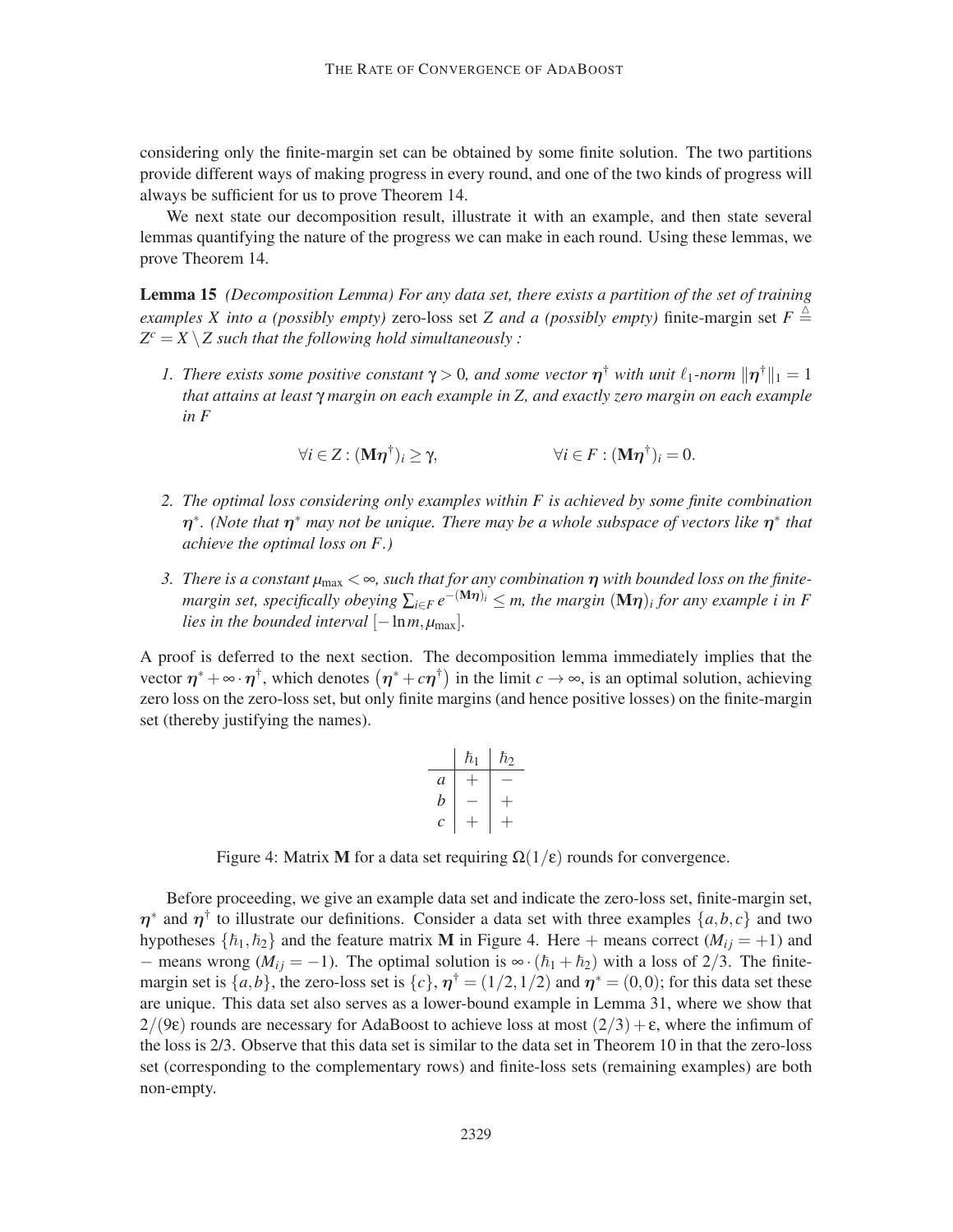Before providing proofs, we introduce some notation. By  $\|\cdot\|$  we will mean  $\ell_2$ -norm; every other norm will have an appropriate subscript, such as  $\|\cdot\|_1, \|\cdot\|_{\infty}$ , etc. The set of all training examples will be denoted by *X*. By  $\ell^{\lambda}(i)$  we mean the exp-loss  $e^{-(\mathbf{M}\lambda)i}$  on example *i*. For any subset  $S \subseteq X$ of examples,  $\ell^{\lambda}(S) = \sum_{i \in S} \ell^{\lambda}(i)$  denotes the total exp-loss on the set *S*. Notice  $L(\lambda) = (1/m)\ell^{\lambda}(X)$ , and that  $D_{t+1}(i) = \ell^{N}(i)/\ell^{N'}(X)$ , where  $\lambda^t$  is the combination found by AdaBoost at the end of round *t*. By  $\delta_S(\eta; \lambda)$  we mean the edge obtained on the set *S* by the vector  $\eta$ , when the weights over the examples are given by  $\ell^{\lambda}(\cdot)/\ell^{\lambda}(S)$ :

$$
\delta_S(\boldsymbol{\eta};\boldsymbol{\lambda}) = \left|\frac{1}{\ell^{\boldsymbol{\lambda}}(S)}\sum_{i\in S}\ell^{\boldsymbol{\lambda}}(i)(\mathbf{M}\boldsymbol{\eta})_i\right|.
$$

In the rest of the section, by "loss" we mean the unnormalized loss  $\ell^{\lambda}(X) = mL(\lambda)$  and show that in *C*/ε rounds AdaBoost converges to within ε of the optimal unnormalized loss inf<sub>λ</sub>  $\ell^{\lambda}(X)$ , henceforth denoted by *K*. Note that this means AdaBoost takes  $C/\varepsilon$  rounds to converge to within  $\varepsilon/m$  of the optimal normalized loss, that is to say at most  $\inf_{\lambda} L(\lambda) + \varepsilon/m$  loss. Replacing ε by *m*ε, it takes  $C/(m\epsilon)$  steps to attain normalized loss at most inf $\lambda L(\lambda) + \epsilon$ . Thus, whether we use normalized or unnormalized does not substantively affect the result in Theorem 14. The progress due to the zero-loss set is now immediate from Item 1 of the decomposition lemma:

Lemma 16 *In any round t, the maximum edge*  $\delta_t$  *is at least*  $\gamma \ell^{\lambda^{t-1}}(Z)/\ell^{\lambda^{t-1}}(X)$ *, where*  $\gamma$  *is as in Item 1 of the decomposition lemma.*

**Proof** Recall the distribution  $D_t$  created by AdaBoost in round *t* puts weight  $D_t(i) = \ell^{\lambda^{t-1}}(i)/\ell^{\lambda^{t-1}}(X)$ on each example *i*. From Item 1 we get

$$
\delta_X(\boldsymbol{\eta}^\dagger; \boldsymbol{\lambda}^{t-1}) = \left| \frac{1}{\ell^{\boldsymbol{\lambda}^{t-1}}(X)} \sum_{i \in X} \ell^{\boldsymbol{\lambda}^{t-1}}(i) (\mathbf{M}\boldsymbol{\eta}^\dagger)_i \right| \geq \frac{1}{\ell^{\boldsymbol{\lambda}^{t-1}}(X)} \sum_{i \in Z} \gamma \ell^{\boldsymbol{\lambda}^{t-1}}(i) = \gamma \left( \frac{\ell^{\boldsymbol{\lambda}^{t-1}}(Z)}{\ell^{\boldsymbol{\lambda}^{t-1}}(X)} \right).
$$

Since  $(M\eta^{\dagger})_i = \sum_j \eta_j^{\dagger}$  $\int_{j}^{\dagger} (\mathbf{M} \vec{e}_j)_i$ , we may rewrite the edge  $\delta_X(\boldsymbol{\eta}^\dagger ; \boldsymbol{\lambda}^{t-1})$  as follows:

$$
\delta_X(\boldsymbol{\eta}^\dagger; \boldsymbol{\lambda}^{t-1}) = \left| \frac{1}{\ell^{\boldsymbol{\lambda}^{t-1}}(X)} \sum_{i \in X} \ell^{\boldsymbol{\lambda}^{t-1}}(i) \sum_j \eta_j^\dagger(\mathbf{M} \vec{e}_j)_i \right|
$$
  
= 
$$
\left| \sum_j \eta_j^\dagger \frac{1}{\ell^{\boldsymbol{\lambda}^{t-1}}(X)} \sum_{i \in X} \ell^{\boldsymbol{\lambda}^{t-1}}(i) (\mathbf{M} \vec{e}_j)_i \right|
$$
  
= 
$$
\left| \sum_j \eta_j^\dagger \delta_X(\vec{e}_j; \boldsymbol{\lambda}^{t-1}) \right| \leq \sum_j \left| \eta_j^\dagger \right| \delta_X(\vec{e}_j; \boldsymbol{\lambda}^{t-1}).
$$

Since the  $\ell_1$ -norm of  $\eta^{\dagger}$  is 1, the weights  $|\eta_j^{\dagger}|$ *j* form some distribution *p* over the columns 1,...,*N*. We may therefore conclude

$$
\gamma\left(\frac{\ell^{\boldsymbol{\lambda}^{t-1}}(Z)}{\ell^{\boldsymbol{\lambda}^{t-1}}(X)}\right) \leq \delta_X(\boldsymbol{\eta}^{\dagger};\boldsymbol{\lambda}^{t-1}) \leq \mathbb{E}_{j\sim p}\left[\delta_X(\vec{e}_j;\boldsymbol{\lambda}^{t-1})\right] \leq \max_j \delta_X(\vec{e}_j;\boldsymbol{\lambda}^{t-1}) = \delta_t.
$$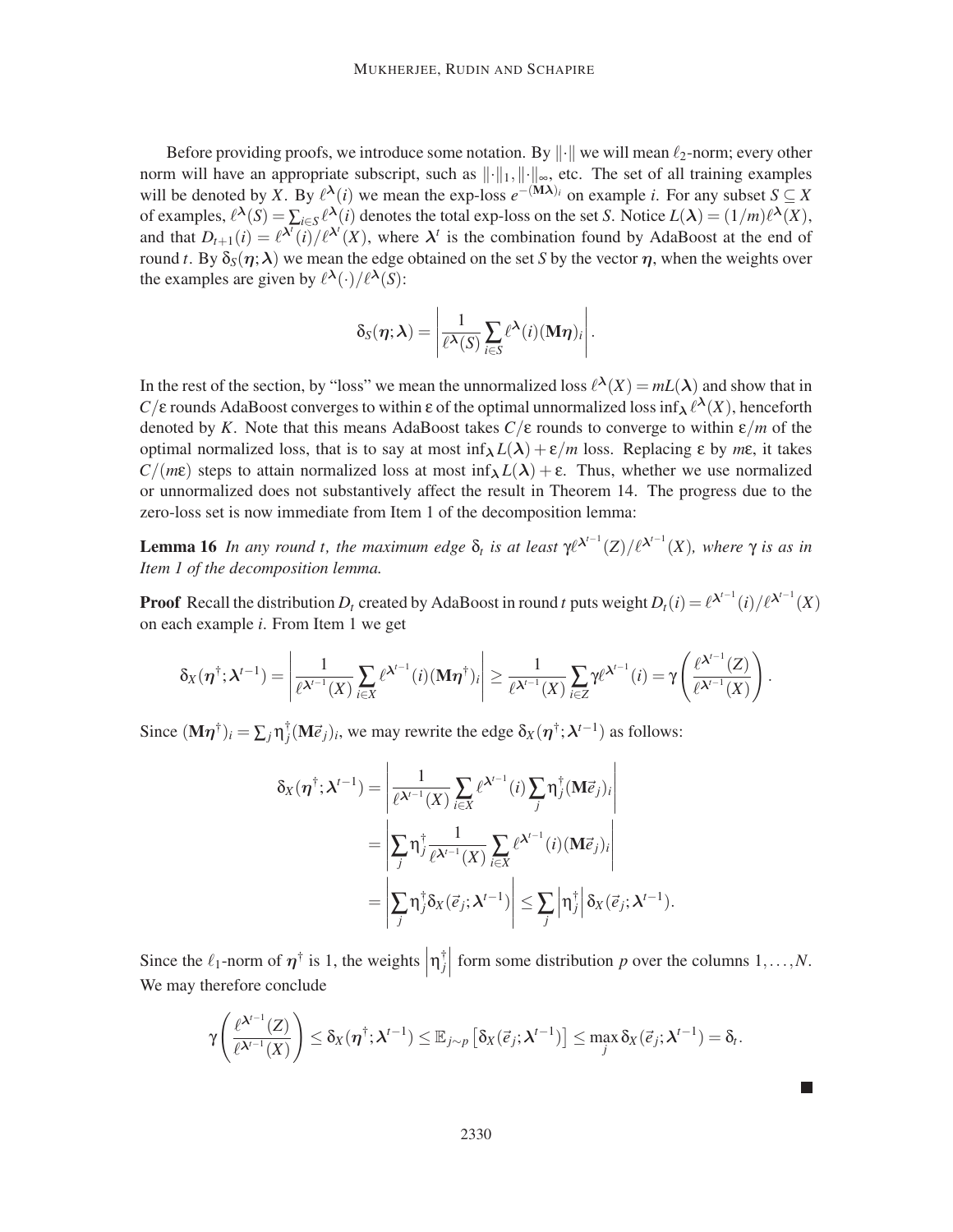If the set *F* were empty, then Lemma 16 implies an edge of  $\gamma$  is available in each round. This in fact means that the weak learning assumption holds, and using (5), we can show an  $O(\ln(1/\epsilon)\gamma^{-2})$  bound matching the rate bounds of Freund and Schapire (1997) and Schapire and Singer (1999). This is in fact the "separable" case where positive and negative examples can be separated by AdaBoost. Henceforth, we assume that  $F$  is non-empty. This implies that the optimal loss  $K$  is at least 1 (since we are in the nonseparable case, and any solution will get non-positive margin on some example in *F*), a fact that we will use later in the proofs. In the separable case, the minimum normalized margin becomes an important performance instead of the exponential loss. Convergence with respect to the normalized margin has been studied by Schapire et al. (1998), Grove and Schuurmans (1998), Rudin et al. (2004), Rätsch and Warmuth (2005), and others.

Lemma 16 says that the edge is large if the loss on the zero-loss set is large. On the other hand, when it is small, Lemmas 17 and 18 together show how AdaBoost can make good progress using the finite margin set. Lemma 17 uses second order methods to show how progress is made in the case where there is a finite solution. Similar arguments, under additional assumptions, have earlier appeared in Rätsch et al.  $(2002)$ .

**Lemma 17** *Suppose*  $\lambda$  *is a combination such that*  $m \geq l^{\lambda}(F) \geq K$ *. Then in some coordinate direction*  $\vec{e}_j$  *the edge*  $\delta_F(\vec{e}_j;\lambda)$  *is at least*  $\sqrt{C_0(\ell^{\lambda}(F)-K)/\ell^{\lambda}(F)}$ , where  $C_0$  *is a constant depending only on the feature matrix* M*.*

**Proof** Let  $M_F \in \mathbb{R}^{|F| \times N}$  be the matrix M restricted to only the rows corresponding to the examples in *F*. Choose  $\eta$  such that  $\lambda + \eta = \eta^*$  is an optimal solution over *F*. Without loss of generality assume that  $\eta$  lies in the orthogonal subspace of the null-space  $\{\vec{u} : M_F \vec{u} = 0\}$  of  $M_F$  (since we can translate  $\eta^*$  along the null space if necessary for this to hold). If  $\eta = 0$ , then  $\ell^{\lambda}(F) = K$  and we are done. Otherwise  $\|\mathbf{M}_F\boldsymbol{\eta}\| \geq \lambda_{\min}\|\boldsymbol{\eta}\|$ , where  $\lambda_{\min}^2$  is the smallest positive eigenvalue of the symmetric matrix  $M_F^T M_F$  (which exists since  $M_F \eta \neq 0$ ). Now define  $f : [0,1] \to \mathbb{R}$  as the loss along the (rescaled) segment  $[\eta^*, \lambda]$ 

$$
f(x) \stackrel{\triangle}{=} \ell^{(\boldsymbol{\eta}^*-\boldsymbol{x}\boldsymbol{\eta})}(F) = \sum_{i\in F} \ell^{\boldsymbol{\eta}^*}(i) e^{\boldsymbol{x}(\mathbf{M}_F\boldsymbol{\eta})_i}.
$$

This implies that  $f(0) = K$  and  $f(1) = \ell^{\lambda}(F)$ . Notice that the first and second derivatives of  $f(x)$ are given by:

$$
f'(x) = \sum_{i \in F} (\mathbf{M}_F \boldsymbol{\eta})_i \ell^{(\boldsymbol{\eta}^* - x\boldsymbol{\eta})}(i), \qquad f''(x) = \sum_{i \in F} (\mathbf{M}_F \boldsymbol{\eta})_i^2 \ell^{(\boldsymbol{\eta}^* - x\boldsymbol{\eta})}(i).
$$

Since  $f''(x) \ge 0$ , *f* is convex; further it attains the minimum value at 0. Therefore *f* is increasing, and  $f'(x) \ge 0$  at all points. We next lower bound possible values of the second derivative as follows:

$$
f''(x) = \sum_{i' \in F} (\mathbf{M}_F \boldsymbol{\eta})_{i'}^2 \ell^{(\boldsymbol{\eta}^* - x\boldsymbol{\eta})}(i') \ge \sum_{i' \in F} (\mathbf{M}_F \boldsymbol{\eta})_{i'}^2 \min_i \ell^{(\boldsymbol{\eta}^* - x\boldsymbol{\eta})}(i) = ||\mathbf{M}_F \boldsymbol{\eta}||^2 \min_i \ell^{(\boldsymbol{\eta}^* - x\boldsymbol{\eta})}(i).
$$

Since both  $\lambda = \eta^* - \eta$ , and  $\eta^*$  suffer total loss at most *m*, by convexity, so does  $\eta^* - x\eta$  for any  $x \in [0,1]$ . Hence we may apply Item 3 of the decomposition lemma to the vector  $\eta^* - x\eta$ , for any  $x \in [0,1]$ , to conclude that  $\ell^{(\eta^* - x\eta)}(i) = \exp\{- (\mathbf{M}_F(\eta^* - x\eta))_i\} \ge e^{-\mu_{\text{max}}}$  on every example *i*. Therefore we have

$$
f''(x) \geq ||\mathbf{M}_F \boldsymbol{\eta}||^2 e^{-\mu_{\max}} \geq \lambda_{\min}^2 e^{-\mu_{\max}} ||\boldsymbol{\eta}||^2 \text{ (by choice of } \boldsymbol{\eta}) . \tag{9}
$$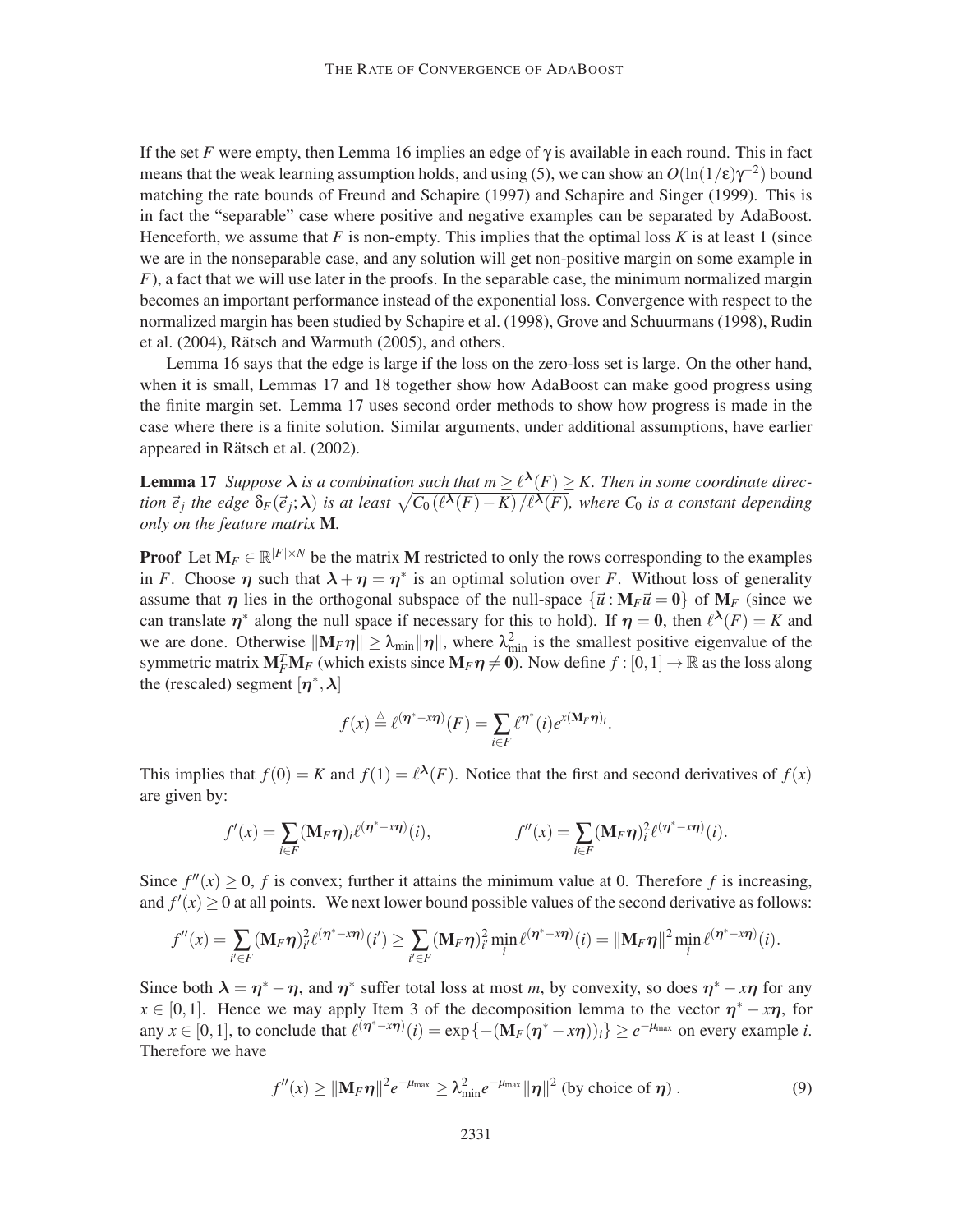A standard second-order result for a twice-differentiable function *f* is (see, e.g., Boyd and Vandenberghe, 2004, Equation (9.9))

$$
\left|f'(1)\right|^2 \ge 2\left(\inf_{x\in[0,1]}f''(x)\right)\left(f(1)-f(0)\right). \tag{10}
$$

Collecting our results so far, including the definition of  $f'$  and the fact that it is non-negative, and equations (9) and (10), we get

$$
\sum_{i\in F} \ell^{\lambda}(i)(\mathbf{M}_F \boldsymbol{\eta})_i = f'(1) = |f'(1)| \ge ||\boldsymbol{\eta}|| \sqrt{2\lambda_{\min}^2 e^{-\mu_{\max}} (\ell^{\lambda}(F) - K)}.
$$

Next let  $\tilde{\eta} = \eta/||\eta||_1$  be  $\eta$  rescaled to have unit  $\ell_1$  norm. Then dividing the previous equation by  $\|\eta\|_1$ 

$$
\sum_{i\in F} \ell^{\lambda}(i)(\mathbf{M}_F \tilde{\boldsymbol{\eta}})_i = \frac{1}{\|\boldsymbol{\eta}\|_1} \sum_i \ell^{\lambda}(i)(\mathbf{M}_F \boldsymbol{\eta})_i \ge \frac{\|\boldsymbol{\eta}\|}{\|\boldsymbol{\eta}\|_1} \sqrt{2\lambda_{\min}^2 e^{-\mu_{\max}} (\ell^{\lambda}(F) - K)}.
$$

Applying the Cauchy-Schwarz inequality, we may lower bound  $\frac{\|\eta\|}{\|\eta\|_1}$  by  $1/\sqrt{N}$  (since  $\eta \in \mathbb{R}^N$ ). Along with the fact  $\ell^{\lambda}(F) \leq m$ , we may write

$$
\frac{1}{\ell^{\lambda}(F)}\sum_{i\in F}\ell^{\lambda}(i)(\mathbf{M}_F\tilde{\boldsymbol{\eta}})_i \geq \sqrt{2\lambda_{\min}^2N^{-1}m^{-1}e^{-\mu_{\max}}}\sqrt{(\ell^{\lambda}(F)-K)/\ell^{\lambda}(F)}.
$$

If we define p to be a distribution on the columns  $\{1,\ldots,N\}$  of  $M_F$  which puts probability  $p(j)$ proportional to  $|\tilde{\eta}_j|$  on column *j*, then we have

$$
\frac{1}{\ell^{\boldsymbol{\lambda}}(F)}\sum_{i\in F}\ell^{\boldsymbol{\lambda}}(i)(\mathbf{M}_F\tilde{\boldsymbol{\eta}})_i\leq \mathbb{E}_{j\sim p}\left|\frac{1}{\ell^{\boldsymbol{\lambda}}(F)}\sum_{i\in F}\ell^{\boldsymbol{\lambda}}(i)(\mathbf{M}_F\vec{e}_j)_i\right|\leq \max_j\left|\frac{1}{\ell^{\boldsymbol{\lambda}}(F)}\sum_{i\in F}\ell^{\boldsymbol{\lambda}}(i)(\mathbf{M}_F\vec{e}_j)_i\right|.
$$

Notice the quantity inside the max is precisely the edge  $\delta_F(\vec{e}_j; \lambda)$  in direction *j*. Combining the previous two lines, the maximum possible edge is

$$
\max_{j} \delta_F(\vec{e}_j; \lambda) \ge \sqrt{C_0(\ell^{\lambda}(F) - K)/\ell^{\lambda}(F)},
$$

where we define

$$
C_0 = 2\lambda_{\min}^2 N^{-1} m^{-1} e^{-\mu_{\max}}.
$$
\n(11)

**The State** 

Lemma 18 *There are constants C*1,*C*<sup>2</sup> *depending only on the feature matrix M with the following property. Suppose, at any stage of boosting, the combination found by AdaBoost is* λ*, and the loss is K* +θ*. Let* ∆θ *denote the drop in the suboptimality* θ *after one more round; that is, the loss after one more round is*  $K + \theta - \Delta\theta$ *. In this situation, if*  $\ell^{\lambda}(Z) \leq C_1\theta$ *, for*  $C_1 \leq 1$ *, then*  $\Delta\theta \geq C_2\theta$ *.* 

**Proof** Let  $\lambda$  be the current solution found by boosting. Using Lemma 17, pick a direction *j* in which the edge  $\delta_F(\vec{e}_j; \lambda)$  restricted to the finite margin set is at least

$$
\delta_F(\vec{e}_j; \lambda) \ge \sqrt{C_0(\ell^{\lambda}(F) - K)/\ell^{\lambda}(F)}.
$$
\n(12)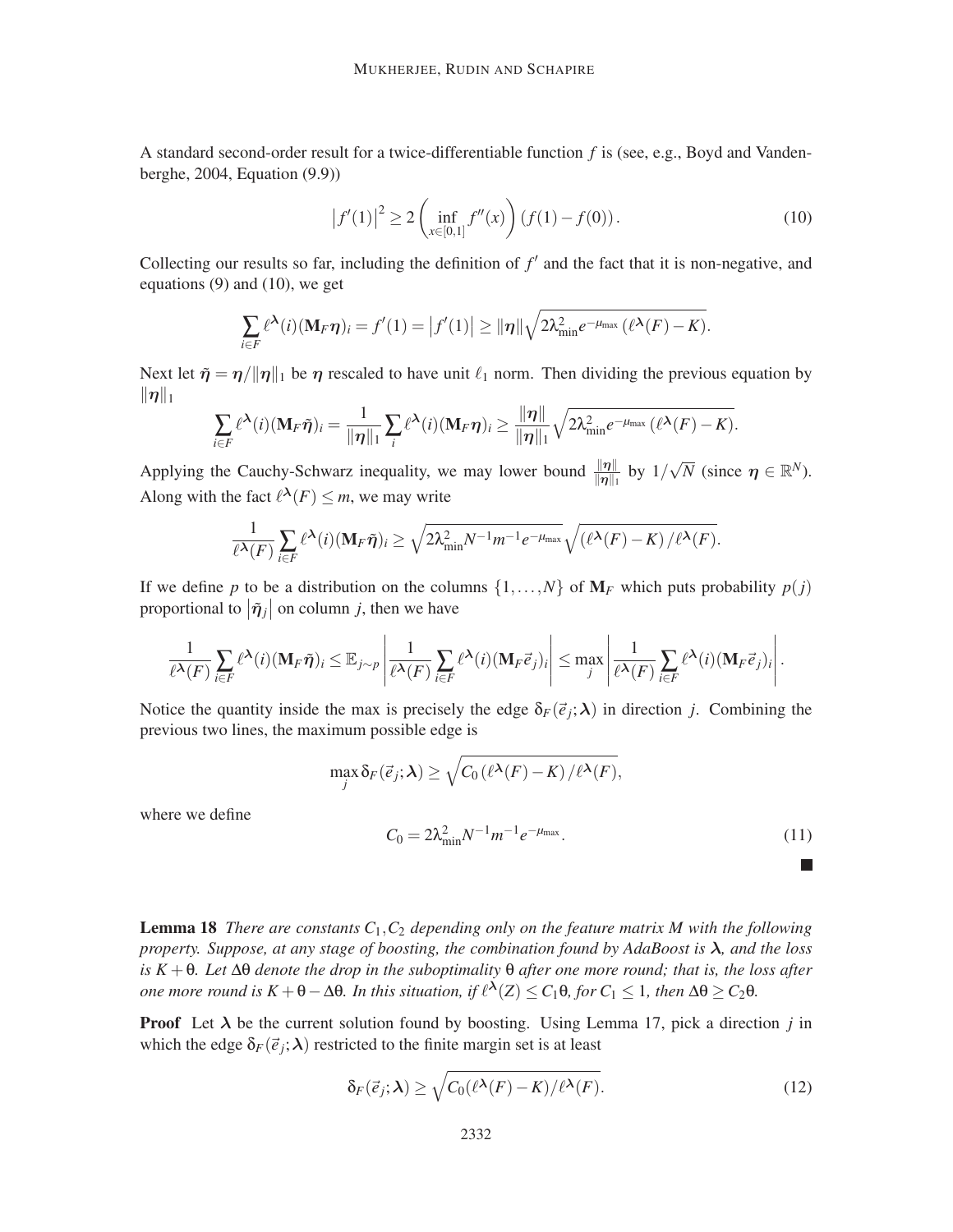We can bound the edge  $\delta_X(\vec{e}_j; \lambda)$  on the entire set of examples as follows:

$$
\delta_X(\vec{e}_j; \lambda) = \frac{1}{\ell^{\lambda}(X)} \left| \sum_{i \in F} \ell^{\lambda}(i) (\mathbf{M} \vec{e}_j)_i + \sum_{i \in Z} \ell^{\lambda}(i) (\mathbf{M} \vec{e}_j)_i \right|
$$
\n
$$
\geq \frac{1}{\ell^{\lambda}(X)} \left| \left| \sum_{i \in F} \ell^{\lambda}(i) (\mathbf{M} \vec{e}_j)_i \right| - \left| \sum_{i \in Z} \ell^{\lambda}(i) (\mathbf{M} \vec{e}_j)_i \right| \right| \text{ (using the triangle inequality)},
$$
\n
$$
\geq \frac{1}{\ell^{\lambda}(X)} \left( \left| \sum_{i \in F} \ell^{\lambda}(i) (\mathbf{M} \vec{e}_j)_i \right| - \left| \sum_{i \in Z} \ell^{\lambda}(i) (\mathbf{M} \vec{e}_j)_i \right| \right).
$$

We can bound the first summation as

$$
\left|\sum_{i\in F} \ell^{\lambda}(i) (\mathbf{M}\vec{e}_j)_i\right| = \ell^{\lambda}(F) \delta_F(\vec{e}_j; \lambda) \ge \sqrt{C_0(\ell^{\lambda}(F) - K)\ell^{\lambda}(F)} \text{ (by (12)) }.
$$

We can bound the second summation as

$$
\left|\sum_{i\in Z} \ell^{\lambda}(i) (\mathbf{M}\vec{e}_j)_i\right| \leq \sum_{i\in Z} \ell^{\lambda}(i) \|\mathbf{M}\|_{\infty} \leq \ell^{\lambda}(Z).
$$

Substituting the two bounds above,

$$
\delta_X(\vec{e}_j; \lambda) \ge \frac{1}{\ell^{\lambda}(X)} \left( \sqrt{C_0(\ell^{\lambda}(F) - K)\ell^{\lambda}(F)} - \ell^{\lambda}(Z) \right). \tag{13}
$$

Now, assume as in the statement of the lemma that  $\ell^{\lambda}(Z)$  ≤ *C*<sub>1</sub>θ. Thus,  $\ell^{\lambda}(F) - K = θ - \ell^{\lambda}(Z)$  ≥  $(1 - C_1)$ θ. Set  $C_1 = \min \left\{ \frac{1}{4}, \frac{1}{4} \sqrt{C_0/m} \right\}$ . Then we have

$$
\sqrt{C_0(\ell^{\lambda}(F) - K)\ell^{\lambda}(F)} \ge \sqrt{C_0(1 - C_1)\theta}
$$
  

$$
\ell^{\lambda}(Z) \le C_1\theta.
$$

The last inequality holds because  $\theta \leq m$ , which follows since the total loss  $K + \theta$  at any stage of boosting is less than the initial loss *m*. Using the above, we simplify (13) as follows:

$$
\delta_X(\vec{e}_j; \lambda) \geq \frac{1}{\ell^{\lambda}(X)} \left( \sqrt{C_0(\ell^{\lambda}(F) - K)\ell^{\lambda}(F)} - \ell^{\lambda}(Z) \right) \geq \frac{1}{K + \theta} \left( \sqrt{C_0(1 - C_1)\theta} - C_1\theta \right)
$$

Using  $\theta \leq m$ , we can bound the square of the term in brackets on the previous line as

$$
\left(\sqrt{C_0(1-C_1)\theta} - C_1\theta\right)^2 \ge C_0(1-C_1)\theta - 2C_1\theta\sqrt{C_0(1-C_1)\theta}
$$
  
 
$$
\ge C_0(1-1/4)\theta - 2\left((1/4)\sqrt{C_0/m}\right)\theta\sqrt{C_0(1-0)m}
$$
  
=  $C_0\theta/4$ .

So, if  $\delta$  is the maximum edge in any direction, then

$$
\delta \geq \delta_X(\vec{e}_j; \lambda) \geq \sqrt{C_0 \theta / (2(K+\theta)^2)} \geq \sqrt{C_0 \theta / (2m(K+\theta))},
$$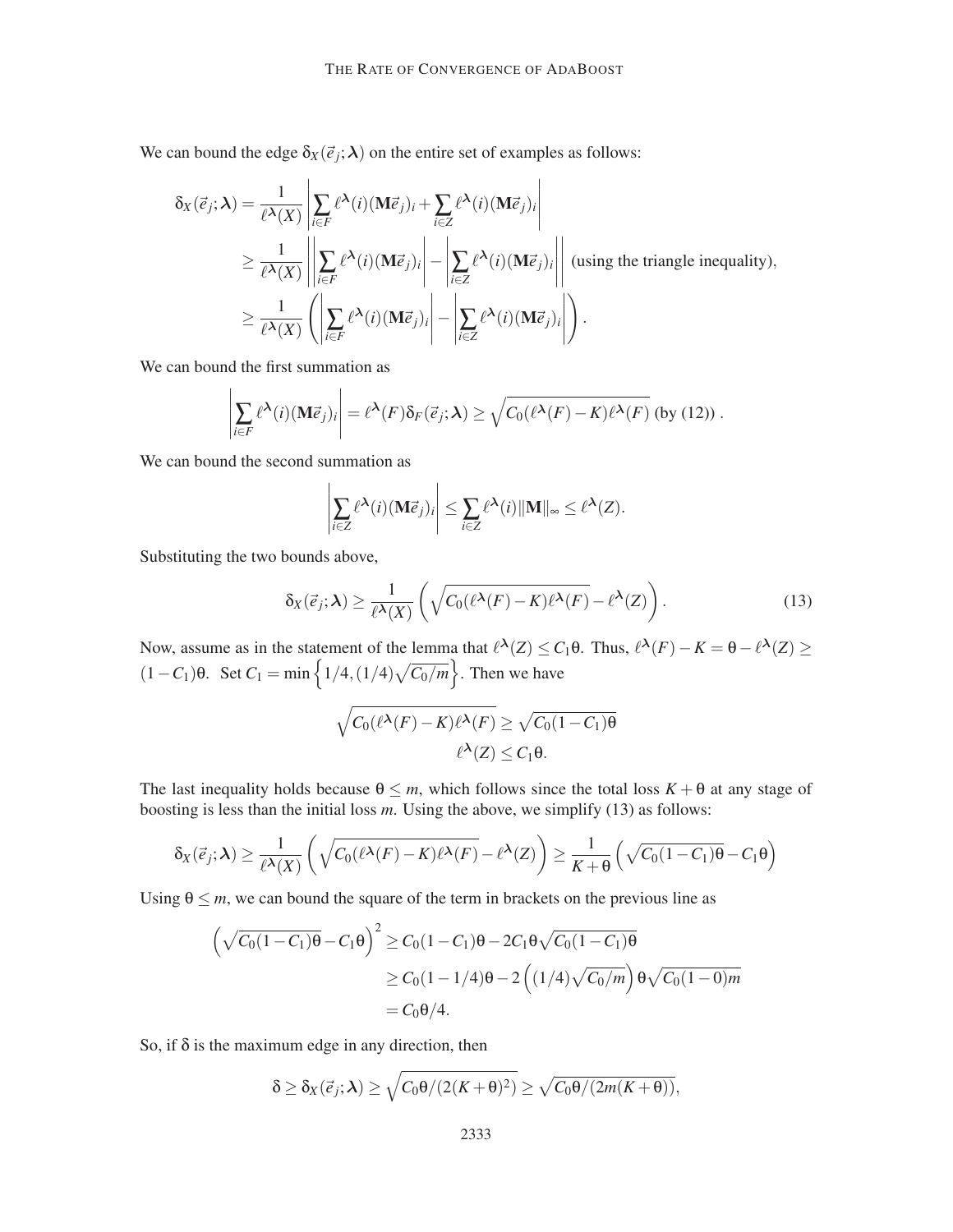where, for the last inequality, we again used  $K + \theta \leq m$ . Therefore, from (5), the loss after one more step is at most  $(K + \theta)\sqrt{1-\delta^2} \leq (K + \theta)(1-\delta^2/2) \leq K + \theta - \frac{C_0}{4m}\theta$ . Setting  $C_2 = C_0/(4m)$ completes the proof.

**Proof of Theorem 14.** At any stage of boosting, let  $\lambda$  be the current combination, and  $K + \theta$  be the current loss. We show that the new loss is at most  $K + \theta - \Delta\theta$  for  $\Delta\theta \ge C_3 \theta^2$  for some constant  $C_3$  depending only on the data set (and not  $\theta$ ). To see this, either  $\ell^{\lambda}(Z) \leq C_1 \theta$ , in which case Lemma 18 applies, and Δθ ≥  $C_2$ θ ≥  $(C_2/m)$ θ<sup>2</sup> (since θ =  $\ell^{\lambda}(X) - K \le m$ ). Or  $\ell^{\lambda}(Z) > C_1$ θ, in which case applying Lemma 16 yields  $\delta \ge \gamma C_1 \theta / \ell^{\lambda}(X) \ge (\gamma C_1 / m) \theta$ . By (5),  $\Delta \theta \ge \ell^{\lambda}(X) (1 - \sqrt{1 - \delta^2}) \ge$  $\ell^{\lambda}(X)$ δ<sup>2</sup>/2 ≥ (K/2)(γC<sub>1</sub>/m)<sup>2</sup>θ<sup>2</sup> Using  $K \geq 1$  and choosing  $C_3$  appropriately as  $\min\left\{C_2/m, (1/2)(\gamma C_1/m)^2\right\}$  gives the required condition for  $\Delta\theta \ge C_3\theta^2$ . Note that plugging in the estimates for  $C_1$  and  $C_2$  from the proof of Lemma 18 yields

$$
C_3 \ge \max\left\{\frac{C_0}{4m^2}, \frac{\gamma^2 C_0}{32m^3}\right\} = \frac{C_0}{4m^2} \max\left\{1, \frac{\gamma^2}{8m}\right\}.
$$
 (14)

If  $K + \theta_t$  denotes the loss in round *t*, then the above claim implies  $\theta_t - \theta_{t+1} \ge C_3 \theta_t^2$ . We will show that  $T = C_3^{-1}/\varepsilon$  rounds suffice for the loss to be at most  $\varepsilon$ , that is,  $\theta_T \leq \varepsilon$ . Since  $\theta_t$  is nonincreasing and non-negative, if it is non-positive at any point before *T* iterations, then the bound follows trivially. So assume  $\theta_t$ 's are positive for  $t \leq T$ . Applying Lemma 32 to the sequence  $\{\theta_t\}$  we have  $1/\theta_T - 1/\theta_0 > C_3T = 1/\epsilon$ . Since  $\theta_0 > 0$ , we have  $\theta_T < \epsilon$ , completing the proof. we have  $1/\theta_T - 1/\theta_0 \ge C_3T = 1/\epsilon$ . Since  $\theta_0 \ge 0$ , we have  $\theta_T \le \epsilon$ , completing the proof.

#### 4.2 Proof Of The Decomposition Lemma

Throughout this section we only consider (unless otherwise stated) *admissible* combinations  $\lambda$  of weak classifiers, which have loss  $\ell^{\lambda}(X)$  bounded by *m* (since these are the ones found by boosting). We prove Lemma 15 in three steps. We begin with a simple lemma that rigorously defines the zero-loss and finite-margin sets.

**Lemma 19** *For any infinite sequence*  $\eta_1, \eta_2, \ldots,$  *of admissible combinations of weak classifiers, we*  $can$  find a subsequence  $\eta_{(1)} = \eta_{t_1}, \eta_{(2)} = \eta_{t_2}, \dots$ , whose losses converge to zero on all examples in *some fixed (possibly empty) subset Z (the zero-loss set), and whose losses are bounded away from zero in its complement X* \*Z(the finite-margin set)*

$$
\forall x \in Z : \lim_{t \to \infty} \ell^{\eta_{(t)}}(x) = 0, \qquad \forall x \in X \setminus Z : \inf_{t} \ell^{\eta_{(t)}}(x) > 0. \tag{15}
$$

**Proof** We will build a zero-loss set and the final subsequence incrementally. Initially the set is empty. Pick the first example. If the infimal loss ever attained on the example in the sequence is bounded away from zero, then we do not add it to the set. Otherwise we add it, and consider only the subsequence whose  $t<sup>th</sup>$  element attains loss less than  $1/t$  on the example. Beginning with this subsequence, we now repeat with other examples. The final sequence is the required subsequence, and the examples we have added form the zero-loss set.

Lemma 19 can be applied to any sequence to yield a new sequence with respect to which the examples can be decomposed into zero-loss and finite-margin sets satisfying (15). This way we can get *nicer* sequences out of ones with possibly complicated tail behavior. The next lemma shows, that given such a nice sequence, one may extract a single vector that satisfies properties similar to those required in Item 1 of the decomposition lemma.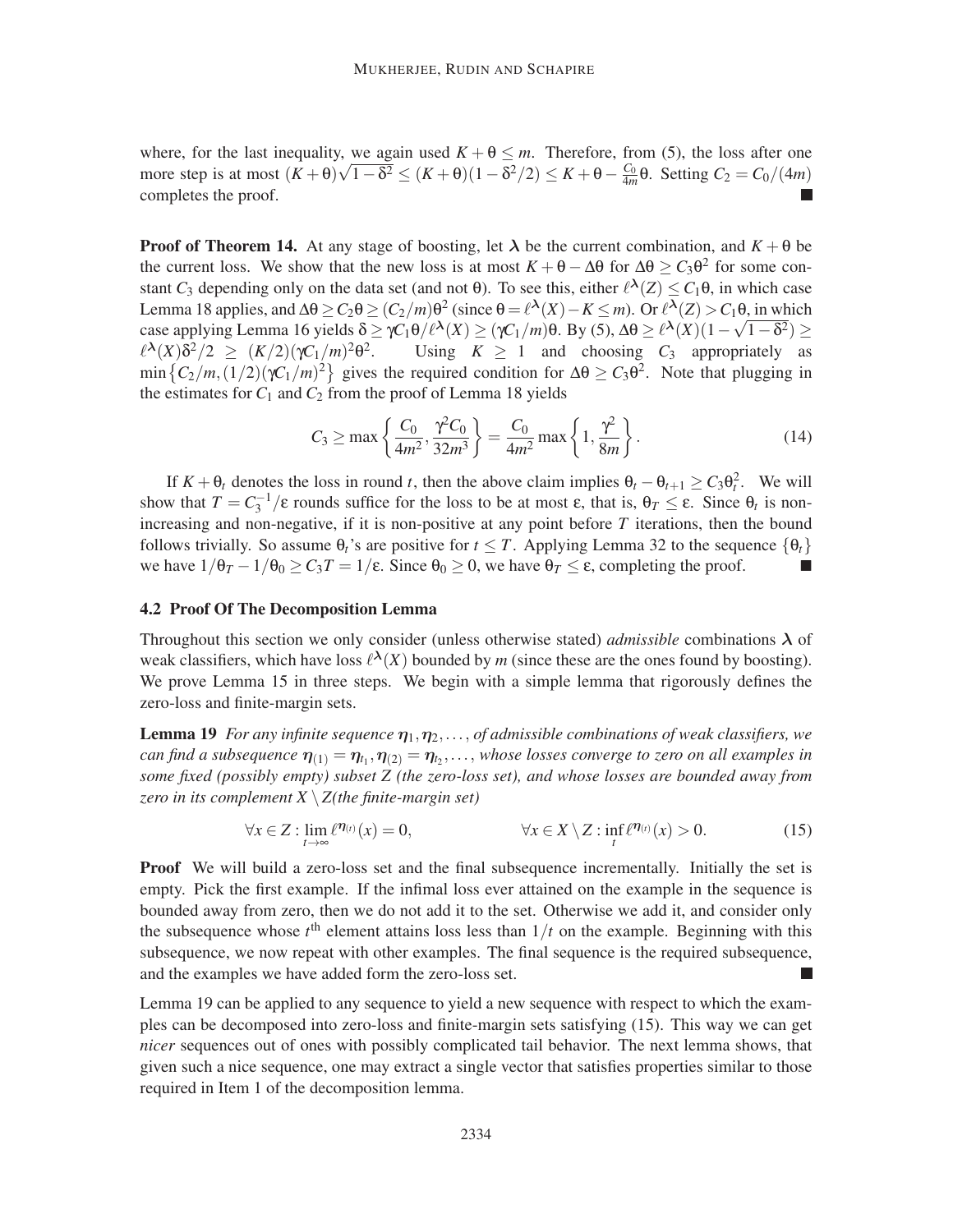Lemma 20 *Let* M *be a feature matrix, with rows indexed by examples in X. Suppose Z is a subset* of the examples, and  $\eta_{(1)}, \eta_{(2)}, \ldots$ , is a sequence of combinations of weak classifiers such that Z is *its zero loss set, and X* \*Z its finite margin set, that is,* (15) *holds with respect to the entire sequence itself. Then there is a combination* η † *of weak classifiers that achieves positive margin on every example in Z, and zero margin on every example in its complement*  $X \setminus Z$ *, that is:* 

$$
(\mathbf{M}\boldsymbol{\eta}^{\dagger})_i \begin{cases} > 0 & \text{if } i \in \mathbb{Z}, \\ = 0 & \text{if } i \in \mathbb{X} \setminus \mathbb{Z}. \end{cases}
$$

**Proof** Firstly assume Z is non-empty, since otherwise setting  $\eta^{\dagger}$  to the zero-vector proves the lemma. Since the  $\eta_{(t)}$  achieve arbitrarily large positive margins on *Z*, the sequence  $\|\eta_{(t)}\|$  will be unbounded, and it will be hard to extract a useful single solution out of them. On the other hand, the rescaled combinations  $\eta_{(t)}/\|\eta_{(t)}\|$  lie on a compact set, and therefore have a limit point, which might have useful properties. We formalize this next.

We prove the statement of the lemma by induction on the total number of training examples |*X*|. To be more precise, the lemma makes an assertion about feature matrices *M*, whose rows are indexed by the set *X*. We will prove this assertion for all feature matrices *M* by induction on the number |*X*| of rows it contains. If *X* is empty, then the lemma holds vacuously for any  $\eta^{\dagger}$ . Assume the statement of the lemma holds inductively for all subsets of *X* of size less than  $m > 0$ , meaning that a vector analogous to  $\eta^{\dagger}$  exists for the subset, and consider *X* of size *m*.

First, we find a unit vector  $\eta'$  that we will show has a positive margin on a non-empty subset *S* of *Z* and zero margins on  $X/Z$ . Since translating a vector along the null space of **M**, ker **M** =  $\{\vec{x} : \mathbf{M}\vec{x} = \mathbf{0}\}$ , has no effect on the margins produced by the vector, assume without loss of generality that the  $\eta_{(t)}$ 's are orthogonal to kerM. Since the margins produced on *Z*, which we have assumed is non-empty, are unbounded, so are the norms of  $\eta_{(t)}$ . Therefore assume (by picking a subsequence and relabeling if necessary) that  $\|\eta(t)\| > t$ . Let  $\eta'$  be a limit point of the sequence  $\eta(t)/\|\eta(t)\|$ , a unit vector that is also orthogonal to the null-space. Then firstly  $\eta'$  achieves non-negative margin on every example; otherwise by continuity for some extremely large *t*, the margin of  $\eta_{(t)}/||\eta_{(t)}||$  on that example is also negative and bounded away from zero, and therefore  $\eta_{(t)}$ 's loss is more than *m*, which is a contradiction to admissibility. Secondly, the margin of  $\eta'$  on each example in  $X \setminus Z$ is zero; otherwise, by continuity, for arbitrarily large *t* the margin of  $\eta_{(t)}/\|\eta_{(t)}\|$  on an example in  $X \setminus Z$  is positive and bounded away from zero, and hence that example attains arbitrarily small loss in the sequence, a contradiction to (15). Finally, if  $\eta'$  achieves zero margin everywhere in *Z*, then  $\eta'$ , being orthogonal to the null-space, must be 0, a contradiction since  $\eta'$  is a unit vector. Therefore η ′ must achieve positive margin on some non-empty subset *S* of *Z*, and zero margins on every other example.

Next we use induction on the feature matrix restricted to the reduced set of examples  $X' = X \setminus S$ . Since *S* is non-empty,  $|X'| < m$ . Further, using the same sequence  $\eta_{(t)}$ , the zero-loss and finite-loss sets, restricted to *X'*, are  $Z' = Z \setminus S$  and  $(X \setminus Z) \setminus S = X \setminus Z$  (since  $S \subseteq Z$ ) =  $X' \setminus Z'$ . The set *X'* is smaller than the set  $X$ , and thus the inductive hypothesis holds for  $X'$ , meaning that there exists some  $\eta''$  that achieves positive margins on every element in  $Z'$ , and zero margins on every element in  $X' \setminus Z' = X \setminus Z$ . Therefore, by setting  $\eta^{\dagger} = \eta' + c\eta''$  for a suitable *c*, we can achieve a positive margin on every element in  $S \cup Z' = Z$ , and zero margins on every element in  $X \setminus Z$ , completing the proof.

We may now use the previous two results to prove Item 1 of the decomposition lemma. First, we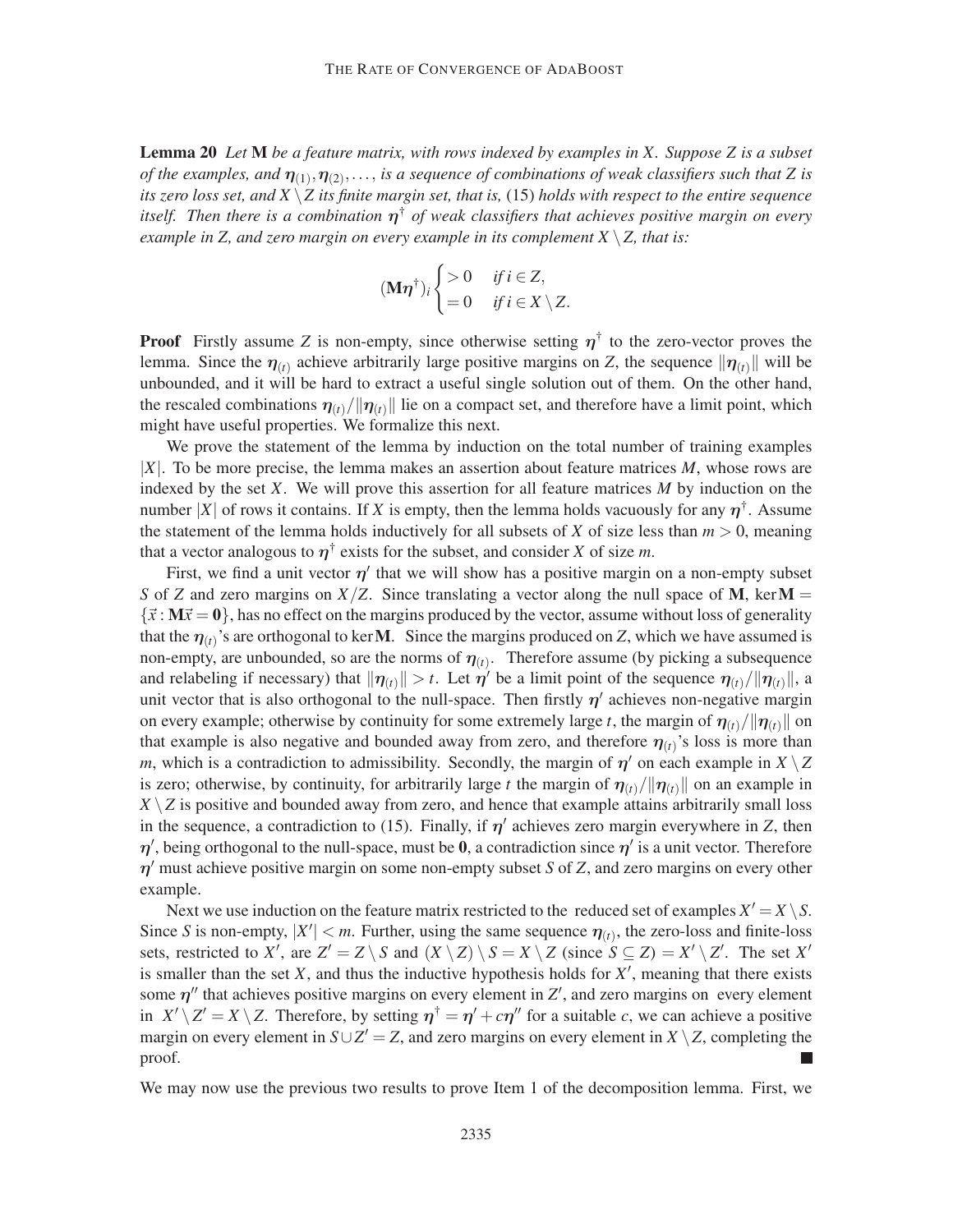apply Lemma 19 to some admissible sequence converging to the optimal loss (for instance, the one found by AdaBoost). Let us call the resulting subsequence  $\eta^*_{(t)}$ , the obtained zero-loss set *Z*, and the finite-margin set  $F = X \setminus Z$ . Now, applying Lemma 20 to the sequence  $\eta_{(t)}^*$  yields some convex combination  $η<sup>†</sup>$  having margin at least  $γ > 0$  (for some γ) on *Z* and zero margin on its complement, proving Item 1 of the decomposition lemma. The next lemma proves Item 2.

## Lemma 21 The optimal loss considering only examples within F is achieved by some finite combi*nation*  $\eta^*$ .

**Proof** The existence of  $\eta^{\dagger}$  with properties as in Lemma 20 implies that the optimal loss is the same whether considering all the examples, or just examples in *F*. Therefore it suffices to show the existence of finite  $\eta^*$  that achieves loss *K* on *F*, that is,  $\ell^{\eta^*}(F) = K$ .

Recall  $M_F$  denotes the matrix M restricted to the rows corresponding to examples in  $F$ . Let  $\ker \mathbf{M}_F = \{ \vec{x} : \mathbf{M}_F \vec{x} = 0 \}$  be the null-space of  $\mathbf{M}_F$ . Let  $\boldsymbol{\eta}^{(t)}$  be the projection of  $\boldsymbol{\eta}^*_{(t)}$  onto the orthogonal subspace of ker $M_F$ . Then the losses  $\ell^{\eta^{(t)}}(F) = \ell^{\eta^*_{(t)}}(F)$  converge to the optimal loss *K*. If  $M_F$ is identically zero, then each  $\eta^{(t)} = 0$ , and then  $\eta^* = 0$  has loss  $K = |F|$  on *F*. Otherwise, let  $\lambda^2$ be the smallest positive eigenvalue of the symmetric matrix  $M_F^T M_F$ . Then  $||M\eta^{(t)}|| \ge \lambda ||\eta^{(t)}||$ . By the definition of the finite margin set,  $\inf_t \min_{i \in F} \ell^{\eta^{(t)}}(i) = \inf_t \min_{i \in F} \ell^{\eta^{*}_{(t)}}(i) > 0$ . Therefore, the norms of the margin vectors  $\|\mathbf{M}\boldsymbol{\eta}^{(t)}\|$ , and hence that of  $\boldsymbol{\eta}^{(t)}$ , are bounded. Therefore the  $\boldsymbol{\eta}^{(t)}$ 's have a (finite) limit point  $\eta^*$  that must have loss *K* over *F*. П

As a corollary, we prove Item 3.

**Lemma 22** *There is a constant*  $\mu_{max} < \infty$ *, such that for any combination*  $\eta$  *that achieves bounded* loss on the finite-margin set,  $\ell^{\bm{\eta}}(F) \leq$  m, the margin  $(\mathbf{M}\bm{\eta})_i$  for any example  $i$  in  $F$  lies in the bounded *interval*  $[-\ln m, \mu_{\text{max}}]$ .

**Proof** Since the loss  $\ell^{n}(F)$  is at most *m*, therefore no margin may be less than  $-\ln m$ . To prove a finite upper bound on the margins, we argue by contradiction. Suppose arbitrarily large margins are producible by bounded loss vectors, that is arbitrarily large elements are present in the set  $\{(M\eta)_i : \ell^{\eta}(F) \leq m, 1 \leq i \leq m\}$ . Then for some fixed example  $x \in F$  there exists a sequence of combinations of weak classifiers, whose  $t^{\text{th}}$  element achieves more than margin  $t$  on  $x$  but has loss at most *m* on *F*. Applying Lemma 19 we can find a subsequence  $\lambda^{(t)}$  whose tail achieves vanishingly small loss on some non-empty subset *S* of *F* containing *x*, and bounded margins in  $F \ S$ . Applying Lemma 20 to  $\lambda^{(t)}$  we get some convex combination  $\lambda^{\dagger}$  which has positive margins on *S* and zero margin on  $F \setminus S$ . Let  $\eta^*$  be as in Lemma 21, a finite combination achieving the optimal loss on *F*. Then  $\eta^* + \infty \cdot \lambda^{\dagger}$  achieves the same loss on every example in  $F \setminus S$  as the optimal solution  $\eta^*$ , but zero loss for examples in *S*. This solution is strictly better than  $\eta^*$  on *F*, a contradiction to the optimality of  $\eta^*$ . Therefore our assumption is false, and some finite upper bound  $\mu_{\text{max}}$  on the margins  $(M\eta)_i$  of vectors satisfying  $\ell^{\eta}(F) \leq m$  exists.

The proof of the decomposition theorem is complete.

#### 4.3 Investigating The Constants

In this section, we try to estimate the constant  $C$  in Theorem 14. We show that it can be arbitrarily large for adversarial feature matrices with real entries (corresponding to confidence rated weak hypotheses), but has an upper-bound doubly exponential in the number of examples when the feature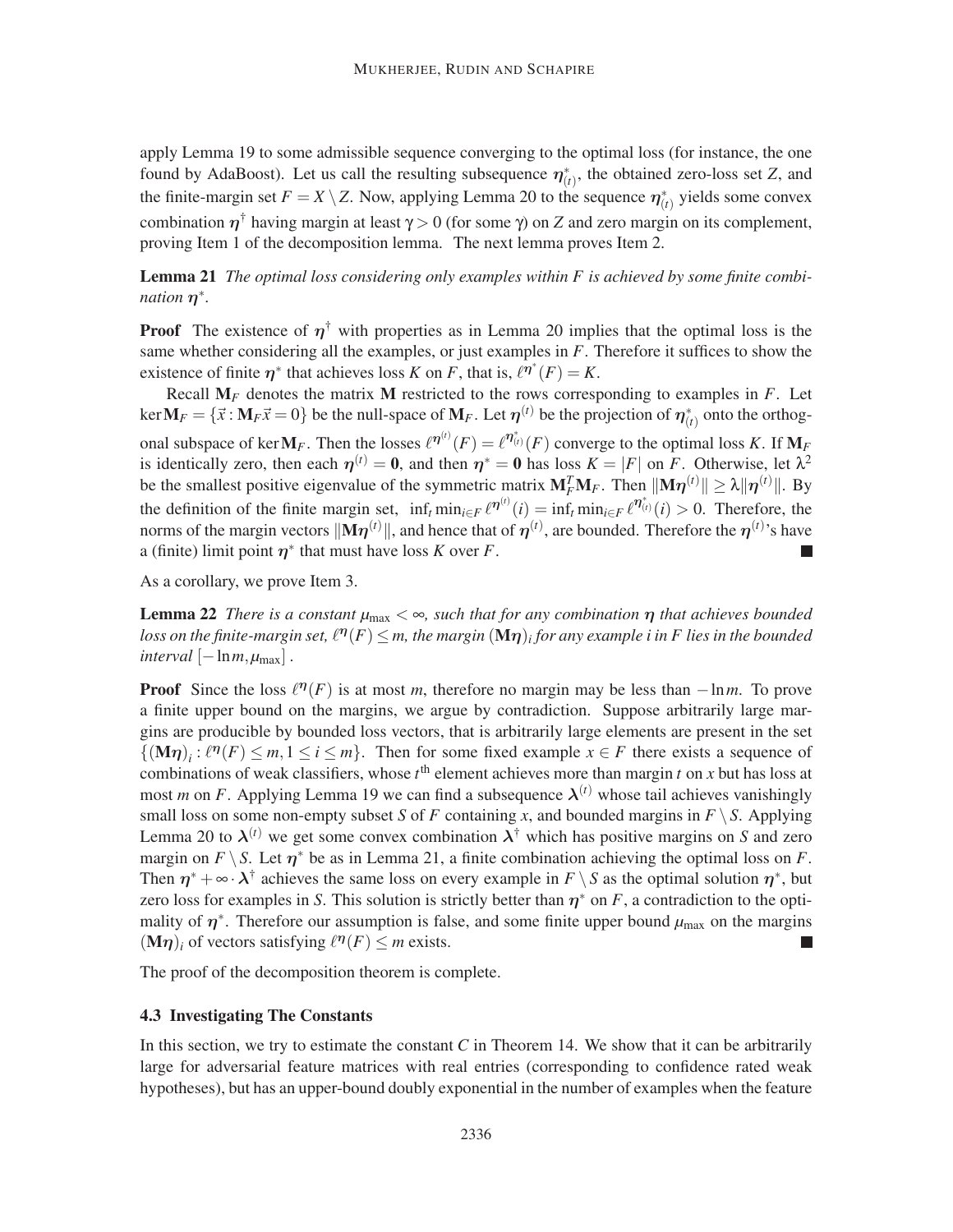matrix has  $\{-1,0,+1\}$  entries only. We also show that this doubly exponential bound cannot be improved without significantly changing the proof in the previous section.

By inspecting the proofs, in particular equations (11) and (14), and seeing that  $1/C_3$  is *C* from Theorem 14, we can bound the constant in Theorem 14 as follows.

Corollary 23 *The constant C in Theorem 14 that emerges from the proofs is*

$$
C \leq \frac{2m^3Ne^{\mu_{\max}}}{\lambda_{\min}^2} \max\left\{1,\frac{8m}{\gamma^2}\right\},\,
$$

*where m is the number of examples, N is the number of hypotheses,* γ *and µ*max *are as given by Items 1 and 3 of the decomposition lemma, and*  $\lambda_{\min}^2$  *is the smallest positive eigenvalue of*  $M_F^T M_F$ *(*M*<sup>F</sup> is the feature matrix restricted to the rows belonging to the finite margin set F ).*

Our bound on *C* will be obtained by in turn bounding the quantities  $\lambda_{\min}^{-1}$ ,  $\gamma^{-1}$ ,  $\mu_{\max}$ . These are strongly related to the singular values of the feature matrix  $M$ , and in general cannot be easily measured. In fact, when M has real entries, we have already seen in Section 3.3 that the rate can be arbitrarily large, implying these parameters can have very large values. Even when the matrix M has integer entries (that is,  $-1,0,+1$ ), the next lemma shows that these quantities can be exponential in the number of examples.

Lemma 24 *There are examples of feature matrices with* −1,0,+1 *entries and at most m rows or columns (where m* > 10) for which the quantities  $\gamma^{-1}, \lambda^{-1}$  and  $\mu_{\text{max}}$  are at least  $\Omega(2^m/m)$ .

**Proof** We first show the bounds for  $\gamma$  and  $\lambda$ . Let M be an  $m \times m$  upper triangular matrix with  $+1$ on the diagonal, and  $-1$  above the diagonal. Let  $\vec{y} = (2^{m-1}, 2^{m-2}, \dots, 1)^T$ , and  $\mathbf{b} = (1, 1, \dots, 1)^T$ . Then  $\mathbf{M} \vec{y} = \mathbf{b}$ , although the  $\vec{y}$  has much bigger norm than  $\mathbf{b}$ :  $\|\vec{y}\| \ge 2^{m-1}$ , while  $\|\mathbf{b}\| = m$ . Since M is invertible, by the definition of  $\lambda_{\min}$ , we have  $||M\vec{y}|| \ge \lambda_{\min} ||\vec{y}||$ , so that  $\lambda_{\min}^{-1} \ge ||\vec{y}|| / ||M\vec{y}|| \ge 2^m/m$ . Next, note that  $\vec{y}$  produces all positive margins **b**, and hence the zero-loss set consists of all the examples. In particular, if  $\eta^{\dagger}$  is as in Item 1 of the decomposition lemma, then the vector  $\gamma^{-1}\eta^{\dagger}$ achieves margin greater than 1 on each example:  $M(\gamma^{-1}\eta^{\dagger}) \ge b$ . On the other hand, our matrix is very similar to the one in Theorem 10, and the same arguments in the proof of that theorem can be used to show that if for some  $\vec{x}$  we have  $(M\vec{x}) > b$  entry-wise, then  $\vec{x} > \vec{y}$ . This implies that  $\gamma^{-1} \|\eta^{\dagger}\|_1 \geq \|\vec{y}\|_1 = (2^m - 1)$ . Since  $\eta^{\dagger}$  has unit  $\ell_1$ -norm, the bound on  $\gamma^{-1}$  follows too.

Next we provide an example showing  $\mu_{\text{max}}$  can be  $\Omega(2^m/m)$ . Consider an  $m \times (m-1)$  matrix M. The bottom row of M is all +1. The upper  $(m-1) \times (m-1)$  submatrix of M is a lower triangular matrix with  $-1$  on the diagonal and  $+1$  below the diagonal. Observe that if  $\vec{y}^T = (2^{m-2}, 2^{m-3}, \dots, 1, 1)$ , then  $\vec{y}^T \mathbf{M} = \mathbf{0}$ . Therefore, for any vector  $\vec{x}$ , the inner product of the margins  $M\vec{x}$  with  $\vec{y}$  is zero:  $\vec{y}^T M\vec{x} = 0$ . This implies that achieving positive margin on any example forces some other example to receive negative margin. By Item 1 of the decomposition lemma, the zero loss set in this data set is empty since there cannot be an  $\eta^{\dagger}$  with both positive and zero margins and no negative margins. Thus, all the examples belong to the finite margin set. Next, we choose a combination with at most *m* loss that nevertheless achieves  $\Omega(2^m/m)$  positive margin on some example. Let  $\vec{x}^T = (1, 2, 4, ..., 2^{m-2})$ . Then  $(\mathbf{M}\vec{x})^T = (-1, -1, ..., -1, 2^{m-1} - 1)$ . Then the margins using  $\epsilon \vec{x}$  are  $(-\epsilon, \ldots, -\epsilon, \epsilon(2^{m-1}-1))$  with total loss  $(m-1)e^{\epsilon} + e^{\epsilon(1-2^{m-1})}$ . Choose  $\varepsilon = 1/(2m) \le 1$ , so that the loss on examples corresponding to the first  $m-1$  rows is at most  $e^{\varepsilon} \leq 1 + 2\varepsilon = 1 + 1/m$ , where the first inequality holds since  $\varepsilon \in [0,1]$ . For  $m > 10$ , the choice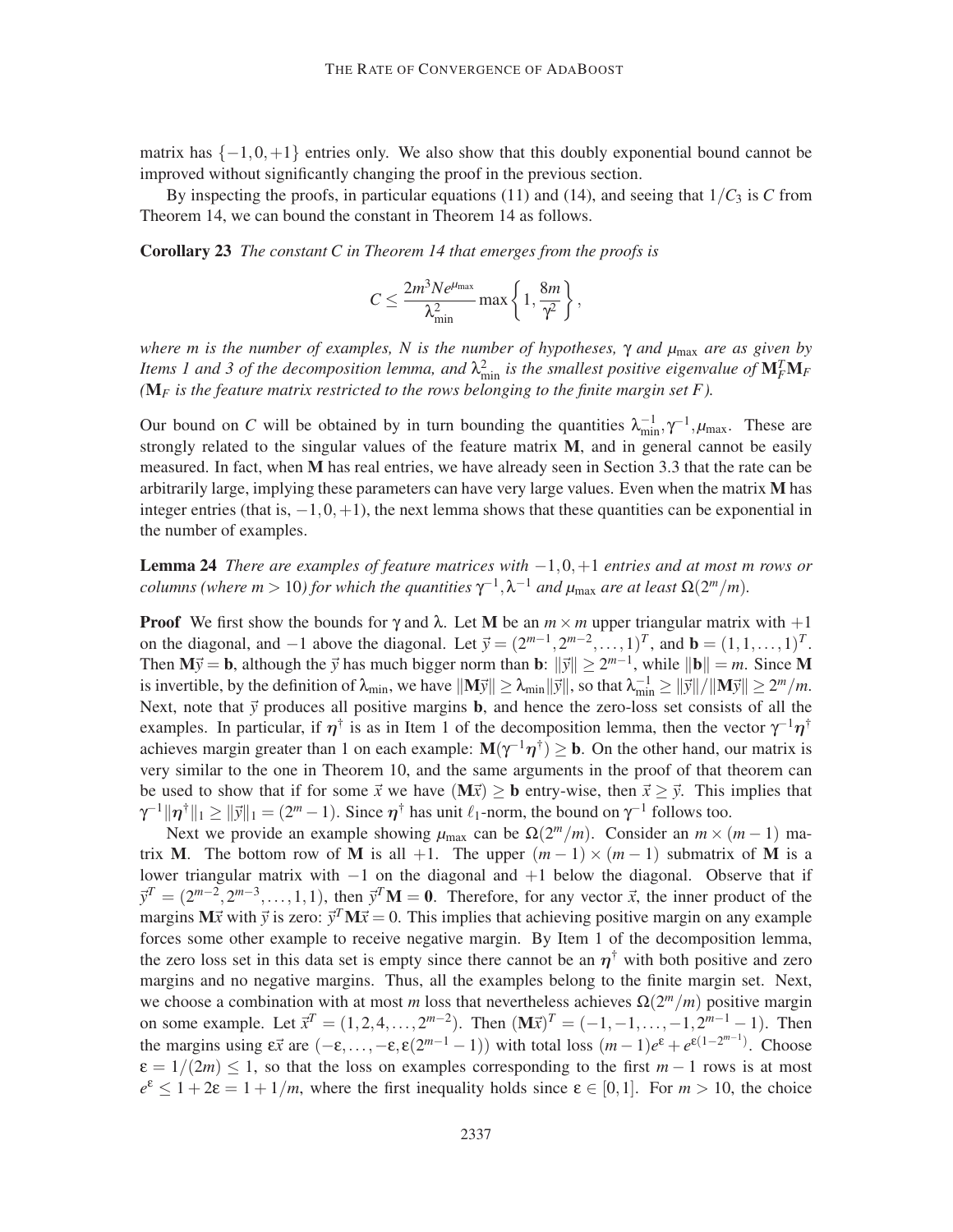of  $\varepsilon$  guarantees  $1/(2m) = \varepsilon \ge (\ln m)/(2^{m-1} - 1)$ , so that the loss on the example corresponding to the bottom most row is  $e^{-\varepsilon(2^{m-1}-1)} \le e^{-\ln m} = 1/m$ . Therefore the net loss of  $\varepsilon \vec{x}$  is at most  $(m-1)(1+1/m) + 1/m = m$ . On the other hand the margin of the example corresponding to the last row is  $\varepsilon(2^{m-1} - 1) = (2^{m-1} - 1)/(2m) = \Omega(2^m/m)$ .

The above result implies any bound on *C* derived from Corollary 23 will be at least  $2^{\Omega(2^m/m)}$  in the worst case. This does not imply that the best bound one can hope to prove is doubly exponential, only that our techniques in the previous section do not admit anything better. We next show that the bounds in Lemma 24 are nearly the worst possible.

**Lemma 25** *Suppose each entry of* **M** *is*  $-1,0$  *or*  $+1$ *. Then each of the quantities*  $\lambda_{\min}^{-1}, \gamma^{-1}$  *and*  $\mu_{\max}$ *are at most* 2 *O*(*m*ln*m*) *.*

The proof of Lemma 25 is rather technical, and we defer it to the Appendix. Lemma 25 and Corollary 23 together imply a convergence rate of  $2^{2^{O(m \ln m)}}$ /ε to the optimal loss for integer matrices. This bound on *C* is exponentially worse than the  $\Omega(2^m)$  lower bound on *C* we saw in Section 3.3, a price we pay for obtaining optimal dependence on ε. In the next section we will see how to obtain  $poly(2^{m \ln m}, \varepsilon^{-1})$  bounds, although with a worse dependence on  $\varepsilon$ . We end this section by showing, just for completeness, how a bound on the norm of  $\eta^*$  as defined in Item 2 of the decomposition lemma follows as a quick corollary to Lemma 25.

Corollary 26 *Suppose* η ∗ *is as given by Item 2 of the decomposition lemma. When the feature matrix has only*  $-1, 0, +1$  *entries, we may bound*  $||\boldsymbol{\eta}^*||_1 \leq 2^{O(m \ln m)}$ .

**Proof** Note that every entry of  $M_F \eta^*$  lies in the range  $[-\ln m, \mu_{\text{max}} = 2^{O(m \ln m)}]$ , and hence  $\|M_F \eta^*\| \le$  $2^{O(m\ln m)}$ . Next, we may choose  $\eta^*$  orthogonal to the null space of  $\mathbf{M}_F$ ; then  $\|\eta^*\| \leq \lambda_{\min}^{-1} \|\mathbf{M}_F \eta^*\| \leq$  $2^{O(m \ln m)}$ . Since  $\|\eta^*\|_1 \le \sqrt{N} \|\eta^*\|$ , and the number of possible columns *N* with  $\{-1, 0, +1\}$  entries is at most  $3^m$ , the proof follows.

#### 5. Improved Estimates

The goal of this section is to show how the ideas introduced in the paper can be applied in ways other than presented so far to produce new and stronger results. By combining techniques from Sections 3 and 4, we obtain both new upper bounds for convergence to the optimal loss, as well as more general lower bounds for convergence to an arbitrary target loss. We also indicate what we believe might be the optimal bounds for either situation.

We first show how the finite rate bound of Theorem 1 along with the decomposition lemma yields a new rate of convergence to the optimal loss. The proof includes choosing a useful target  $\lambda^*$ for Theorem 1. Although the dependence on  $\varepsilon$  is worse than in Theorem 14, the dependence on *m* is nearly optimal. We will need the following key application of the decomposition lemma.

**Lemma 27** *When the feature matrix has*  $-1, 0, +1$  *entries, for any*  $\varepsilon > 0$ *, there is some solution* with  $\ell_1$ -norm at most  $2^{O(m \ln m)} \ln(1/\varepsilon)$  that achieves within  $\varepsilon$  of the optimal loss.

**Proof** Let  $\eta^*, \eta^{\dagger}, \gamma$  be as given by the decomposition lemma. Let  $c = \min_{i \in \mathbb{Z}} (\mathbf{M} \eta^*)_i$  be the minimum margin produced by  $\eta^*$  on any example in the zero-loss set *Z*. Then  $\eta^* - c\eta^{\dagger}$  produces non-negative margins on *Z*, since  $M\eta^* - cM\eta^{\dagger} \ge 0$ , and it attains the optimal margins on the finite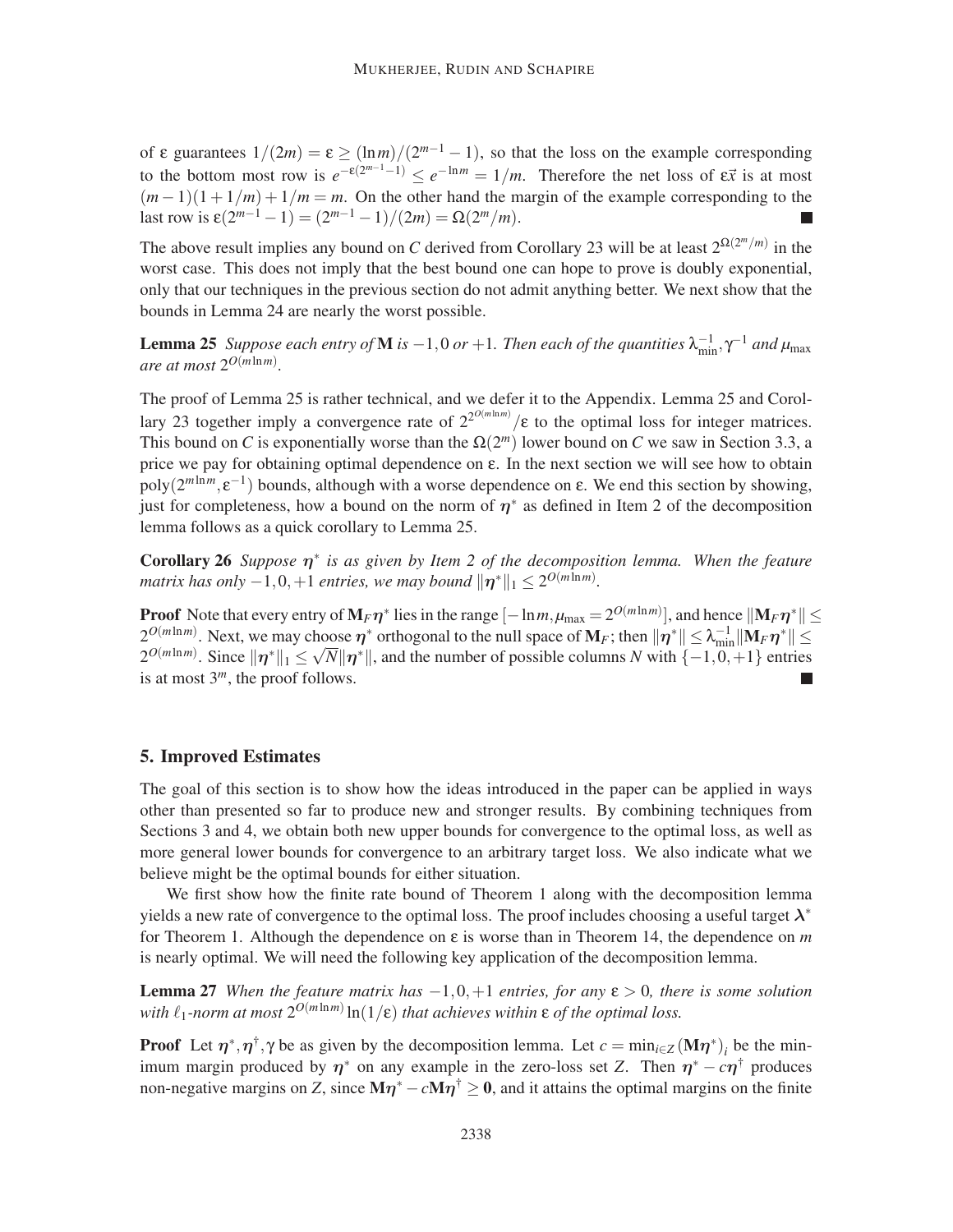margin set *F*, since  $M\eta^{\dagger} = 0$  on *F*. Therefore, the vector  $\lambda^* = \eta^* + (\ln(1/\epsilon)\gamma^{-1} - c)\eta^{\dagger}$  achieves at least  $ln(1/\epsilon)$  margin on every example in *Z*, and optimal margins on the finite loss set *F*. Hence  $L(\lambda^*) \le \inf_{\lambda} L(\lambda) + \varepsilon$ . Using  $|c| \le ||\mathbf{M}\boldsymbol{\eta}^*|| \le m||\boldsymbol{\eta}^*||$ ,

$$
\|\boldsymbol{\lambda}^*\|_1 \leq \|\boldsymbol{\eta}^*\| + \ln(1/\epsilon)\gamma^{-1}\|\boldsymbol{\eta}^\dagger\| + |c|\|\boldsymbol{\eta}^\dagger\|
$$
  

$$
\leq \|\boldsymbol{\eta}^*\| + \ln(1/\epsilon)\gamma^{-1} \cdot 1 + m\|\boldsymbol{\eta}^*\| \cdot 1.
$$

Combining this with the results in Corollary 26 and Lemma 25, we may conclude the vector  $\lambda^*$  has  $\ell_1$ -norm at most  $2^{O(m \ln m)} \ln(1/\epsilon)$ .

We may now invoke Theorem 1 to obtain a  $2^{O(m \ln m)} \ln^6(1/\epsilon) \epsilon^{-5}$  rate of convergence to the optimal solution. Rate bounds with similar dependence on *m* and slightly better dependence on ε can be obtained by modifying the proof in Section 4 to use first order instead of second order techniques. In that way we may obtain a poly $(\lambda_{\min}^{-1}, \gamma^{-1}, \mu_{\max}) \varepsilon^{-3} = 2^{O(m \ln m)} \varepsilon^{-3}$  rate bound. We omit the rather long but straightforward proof of this fact. Finally, note that if Conjecture 6 is true, then Lemma 27 provides a bound for *B* in Conjecture 6, implying a  $2^{O(m \ln m)} \ln(1/\epsilon) \epsilon^{-1}$  rate bound for converging to the optimal loss, which is nearly optimal in both *m* and ε. We state this as an independent conjecture.

Conjecture 28 *For feature matrices with* −1,0,+1 *entries, AdaBoost converges to within* ε *of the optimal loss within*  $2^{O(m \ln m)} \varepsilon^{-(1+o(1))}$  *rounds.* 

We next focus on lower bounds on the convergence rate to arbitrary target losses discussed in Section 3. We begin by showing the rate dependence on the norm of the solution as given in Lemma 9 holds for much more general data sets.

**Lemma 29** Suppose a feature matrix has only  $\pm 1$  entries, and the finite loss set is non-empty. Con $s$ ider any coordinate descent procedure, that iteratively chooses a sequence of vectors  $\lambda^1,\ldots,\lambda^t,\ldots,$ such that successive elements  $\lambda^t$  and  $\lambda^{t+1}$  of this sequence differ in at most one coordinate, and the *loss on this sequence is non-increasing. Then, the number of rounds required by such a procedure to achieve a target loss* φ ∗ *is at least*

$$
\inf\{\|\boldsymbol{\lambda}\|_1: L(\boldsymbol{\lambda})\leq \phi^*\}/(2+2\ln m).
$$

**Proof** It suffices to upper-bound the step size  $|\alpha_t|$  in any round *t* by at most  $2 + 2\ln m$ ; as long as the step size is smaller than or equal to  $2+2\ln m$ , it will take at least  $\inf \{||\lambda||_1 : L(\lambda) \leq \phi^* \}/(2+2\ln m)$ steps for  $\|\lambda\|_1$  to be at least inf  $\{\|\lambda\|_1 : L(\lambda) \leq \phi^*\}$ . To see this, recall that (3) shows that a step  $\alpha_t$ causes the loss to change by a factor of  $f(\alpha_t)$  given by:

$$
f(\alpha_t) = \frac{(1+r_t)}{2}e^{-\alpha_t} + \frac{(1-r_t)}{2}e^{\alpha_t},
$$

where  $r_t$  denotes the correlation in direction  $j_t$  in which the step is taken. We find the maximum magnitude of  $\alpha_t$  that will still allow  $f(\alpha_t)$  to be at most 1. Notice that  $f''(\alpha_t) = f(\alpha_t)$  is always positive, since  $|r_t| = \delta_t \le 1$ . Therefore *f* is strictly convex, and  $f(\alpha_t) \le 1$  for  $\alpha_t$  lying in some interval. Since  $f(\alpha_t) = 1$  at  $\alpha_t = 0$  and  $\alpha_t = \ln((1 + r_t)/(1 - r_t))$ , the desired maximum magnitude is the latter value. Therefore,

$$
|\alpha_t| \leq \left|\ln\left(\frac{1+r_t}{1-r_t}\right)\right| = \ln\left(\frac{1+|r_t|}{1-|r_t|}\right) = \ln\left(\frac{1+\delta_t}{1-\delta_t}\right).
$$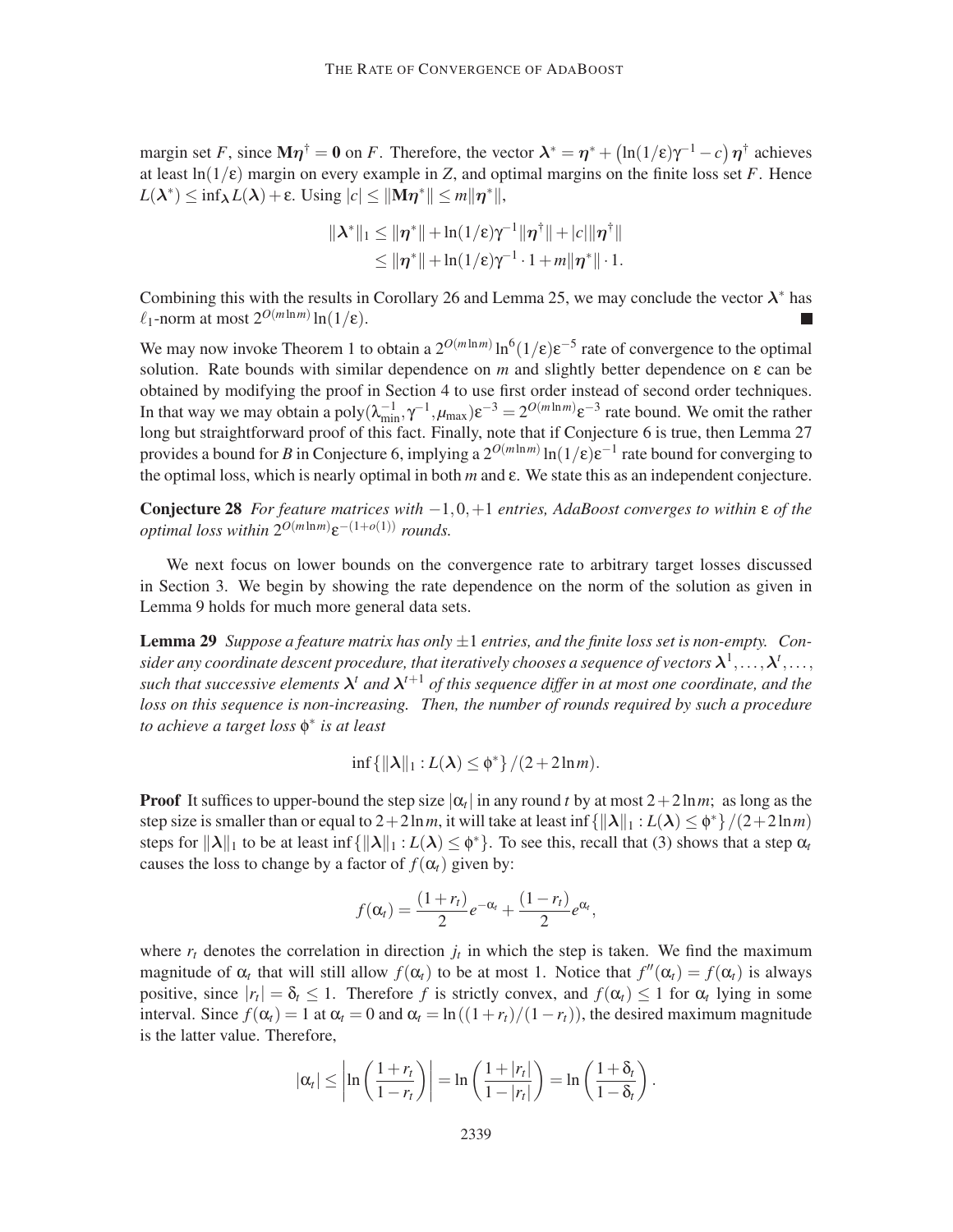Further, by  $(5)$ , we have that the optimal step in direction  $j_t$  would cause the loss to change as follows:  $L(\lambda^t) \le L(\lambda^{t-1})\sqrt{1-\delta_t^2}$ . On the other hand, before the step, the loss is at most 1, *L*( $\lambda$ <sup>*t*−1</sup>) ≤ 1, and after the step the loss is at least  $1/m$ , that is,  $L(\lambda^t) \ge 1/m$ . This last fact comes from having at least one example with at most margin 0. Combining these inequalities we get

$$
1/m \leq L(\boldsymbol{\lambda}^t) \leq L(\boldsymbol{\lambda}^{t-1})\sqrt{1-\delta_t^2} \leq \sqrt{1-\delta_t^2},
$$

that is,  $\sqrt{1-\delta_t^2} \ge 1/m$ . Now the step length can be bounded as

$$
|\alpha_t| \leq \ln\left(\frac{1+\delta_t}{1-\delta_t}\right) = 2\ln(1+\delta_t) - \ln(1-\delta_t^2) \leq 2\delta_t + 2\ln m \leq 2 + 2\ln m.
$$

We end by showing a new lower bound for the convergence rate to an arbitrary target loss studied in Section 3. Corollary 11 implies that the rate bound in Theorem 1 has to be at least polynomially large in the norm of the solution. We now show that a polynomial dependence on  $\varepsilon^{-1}$  in the rate is unavoidable too. This shows that rates for competing with a finite solution are different from rates on a data set where the optimum loss is achieved by a finite solution, since in the latter we may achieve a  $O(\ln(1/\epsilon))$  rate.

**Corollary 30** *Consider any data set (e.g., the one in Figure 4) for which*  $\Omega(1/\epsilon)$  *rounds are necessary to get within* ε *of the optimal loss. If there are constants c and* β *such that for any* λ ∗ *and* ε*, a loss of*  $L(\lambda^*) + \varepsilon$  *can be achieved in at most O*( $\|\lambda^*\|_1^c \varepsilon^{-\beta}$ ) *rounds, then*  $\beta \ge 1$ *.* 

**Proof** The decomposition lemma implies that  $\lambda^* = \eta^* + \ln(2/\varepsilon)\eta^{\dagger}$  with  $\ell_1$ -norm  $O(\ln(1/\varepsilon))$ achieves loss at most  $K + \varepsilon/2$  (recall *K* is the optimal loss). Suppose the corollary fails to hold for constants *c* and  $\beta \le 1$ . Then  $L(\lambda^*) + \varepsilon/2 = K + \varepsilon$  loss can be achieved in  $O(\varepsilon^{-\beta}/\ln^c(1/\varepsilon)) = o(1/\varepsilon)$ rounds, contradicting the  $\Omega(1/\epsilon)$  lower bound in Lemma 31 in the appendix.

## 6. Conclusion

In this paper we studied the convergence rate of AdaBoost with respect to the exponential loss. We showed upper and lower bounds for convergence rates to both an arbitrary target loss achieved by some finite combination of the weak hypotheses, as well as to the infimum loss which may not be realizable. For the first convergence rate, we showed a strong relationship exists between the size of the minimum vector achieving a target loss and the number of rounds of coordinate descent required to achieve that loss. In particular, we showed that a polynomial dependence of the rate on the  $\ell_1$ norm *B* of the minimum size solution is absolutely necessary, and that a poly $(B,1/\epsilon)$  upper bound holds, where ε is the accuracy parameter. The actual rate we derived has rather large exponents, and we discussed a minor variant of AdaBoost that achieves a much tighter and near optimal rate.

For the second kind of convergence, using entirely separate techniques, we derived a *C*/ε upper bound, and showed that this is tight up to constant factors. In the process, we showed a certain decomposition lemma that might be of independent interest. We also studied the constants and showed how they depend on certain intrinsic parameters related to the singular values of the feature matrix. We estimated the worst case values of these parameters, and when considering feature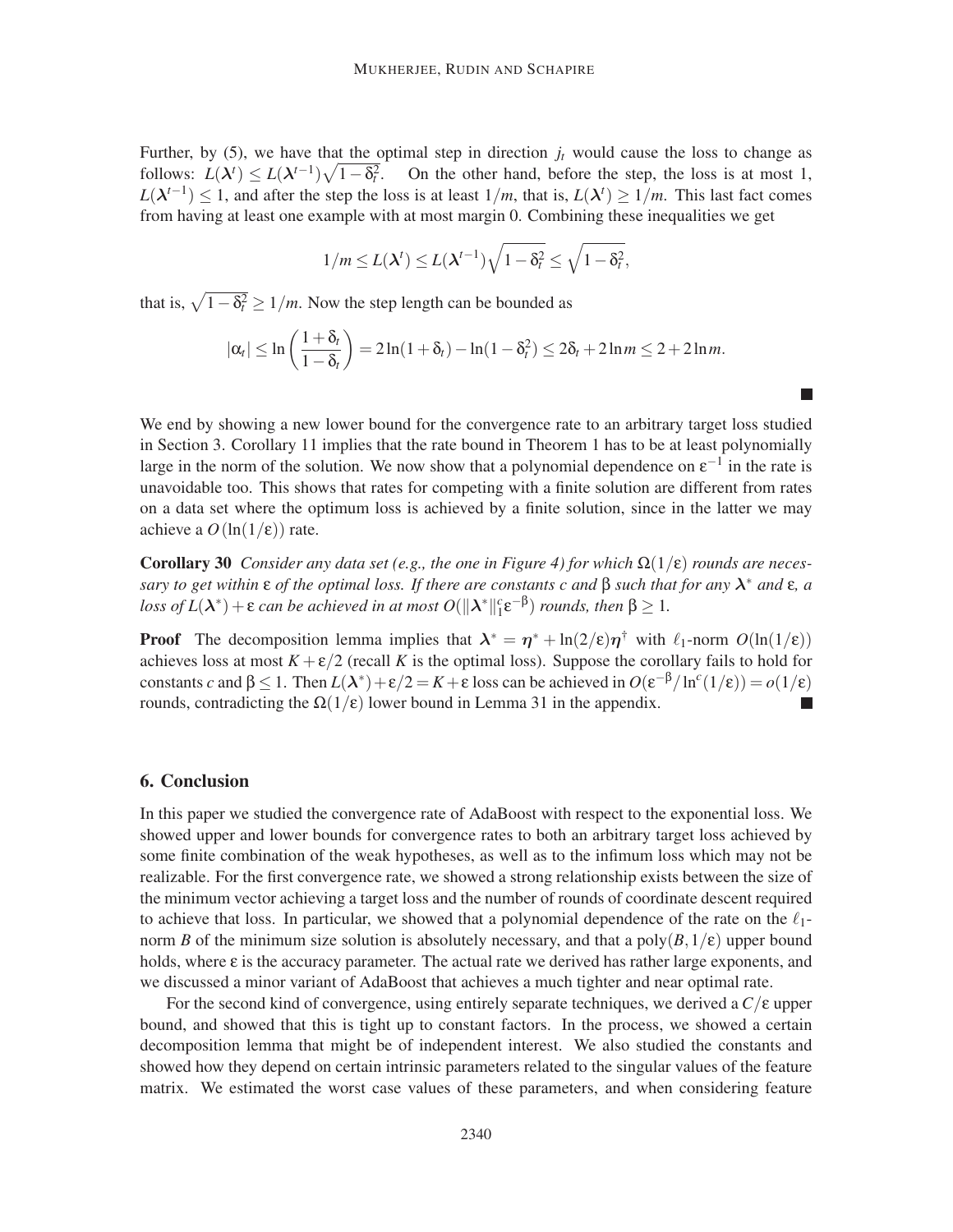| Convergence rate with     | Reference solution (Sec-                                                             | Optimal solution (Section 4)                                                                                 |  |  |
|---------------------------|--------------------------------------------------------------------------------------|--------------------------------------------------------------------------------------------------------------|--|--|
| respect to:               | tion 3)                                                                              |                                                                                                              |  |  |
| Upper bounds:             | $13B^6/\varepsilon^5$                                                                | $poly(e^{\mu_{\max}}, \lambda_{\min}^{-1}, \gamma^{-1})/\epsilon \leq 2^{\overline{2^{O(m\ln m)}}/\epsilon}$ |  |  |
|                           |                                                                                      | [Corollary 23, Lemma 25]                                                                                     |  |  |
|                           | [Theorem 1]                                                                          | poly $(\mu_{\max}, \lambda_{\min}^{-1}, \gamma^{-1})/\varepsilon^3 \leq 2^{O(m \ln m)}/\varepsilon^3$        |  |  |
|                           |                                                                                      | [Section 5]                                                                                                  |  |  |
| Lower bounds with:        | $(B/\varepsilon)^{1-\nu}$ for any $v > 0$                                            | $max\left\{\frac{2^m \ln(1/\epsilon)}{\ln m},\frac{2}{9\epsilon}\right\}$                                    |  |  |
|                           | [Corollaries 11 and 30]                                                              |                                                                                                              |  |  |
| a) $\{0, \pm 1\}$ entries | $O(2^m/\ln m)\ln(1/\epsilon)$                                                        | [Theorem 1, Lemma 31]                                                                                        |  |  |
|                           | [Theorem 10]                                                                         |                                                                                                              |  |  |
| b) real entries           | Can be arbitrarily large even when $m, N, \varepsilon$ are held fixed [Corollary 13] |                                                                                                              |  |  |
| Conjectured<br>upper      | $O(B^2/\epsilon)$ [Conjecture 6]                                                     | $2^{O(m \ln m)} / \varepsilon^{1+o(1)}$ , if entries in $\{0, \pm 1\}$                                       |  |  |
| bounds:                   |                                                                                      | [Conjecture 28]                                                                                              |  |  |

Figure 5: Summary of our most important results and conjectures regarding the convergence rate of AdaBoost. Here *m* refers to the number of training examples, and  $\varepsilon$  is the accuracy parameter. The quantity *B* is the  $\ell_1$ -norm of the reference solution used in Section 3. The parameters  $\lambda_{\text{min}}$ ,  $\gamma$  and  $\mu_{\text{max}}$  depend on the data set and are defined and studied in Section 4.

matrices with only  $\{-1, 0, +1\}$  entries, this led to a bound on the rate constant *C* that is doubly exponential in the number of training examples. Since this is rather large, we also included bounds polynomial in both the number of training examples and the accuracy parameter  $\varepsilon$ , although the dependence on  $\varepsilon$  in these bounds is non-optimal.

Finally, for each kind of convergence, we conjectured tighter bounds that are not known to hold presently. A table containing a summary of the results in this paper is included in Figure 5.

#### Acknowledgments

This research was funded by the National Science Foundation under grants IIS-1016029 and IIS-1053407. We thank Nikhil Srivastava for informing us of the matrix used in Theorem 10. We also thank Aditya Bhaskara and Matus Telgarsky for many helpful discussions.

### Appendix A. Proofs

We provide proofs for results that have appeared before.

### A.1 Lower Bound For Convergence To Optimal Loss

**Lemma 31** *For any*  $\epsilon < 1/3$ *, to get within*  $\epsilon$  *of the optimum loss on the data set in Table 4, AdaBoost takes at least* 2/(9ε) *steps.*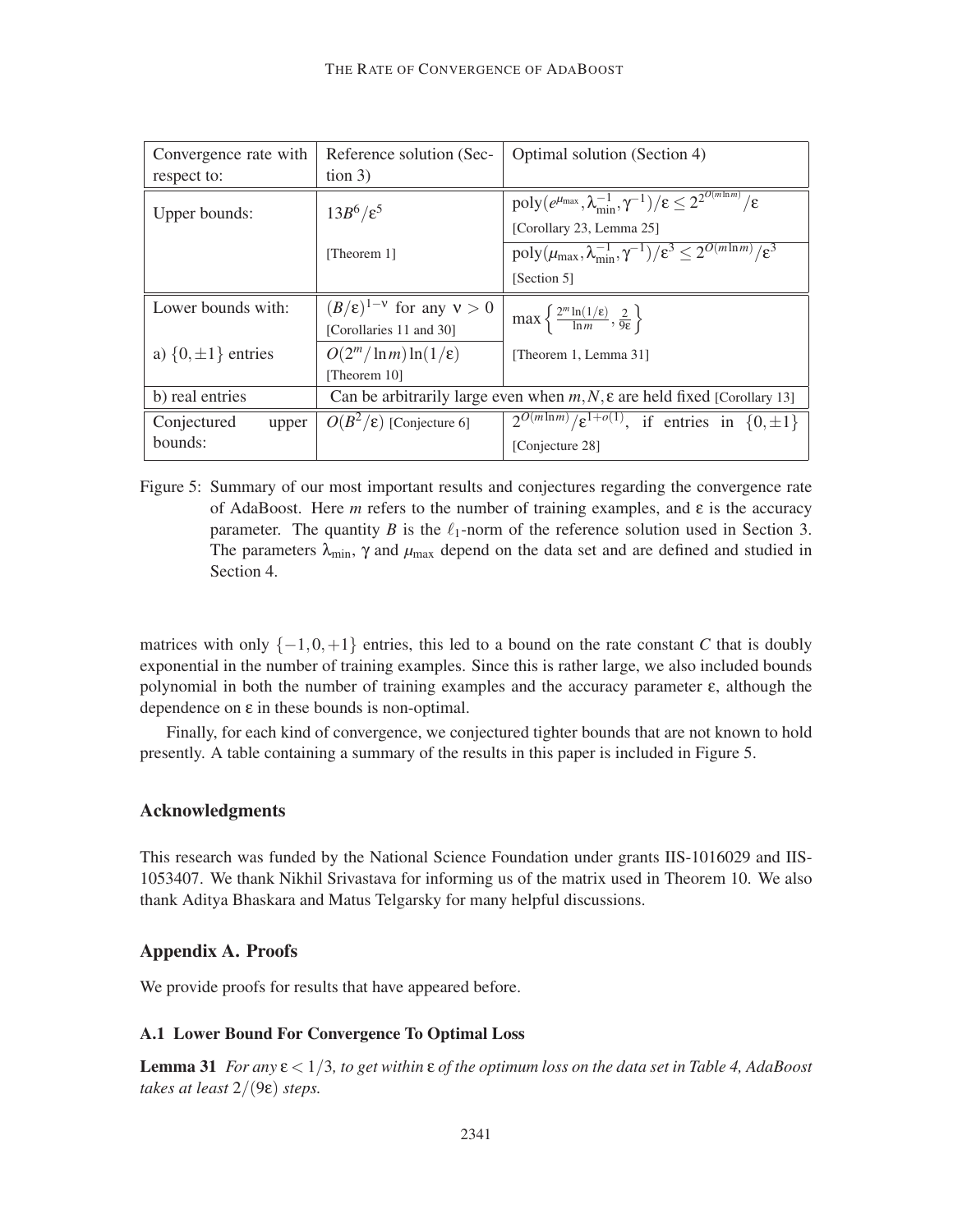**Proof** Note that the optimal loss is  $2/3$ , and we are bounding the number of rounds necessary to get within  $(2/3) + \epsilon$  loss for  $\epsilon < 1/3$ . We will compute the edge in each round analytically. Let  $w_a^t$ ,  $w_b^t$ ,  $w_c^t$  denote the normalized-losses (adding up to 1) or weights on examples  $a, b, c$  at the beginning of round *t*,  $h_t$  the weak hypothesis chosen in round *t*, and  $\delta_t$  the edge in round *t*. The values of these parameters are shown below for the first 5 rounds, where we have assumed (without loss of generality) that the hypothesis picked in round 1 is  $\hbar_b$ :

| Round $\vert w_a^t - w_b^t \vert$ |           |             | $W_c^l$            | $h_t \mid \delta_t$ |                  |
|-----------------------------------|-----------|-------------|--------------------|---------------------|------------------|
| $t=1:$   $1/3$                    |           | 1/3         | 1/3                |                     | $\hbar_b$   1/3  |
| $t=2$ :                           | $1/2$ 1/4 |             | 1/4                | $\hbar_a$           | 1/2              |
| $t = 3:$                          |           | $1/3$ $1/2$ | 1/6                | $ \hbar_b $         | 1/3              |
| $t = 4:$                          |           | $1/2$ 3/8   | 1/8                | $ \hbar_a$          | 1/4              |
| $t = 5:$                          |           |             | $2/5$ $1/2$ $1/10$ |                     | $\hbar_b$   1/5. |

Based on the patterns above, we first claim that for rounds  $t \ge 2$ , the edge achieved is  $1/t$ . In fact we prove the stronger claims, that for rounds  $t \geq 2$ , the following hold:

- 1. One of  $w_a^t$  and  $w_b^t$  is  $1/2$ .
- 2.  $\delta_{t+1} = \delta_t/(1+\delta_t)$ .

Since  $\delta_2 = 1/2$ , the recurrence on  $\delta_t$  would immediately imply  $\delta_t = 1/t$  for  $t \ge 2$ . We prove the stronger claims by induction on the round  $t$ . The base case for  $t = 2$  is shown above and may be verified. Suppose the inductive assumption holds for *t*. Assume without loss of generality that  $1/2 = w_a^t > w_b^t > w_c^t$ ; note this implies  $w_b^t = 1 - (w_a^t + w_c^t) = 1/2 - w_c^t$ . Further, in this round,  $\hbar_a$  gets picked, and has edge  $\delta_t = w_a^t + w_c^t - w_b^t = 2w_c^t$ . Now for any data set, the weights of the examples labeled correctly and incorrectly in a round of AdaBoost are rescaled during the weight update step in a way such that each add up to  $1/2$  after the rescaling. Therefore,  $w_b^{t+1} = 1/2, w_c^{t+1} = 1/2$  $w_c^t$   $\left(\frac{1/2}{w_a^t+v_a^t} \right)$  $w_a^t + w_c^t$  $= w_c^t/(1 + 2w_c^t)$ . Hence,  $\hbar_b$  gets picked in round  $t + 1$  and, as before, we get edge  $\delta_{t+1} = 2w_c^{t+1} = 2w_c^t/(1+2w_c^t) = \delta_t/(1+\delta_t)$ . The proof of our claim follows by induction.

Next we find the loss after each iteration. Using  $\delta_1 = 1/3$  and  $\delta_t = 1/t$  for  $t \ge 2$ , the loss after *T* rounds can be written as

$$
\prod_{t=1}^{T} \sqrt{1-\delta_t^2} = \sqrt{1-(1/3)^2} \prod_{t=2}^{T} \sqrt{1-1/t^2} = \frac{2\sqrt{2}}{3} \sqrt{\prod_{t=2}^{T} \left(\frac{t-1}{t}\right) \left(\frac{t+1}{t}\right)}.
$$

The product can be rewritten as follows:

$$
\prod_{t=2}^{T} \left(\frac{t-1}{t}\right) \left(\frac{t+1}{t}\right) = \left(\prod_{t=2}^{T} \frac{t-1}{t}\right) \left(\prod_{t=2}^{T} \frac{t+1}{t}\right) = \left(\prod_{t=2}^{T} \frac{t-1}{t}\right) \left(\prod_{t=3}^{T+1} \frac{t}{t-1}\right).
$$

Notice almost all the terms cancel, except for the first term of the first product, and the last term of the second product. Therefore, the loss after *T* rounds is

$$
\frac{2\sqrt{2}}{3}\sqrt{\left(\frac{1}{2}\right)\left(\frac{T+1}{T}\right)} = \frac{2}{3}\sqrt{1+\frac{1}{T}} \ge \frac{2}{3}\left(1+\frac{1}{3T}\right) = \frac{2}{3}+\frac{2}{9T},
$$

where the inequality holds for  $T \ge 1$ . Since the initial error is  $1 = (2/3) + 1/3$ , therefore, for any  $\epsilon < 1/3$ , the number of rounds needed to achieve loss  $(2/3) + \epsilon$  is at least  $2/(9\epsilon)$ .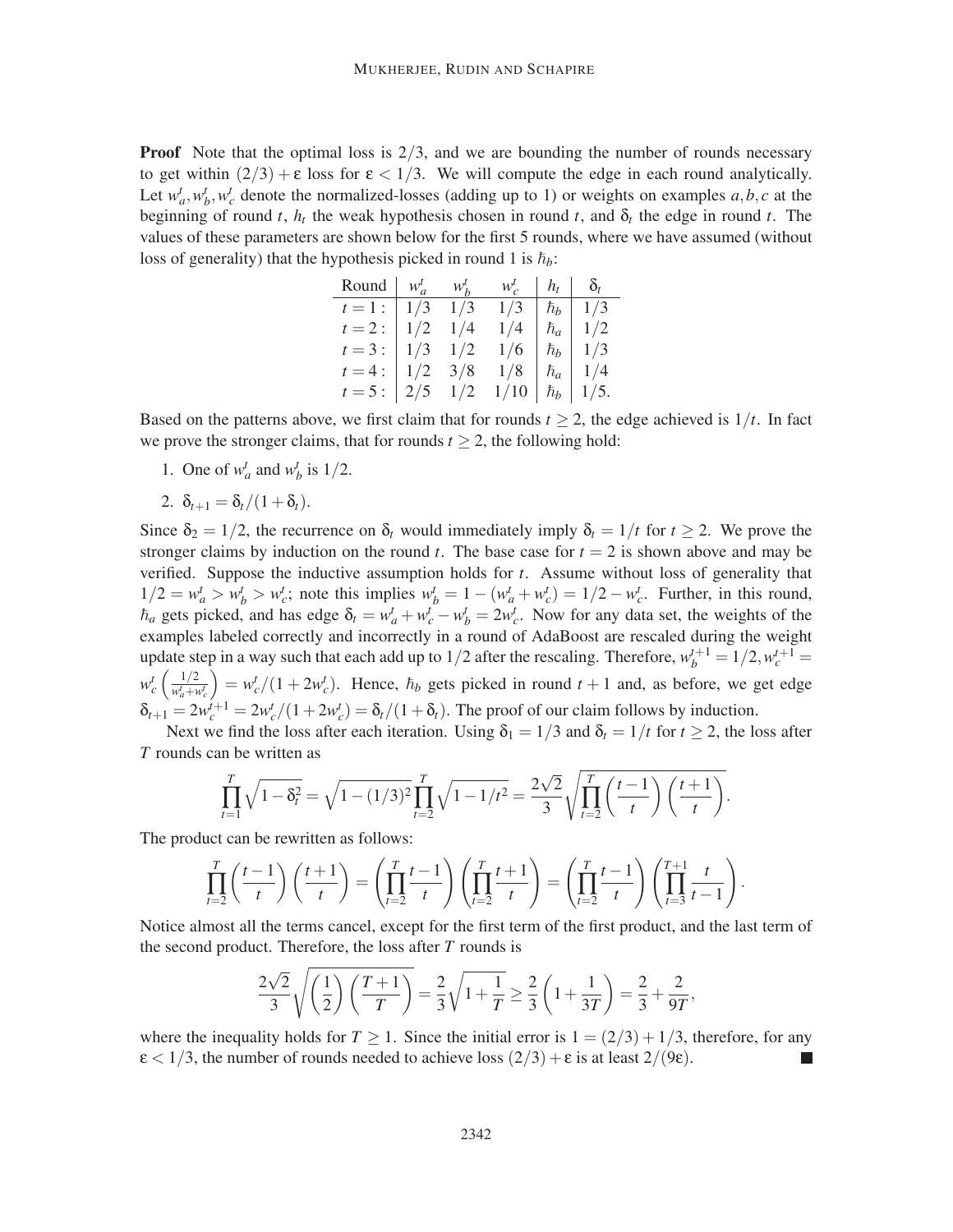#### A.2 A Useful Technical Result

Here we prove a technical result that was used for proving the various rate upper bounds.

Lemma 32 *Suppose u*0,*u*1,..., *are positive numbers satisfying*

$$
u_t - u_{t+1} \ge c_0 u_t^{1+p}, \tag{16}
$$

*for some non-negative constants*  $c_0$ *, p. Then, for any t,* 

$$
\frac{1}{u_t^p} - \frac{1}{u_0^p} \geq p c_0 t.
$$

**Proof** By induction on *t*. The base case  $t = 0$  is an identity. Assume the statement holds at iteration *t*. Then, by the inductive hypothesis,

$$
\frac{1}{u_{t+1}^p} - \frac{1}{u_0^p} = \left(\frac{1}{u_{t+1}^p} - \frac{1}{u_t^p}\right) + \left(\frac{1}{u_t^p} - \frac{1}{u_0^p}\right) \ge \frac{1}{u_{t+1}^p} - \frac{1}{u_t^p} + p\epsilon_0 t.
$$

Thus it suffices to show  $1/u_{t+1}^p - 1/u_t^p \geq pc_0$ . Multiplying both sides by  $u_t^p$  and adding 1, this is equivalent to showing  $(u_t/u_{t+1})^p \geq 1 + pc_0 u_t^p$ . We will in fact show the stronger inequality

$$
(u_t/u_{t+1})^p \ge \exp\left(c_0 u_t^p\right)^p = \exp\left(p c_0 u_t^p\right). \tag{17}
$$

Because of the exponential inequality,  $e^x \ge 1 + x$ , (17) will imply  $(u_t/u_{t+1})^p \ge \exp(p c_0 u_t^p) \ge 1 +$  $p c_0 u_t^p$ , which will complete our proof. To show (17), we first rearrange the condition (16) on  $u_t, u_{t+1}$ to obtain

$$
u_{t+1} \leq u_t \left(1 - c_0 u_t^p\right) \implies \frac{u_t}{u_{t+1}} \geq \frac{1}{1 - c_0 u_t^p} \geq \frac{1}{\exp\left(-c_0 u_t^p\right)} = \exp\left(c_0 u_t^p\right),
$$

where the last inequality again uses the exponential inequality. Notice in dividing by  $u_{t+1}$  and  $(1 - c_0 u_t^p)$ , the inequality does not flip since both terms are positive: *u<sub>t</sub>*, *u<sub>t+1</sub>* are positive according to the conditions of the lemma, and  $(1 - c_0 u_t^p)$  is positive because of the inequality on the left side of the implication in the above. Since  $p \ge 0$ , we may raise both sides of the above inequality to the power of *p* to show (17), finishing our proof.

#### A.3 Proof Of Lemma 25

In this section we prove Lemma 25, by separately bounding the quantities  $\lambda_{\min}^{-1}$ ,  $\gamma^{-1}$  and  $\mu_{\max}$ , through a sequence of lemmas. We will use the next result repeatedly.

**Lemma 33** If **A** is an  $n \times n$  invertible matrix with  $-1, 0, +1$  entries, then  $\min_{x:||x||=1}||Ax||$  is at least  $1/n! = 2^{-O(n \ln n)}$ .

**Proof** It suffices to show that  $||A^{-1}\vec{x}|| \le n!$  for any  $\vec{x}$  with unit norm. Now  $A^{-1} = adj(A)/\det(A)$ where adj(A) is the adjoint of A, whose *i*, *j*-th entry is the *i*, *j*th cofactor of A (given by  $(-1)^{i+j}$ times the determinant of the  $n - 1 \times n - 1$  matrix obtained by removing the *i*th row and *j*th column of A), and  $det(A)$  is the determinant of A. The determinant of any  $k \times k$  matrix G can be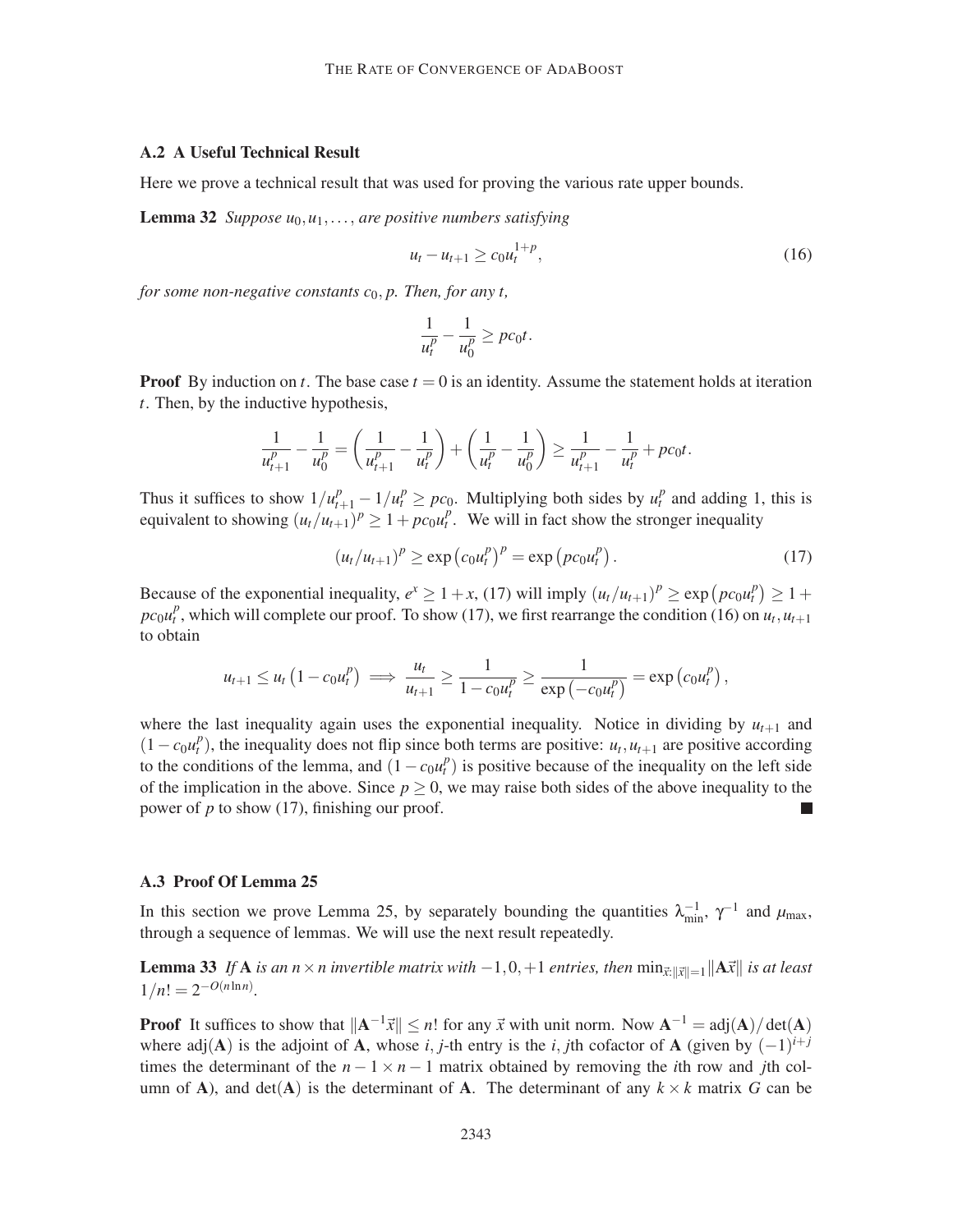written as  $\sum_{\sigma}$ sgn( $\sigma$ ) $\prod_{i=1}^{k} G_{i,\sigma(i)}$ , where  $\sigma$  ranges over all the permutations of 1,..., *k*. Therefore each entry of  $adj(A)$  is at most  $(n-1)!$ , and  $det(A)$  is a non-zero integer. Therefore  $||A^{-1}\vec{x}|| =$  $\|\operatorname{adj}(\mathbf{A})\vec{x}\|/\operatorname{det}(\mathbf{A}) \leq n! \|\vec{x}\|$ , and the proof is complete.

We first show our bound holds for  $\lambda_{\min}$ .

**Lemma 34** *Suppose* **M** *has*  $-1, 0, +1$  *entries, and let*  $M_F$ ,  $\lambda_{\min}$  *be as in Corollary 23. Then*  $\lambda_{\min} \ge$ 1/*m*!*.*

**Proof** Let A denote the matrix  $M_F$ . It suffices to show that A does not squeeze too much the norm of any vector orthogonal to the null-space ker  $A \triangleq {\eta : A\eta = 0}$  of A, that is,  $||A\lambda|| \ge (1/m!)||\lambda||$ for any  $\lambda \in \text{ker} A^{\perp}$ . We first characterize  $\text{ker} A^{\perp}$  and then study how A acts on this subspace.

Let the rank of **A** be  $k \le m$  (notice  $A = M_F$  has *N* columns and fewer than *m* rows). Without loss of generality, assume the first *k* columns of A are independent. Then every column of A can be written as a linear combination of the first *k* columns of **A**, and we have  $A = A'[I|B]$  (that is, the matrix **A** is the product of matrices  $A'$  and  $[I|B]$ ), where  $A'$  is the submatrix consisting of the first *k* columns of **A**, **I** is the  $k \times k$  identity matrix, and **B** is some  $k \times (N - k)$  matrix of linear combinations (here | denotes concatenation). The null-space of A consists of  $\vec{x}$  such that  $\mathbf{0} = \mathbf{A}\vec{x} = \mathbf{A}'[\mathbf{I}|\mathbf{B}]\vec{x} = \mathbf{A}'(\vec{x}_k + \mathbf{B}\vec{x}_{-k})$ , where  $\vec{x}_k$  is the first *k* coordinates of  $\vec{x}$ , and  $\vec{x}_{-k}$  the remaining *N* − *k* coordinates. Since the columns of **A**' are independent, this happens if and only if  $\vec{x}_k = -B\vec{x}_{-k}$ . Therefore ker  $A = \{(-B\vec{z}, \vec{z}) : \vec{z} \in \mathbb{R}^{N-k}\}\.$  Since a vector  $\vec{x}$  lies in the orthogonal subspace of ker A if it is orthogonal to every vector in the latter, we have

$$
\ker \mathbf{A}^{\perp} = \left\{ (\vec{x}_k, \vec{x}_{-k}) : \langle \vec{x}_k, \mathbf{B}\vec{z} \rangle = \langle \vec{x}_{-k}, \vec{z} \rangle, \forall \vec{z} \in \mathbb{R}^{N-K} \right\}.
$$

We next see how **A** acts on this subspace. Recall  $A = A'[I|B]$  where A' has *k* independent columns. By basic linear algebra, the row rank of A ′ is also *k*, and assume without loss of generality that the first *k* rows of  $\mathbf{A}'$  are independent. Denote by  $\mathbf{A}_k$  the  $k \times k$  submatrix of  $\mathbf{A}'$  formed by these *k* rows. Then for any vector  $\vec{x}$ ,

$$
\|\mathbf{A}\vec{x}\| = \|\mathbf{A}'[\mathbf{I}|\mathbf{B}]\vec{x}\| = \|\mathbf{A}'(\vec{x}_k + \mathbf{B}\vec{x}_{-k})\| \ge \|\mathbf{A}_k(\vec{x}_k + \mathbf{B}\vec{x}_{-k})\| \ge \frac{1}{k!} \|\vec{x}_k + \mathbf{B}\vec{x}_{-k}\|,
$$

where the last inequality follows from Lemma 33. To finish the proof, it suffices to show that  $\|\vec{x}_k + \mathbf{B}\vec{x}_{-k}\| \ge \|\vec{x}\|$  for  $\vec{x} \in \text{ker }A^{\perp}$ . Indeed, by expanding out  $\|\vec{x}_k + \mathbf{B}\vec{x}_{-k}\|^2$  as inner product with itself, we have

$$
\|\vec{x}_k + \mathbf{B}\vec{x}_{-k}\|^2 = \|\vec{x}_k\|^2 + \|\mathbf{B}\vec{x}_{-k}\|^2 + 2\langle \vec{x}_k, \mathbf{B}\vec{x}_{-k} \rangle \ge \|\vec{x}_k\|^2 + 2\|\vec{x}_{-k}\|^2 \ge \|\vec{x}\|^2,
$$

where the first inequality follows since  $\vec{x} \in \text{ker} \mathbf{A}^{\perp}$  implies  $\langle \vec{x}_k, \mathbf{B} \vec{x}_{-k} \rangle = \langle \vec{x}_{-k}, \vec{x}_{-k} \rangle$ .

To show the bounds on  $\gamma^{-1}$  and  $\mu_{\text{max}}$ , we will need an intermediate result.

**Lemma 35** *Suppose* A *is a matrix, and* **b** *a vector, both with*  $-1,0,1$  *entries. If*  $A\vec{x} = \mathbf{b}, \vec{x} \ge 0$  *is solvable, then there is a solution satisfying*  $\|\vec{x}\| \leq k \cdot k!$ *, where*  $k = \text{rank}(\mathbf{A})$ *.* 

**Proof** Pick a solution  $\vec{x}$  with maximum number of zeroes. Let *J* be the set of coordinates for which  $x_i$  is zero. We first claim that there is no other solution  $\vec{x}'$  which is also zero on the set *J*. Suppose there were such an  $\vec{x}'$ . Note any point  $\vec{p}$  on the infinite line joining  $\vec{x}, \vec{x}'$  satisfies  $A\vec{p} = \bf{b}$ , and  $\vec{p}_J = \bf{0}$ (that is,  $p_{i'} = 0$  for  $i' \in J$ ). If *i* is any coordinate not in *J* such that  $x_i \neq x'_i$ , then for some point  $\vec{p}^i$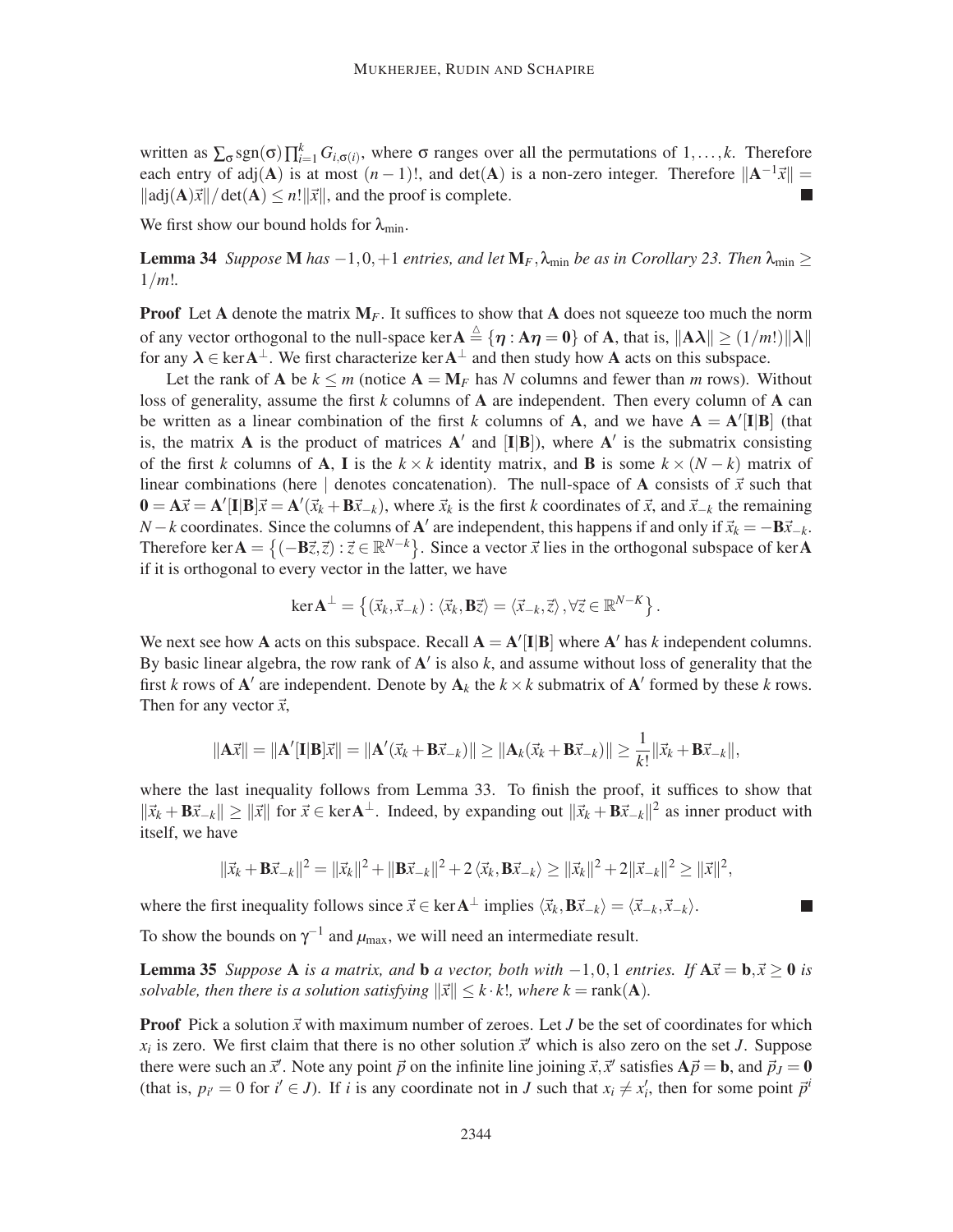along the line, we have  $\vec{p}_{J\cup\{i\}}^i = 0$ . Choose *i* so that  $\vec{p}^i$  is as close to  $\vec{x}$  as possible. Since  $\vec{x} \ge 0$ , by continuity this would also imply that  $\vec{p}^i \ge 0$ . But then  $\vec{p}^i$  is a solution with more zeroes than  $\vec{x}$ , a contradiction.

The claim implies that the reduced problem  $\mathbf{A}'\tilde{x} = \mathbf{b}, \tilde{x} \geq 0$ , obtained by substituting  $\vec{x}_J = 0$ , has a unique solution. Let  $k = \text{rank}(\mathbf{A}'), \mathbf{A}_k$  be a  $k \times k$  submatrix of  $\mathbf{A}'$  with full rank, and  $\mathbf{b}_k$  be the restriction of **b** to the rows corresponding to those of  $A_k$  (note that  $A'$ , and hence  $A_k$ , contain only −1,0,+1 entries). Then,  $\mathbf{A}_k \tilde{x} = \mathbf{b}_k$ ,  $\tilde{x} \geq 0$  is equivalent to the reduced problem. In particular, by uniqueness, solving  $A_k\tilde{x} = b_k$  automatically ensures the obtained  $\vec{x} = (\tilde{\vec{x}}, 0_J)$  is a non-negative solution to the original problem, and satisfies  $\|\vec{x}\| = \|\tilde{\vec{x}}\|$ . But, by Lemma 33,

$$
\|\tilde{\vec{x}}\| \le k! \|\mathbf{A}_k \tilde{\vec{x}}\| = k! \|\mathbf{b}_k\| \le k \cdot k!.
$$

The bound on  $\gamma^{-1}$  follows easily.

**Lemma 36** Let  $\gamma$ ,  $\eta^{\dagger}$  be as in Item 1 of Lemma 15. Then  $\eta^{\dagger}$  can be chosen such that  $\gamma \geq 1/(\sqrt{N}m \cdot m!) \geq$  $2^{-O(m \ln m)}$ .

**Proof** We know that  $M(\eta^{\dagger}/\gamma) = b$ , where **b** is zero on the set *F* and at least 1 for every example in the zero loss set *Z* (as given by Item 1 of Lemma 15). Since M is closed under complementing columns, we may assume in addition that  $\eta^{\dagger} \geq 0$ . Introduce slack variables  $z_i$  for  $i \in \mathbb{Z}$ , and let  $\tilde{M}$ be M augmented with the columns  $-\vec{e}_i$  for  $i \in \mathbb{Z}$ , where  $\vec{e}_i$  is the standard basis vector with 1 on the *i*th coordinate and zero everywhere else. Then, by setting  $\vec{z} = M(\eta^{\dagger}/\gamma) - b$ , we have a solution  $(\eta^{\dagger}/\gamma,\vec{z})$  to the system  $\tilde{M}\vec{x} = \mathbf{b}, \vec{x} \ge 0$ . Applying Lemma 35, we know there exists some solution  $(\vec{y}, \vec{z}')$  with norm at most *m* · *m*! (here  $\vec{z}'$  corresponds to the slack variables). Observe that  $\vec{y}/\|\vec{y}\|_1$  is a valid choice for  $\eta^{\dagger}$  yielding a  $\gamma$  of  $1/||\vec{y}||_1 \ge 1/(\sqrt{N}m \cdot m!)$ .

To show the bound for  $\mu_{\text{max}}$  we will need a version of Lemma 35 with strict inequality.

**Corollary 37** *Suppose* A *is a matrix, and* **b** *a* vector, both with  $-1,0,1$  *entries.* If  $A\vec{x} = \mathbf{b}, \vec{x} > 0$  *is solvable, then there is a solution satisfying*  $\|\vec{x}\| \leq 1 + k \cdot k!$ *, where k* = rank(A).

**Proof** Using Lemma 35, pick a solution to  $A\vec{x} = \mathbf{b}, \vec{x} \ge 0$  with norm at most  $k \cdot k!$ . If  $\vec{x} > 0$ , then we are done. Otherwise let  $\vec{y} > 0$  satisfy  $A\vec{x} = b$ , and consider the segment joining  $\vec{x}$  and  $\vec{y}$ . Every point  $\vec{p}$  on the segment satisfies  $A\vec{p} = b$ . Further any coordinate becomes zero at most once on the segment. Therefore, there are points arbitrarily close to  $\vec{x}$  on the segment with positive coordinates that satisfy the equation, and these have norms approaching that of  $\vec{x}$ .

We next characterize the feature matrix  $M_F$  restricted to the finite-loss examples, which might be of independent interest.

Lemma 38 *If* M*<sup>F</sup> is the feature matrix restricted to the finite-loss examples F (as given by Item 2 of Lemma 15), then there exists a positive linear combination*  $\vec{y} > 0$  *such that*  $M_F^T \vec{y} = 0$ *.* 

**Proof** Item 3 of the decomposition lemma states that whenever the loss  $\ell^{\vec{x}}(F)$  of a vector is bounded by *m*, then the largest margin  $\max_{i \in F} (\mathbf{M}_F \vec{x})_i$  is at most  $\mu_{\text{max}}$ . This implies that there is no vector  $\vec{x}$ such that  $M_F\vec{x} \ge 0$  and at least one of the margins  $(M_F\vec{x})_i$  is positive; otherwise, an arbitrarily large multiple of  $\vec{x}$  would still have loss at most *m*, but margin exceeding the constant  $\mu_{\text{max}}$ . In other words,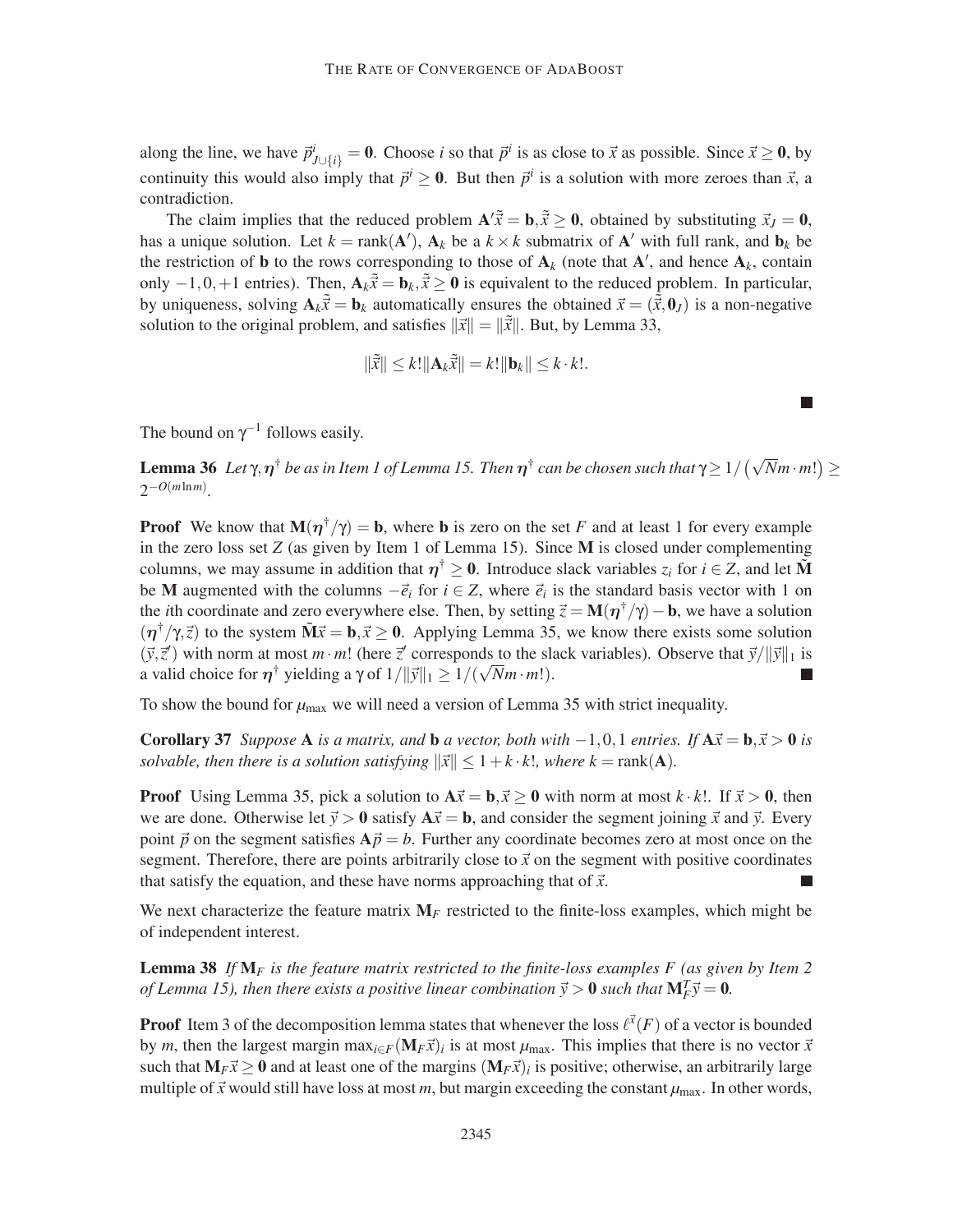$M_F\vec{x} \ge 0$  implies  $M_F\vec{x} = 0$ . In particular, the subspace of possible margin vectors  $\{M_F\vec{x} : \vec{x} \in \mathbb{R}^N\}$ is disjoint from the convex set  $\Delta_F$  of distributions over examples in *F*, which consists of points in  $\mathbb{R}^{|F|}$  with all non-negative and at least one positive coordinates. By the Hahn-Banach Separation theorem, there exists a hyperplane separating these two bodies, that is, there is a  $\vec{y} \in \mathbb{R}^{|F|}$ , such that for any  $\vec{x} \in \mathbb{R}^N$  and  $\vec{p} \in \Delta_F$ , we have  $\langle \vec{y}, M_F \vec{x} \rangle \le 0 < \langle \vec{y}, \vec{p} \rangle$ . By choosing  $\vec{p} = \vec{e}_i$  for various  $i \in F$ , the second inequality yields  $\vec{y} > 0$ . Since  $M_F \vec{x} = -M_F(-\vec{x})$ , the first inequality implies that equality holds for all  $\vec{x}$ , that is,  $\vec{y}^T \mathbf{M}_F = \mathbf{0}^T$ .

We can finally upper-bound  $\mu_{\text{max}}$ .

**Lemma 39** Let F,  $\mu_{\text{max}}$  be as in Items 2,3 of the decomposition lemma. Then  $\mu_{\text{max}} \leq \ln m \cdot |F|^{1.5}$ .  $|F|! \leq 2^{O(m \ln m)}$ .

**Proof** Pick any example  $i \in F$  and any combination  $\lambda$  whose loss on  $F$ ,  $\sum_{i \in F} e^{-(\mathbf{M}\lambda)i}$ , is at most *m*. Let **b** be the *i*<sup>th</sup> row of **M**, and let  $A<sup>T</sup>$  be the matrix  $M<sub>F</sub>$  without the *i*th row. Then Lemma 38 says that  $A\vec{y} = -b$  for some positive vector  $\vec{y} > 0$ . This implies the margin of  $\lambda$  on example *i* is  $(M\lambda)_i = -y^T A^T \lambda$ . Since the loss of  $\lambda$  on *F* is at most *m*, each margin on *F* is at least  $-\ln m$ , and therefore  $\max_{i \in F} \left(-\mathbf{A}^T \lambda\right)_i \leq \ln m$ . Hence, the margin of example *i* can be bounded as  $(M\lambda)_i = \langle \vec{y}^T, -A^T \lambda \rangle \leq \ln m ||\vec{y}||_1$ . Using Corollary 37, we can find  $\vec{y}$  with bounded norm,  $\|\vec{y}\|_1 \leq \sqrt{|F|} \|\vec{y}\| \leq \sqrt{|F|} (1 + k \cdot k!)$ , where  $k = \text{rank}(\mathbf{A}) \leq \text{rank}(\mathbf{M}_F) \leq |F|$ . The proof follows.

#### References

- P. L. Bartlett and M. Traskin. AdaBoost is consistent. *Journal of Machine Learning Research*, 8: 2347–2368, 2007.
- P. J. Bickel, Y. Ritov, and A. Zakai. Some theory for generalized boosting algorithms. *Journal of Machine Learning Research*, 7:705–732, 2006.
- S. Boyd and L. Vandenberghe. *Convex Optimization*. Cambridge University Press, 2004.
- L. Breiman. Prediction games and arcing classifiers. *Neural Computation*, 11(7):1493–1517, 1999.
- M. Collins, R. E. Schapire, and Y. Singer. Logistic regression, AdaBoost and Bregman distances. *Machine Learning*, 48(1/2/3), 2002.
- M. Frean and T. Downs. A simple cost function for boosting. Technical report, Department of Computer Science and Electrical Engineering, University of Queensland, 1998.
- Y. Freund and R. E. Schapire. A decision-theoretic generalization of on-line learning and an application to boosting. *Journal of Computer and System Sciences*, 55(1):119–139, Aug. 1997.
- J. Friedman, T. Hastie, and R. Tibshirani. Additive logistic regression: A statistical view of boosting. *Annals of Statistics*, 28(2):337–374, Apr. 2000.
- J. H. Friedman. Greedy function approximation: A gradient boosting machine. *Annals of Statistics*, 29(5), Oct. 2001.